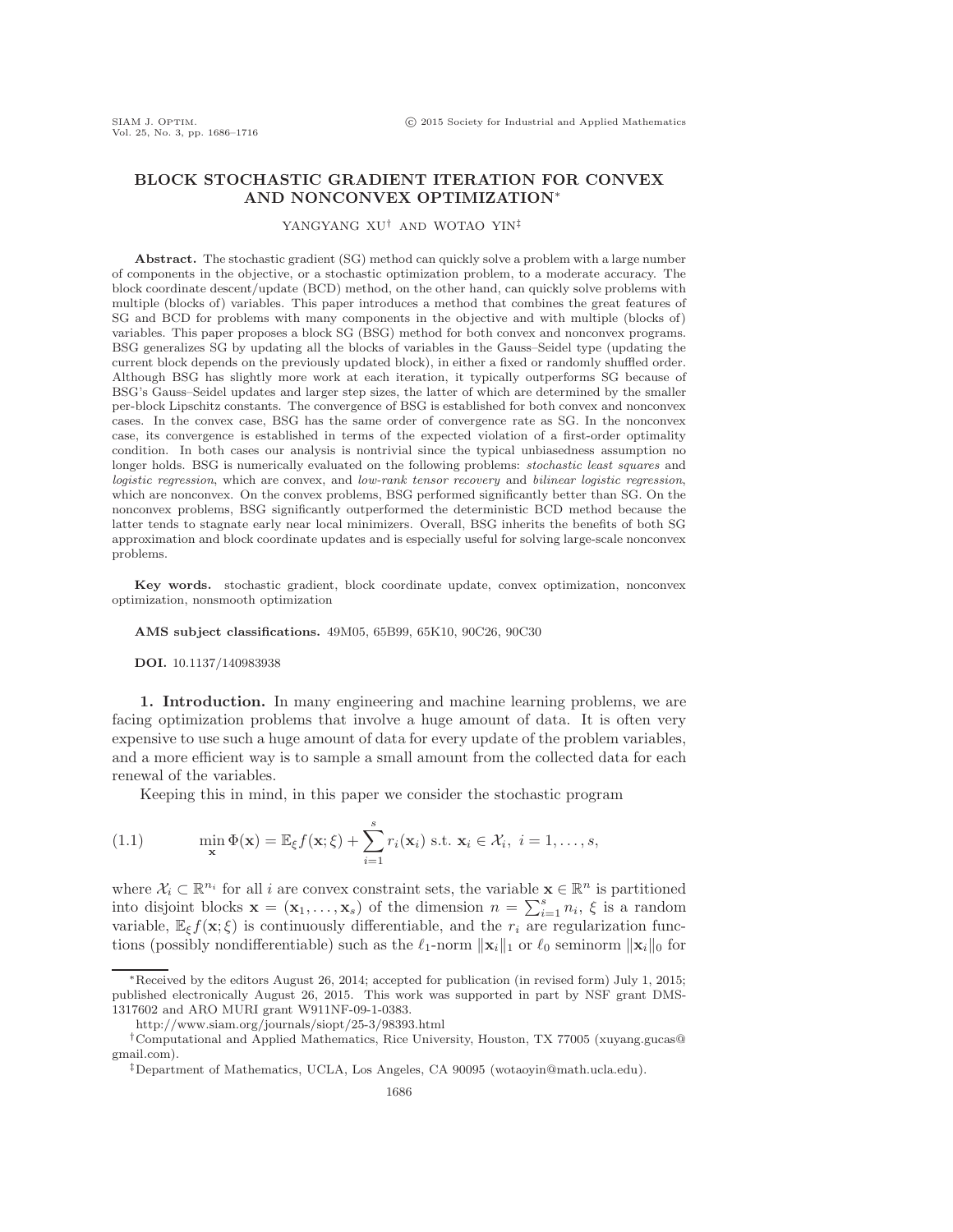sparse or other structured solutions. Throughout the paper, we let

<span id="page-1-0"></span>
$$
F(\mathbf{x}) = \mathbb{E}_{\xi} f(\mathbf{x}; \xi), \qquad R(\mathbf{x}) = \sum_{i=1}^{s} r_i(\mathbf{x}_i)
$$

and, for simplicity, we omit the subscript  $\xi$  in the expectation operator without causing confusion.

Note that by assuming  $\text{Prob}\{\xi = \ell\} = \frac{1}{N}, \ell = 1, ..., N, (1.1)$  $\text{Prob}\{\xi = \ell\} = \frac{1}{N}, \ell = 1, ..., N, (1.1)$  includes, as a special case, the following deterministic program

(1.2) 
$$
\min_{\mathbf{x}} \frac{1}{N} \sum_{\ell=1}^{N} f_{\ell}(\mathbf{x}) + \sum_{i=1}^{s} r_{i}(\mathbf{x}_{i}) \text{ s.t. } \mathbf{x}_{i} \in \mathcal{X}_{i} \forall i,
$$

where  $N$  is often very large. Many problems in applications can be written in the form of  $(1.1)$  or  $(1.2)$  such as LASSO [\[54\]](#page-29-0), sparse logistic regression [\[52\]](#page-29-1), bilinear logistic regression [\[10,](#page-28-0) [53\]](#page-29-2), sparse dictionary learning [\[31\]](#page-29-3), low-rank matrix completion [\[6\]](#page-28-1), and so on.

We allow  $F$  and  $r_i$  to be nonconvex. When they are convex, we have sublinear convergence of the proposed method (see Algorithm [1\)](#page-2-0) in terms of objective value. Without convexity, we establish global convergence in terms of the expected violation of a first-order optimality condition. In addition, numerical experiments demonstrate that our algorithm can perform very well on both convex and nonconvex problems.

**1.1.** Motivation. One difficulty in solving  $(1.1)$  is that it may be impossible or very expensive to accurately calculate the expectation to evaluate the objective and its gradient or subgradient. One approach is the *stochastic average approximation* (SAA) method [\[24\]](#page-28-2), which generates a set of samples and then solves the empirical risk minimization problem by a certain optimization method.

Another approach is the *stochastic gradient* (SG) method (see [\[33,](#page-29-4) [40,](#page-29-5) [44\]](#page-29-6) and the references therein), which assumes that an SG  $g(x;\xi)$  of F can be obtained by a certain oracle and then iteratively performs the update

<span id="page-1-1"></span>(1.3) 
$$
\mathbf{x}^{k+1} = \underset{\mathbf{x} \in \mathcal{X}}{\arg \min} \left\langle \mathbf{g}(\mathbf{x}^k; \xi_k) + \tilde{\nabla} R(\mathbf{x}^k), \mathbf{x} - \mathbf{x}^k \right\rangle + \frac{1}{2\alpha_k} ||\mathbf{x} - \mathbf{x}^k||^2,
$$

where  $\mathcal{X} = \mathcal{X}_1 \times \cdots \times \mathcal{X}_s$ , and  $\tilde{\nabla} R(\mathbf{x}^k)$  is a subgradient of R at  $\mathbf{x}^k$ . In [\(1.3\)](#page-1-1),  $\xi_k$  is a realization of  $\xi$  at the kth iteration, and  $\alpha_k$  is a step size that is typically required to asymptotically reduce to *zero* for convergence. The work [\[33\]](#page-29-4) compares SAA and SG and demonstrates that the latter is competitive and sometimes significantly outperforms the former for solving a certain class of problems including the stochastic utility problem and stochastic max-flow problem. The SG method has also been popularly used (e.g.,  $[14, 42, 50, 51, 60]$  $[14, 42, 50, 51, 60]$  $[14, 42, 50, 51, 60]$  $[14, 42, 50, 51, 60]$  $[14, 42, 50, 51, 60]$ ) to solve deterministic programming in the form of  $(1.2)$ and exhibits advantages over the deterministic gradient method when  $N$  is large and high solution accuracy is not required.

To solve (deterministic) problems with separable nonsmooth terms as in [\(1.2\)](#page-1-0), the block coordinate descent (BCD) method (see [\[20,](#page-28-4) [29,](#page-28-5) [55,](#page-29-10) [56,](#page-29-11) [57,](#page-29-12) [58\]](#page-30-1) and the references therein) has been widely used. At each iteration, BCD updates only one block of variables and thus can have a much lower per-iteration complexity than methods updating all the variables together. BCD has been found efficient for solving many large-scale problems (see [\[7,](#page-28-6) [37,](#page-29-13) [39,](#page-29-14) [43,](#page-29-15) [57\]](#page-29-12), for example).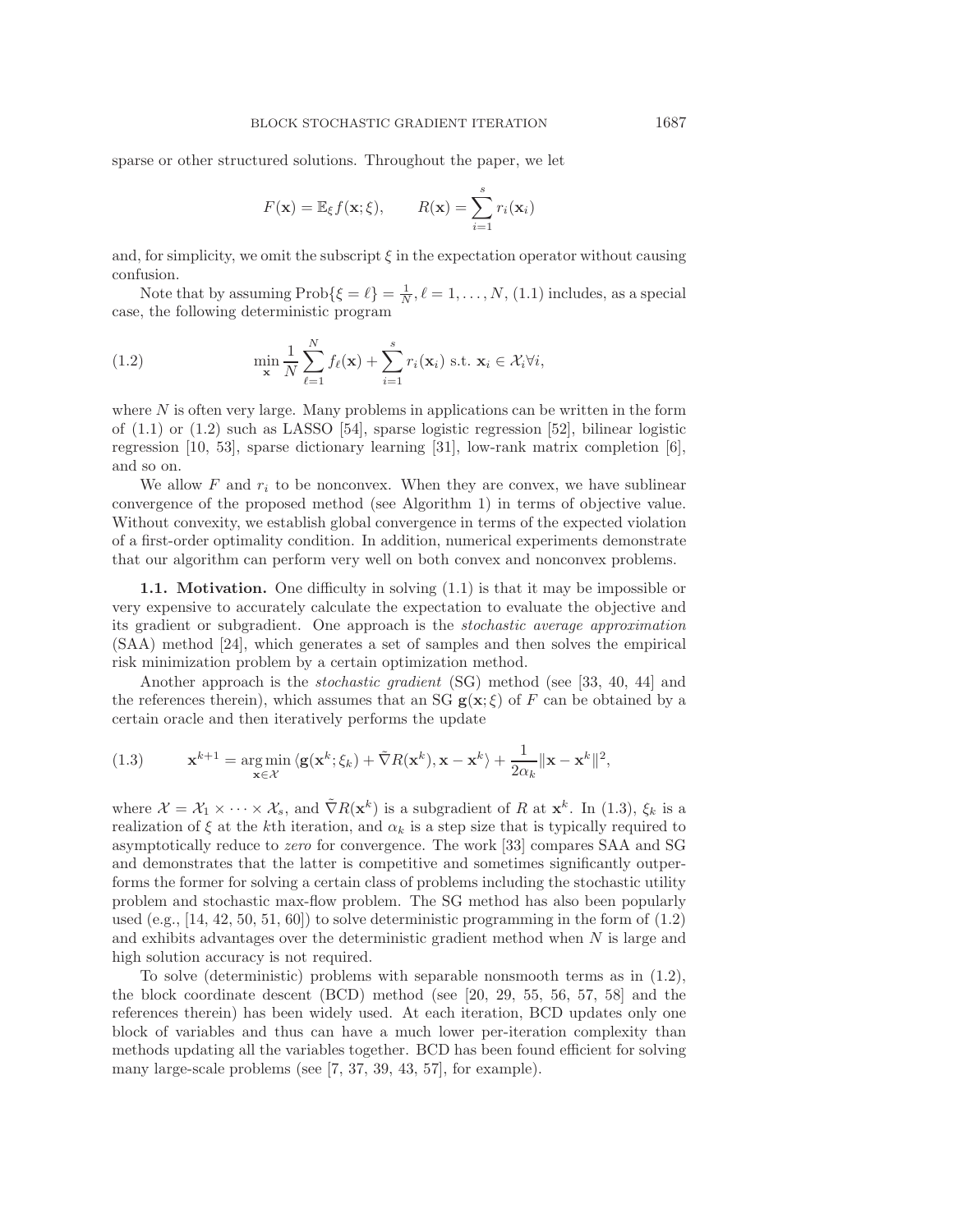**1.2. Our algorithm.** In order to take advantage of the structure of [\(1.1\)](#page-0-0) and maintain the benefits of BCD, we generalize SG to a *block* SG (BSG) method, which is given in Algorithm [1.](#page-2-0)

ALGORITHM 1. BSG FOR SOLVING  $(1.1)$ .

<span id="page-2-2"></span><span id="page-2-0"></span>**Input:** starting point  $\mathbf{x}^1$ , step sizes  $\{\alpha_i^k : i = 1, ..., s\}_{k=1}^{\infty}$ , and positive integers  ${m_k}_{k=1}^{\infty}$ . **for**  $k = 1, 2, ...$  **do** Generate a mini batch of samples  $\Xi_k = \{\xi_{k,1}, \xi_{k,2}, \ldots, \xi_{k,m_k}\}.$ Define update order  $\pi_i^k = i, i = 1, \ldots, s$ , or randomly shuffle  $\{1, 2, \ldots, s\}$  to  $\{\pi_1^k, \pi_2^k, \ldots, \pi_s^k\}.$ **for**  $i = 1, \ldots, s$  **do** Compute sample gradient for the  $\pi_i^k$ th block  $\tilde{\mathbf{g}}_i^k = \frac{1}{m_k} \sum_{\ell=1}^{m_k}$  $\sum_{\ell=1}\nabla_{\mathbf{x}_{\pi_{i}^{k}}}f(\mathbf{x}_{\pi_{$  $\mathbf{if} \ \mathcal{X}_{\pi^k_i} = \mathbb{R}^{n_{\pi^k_i}}$  *(the ith block is unconstrained)* **then** Update the  $\pi_i^k$ th block  $(1.4)$  **x**<sub> $\pi_i^{k+1}$ </sub> = arg min  $\mathbf{x}_{\pi_i^k}$  $\langle \tilde{\mathbf{g}}_i^k, \mathbf{x}_{\pi_i^k} - \mathbf{x}_{\pi_i^k}^k \rangle + \frac{1}{2\alpha!}$  $\frac{1}{2\alpha_{\pi_{i}}^{k}}\|\mathbf{x}_{\pi_{i}^{k}}-\mathbf{x}_{\pi_{i}^{k}}^{k}\|^{2}+r_{\pi_{i}^{k}}(\mathbf{x}_{\pi_{i}^{k}}).$ **else** Update the  $\pi_i^k$ <sup>th</sup> block  $(1.5)$   $\mathbf{x}_{\pi_i^k}^{k+1} = \underset{\mathbf{x}_{i}}{\arg \min}$  $\mathbf{x}_{\pi_k^k} \in \mathcal{X}_{\pi_k^k}$  $\langle \tilde{\textbf{g}}^{k}_{i}+\tilde{\nabla}r_{\pi^{k}_{i}}(\textbf{x}^{k}_{\pi^{k}_{i}}),\textbf{x}_{\pi^{k}_{i}}-\textbf{x}^{k}_{\pi^{k}_{i}}\rangle+\frac{1}{2\alpha^{k}_{i}}$  $\frac{1}{2\alpha_{\pi_i}^k}\|\mathbf{x}_{\pi_i^k}-\mathbf{x}_{\pi_i^k}^k\|^2.$ 

<span id="page-2-1"></span>In the algorithm, we assume that samples of  $\xi$  are randomly generated. We let  $\tilde{\mathbf{g}}_i^k$  be a stochastic approximation of  $\nabla_{\mathbf{x}_{\pi_i^k}} F(\mathbf{x}_{\pi_{\leq i}}^{k+1}, \mathbf{x}_{\pi_{\geq i}}^k)$ , where  $\mathbf{x}_{\pi_{\leq i}}$  is short for  $(\mathbf{x}_{\pi_1}, \ldots, \mathbf{x}_{\pi_{i-1}})$ . In [\(1.5\)](#page-2-1),  $\tilde{\nabla}r_j(\mathbf{x}_j^k)$  is a subgradient of  $r_j$  at  $\mathbf{x}_j^k$ , and we assume it exists for all j and k. We assume that both  $(1.4)$  and  $(1.5)$  are easy to solve. We perform two different updates. When  $\mathcal{X}_i = \mathbb{R}^{n_i}$ , we prefer [\(1.4\)](#page-2-2) over [\(1.5\)](#page-2-1) since proximal gradient iteration is typically faster than proximal subgradient iteration (see [\[5,](#page-28-7) [19,](#page-28-8) [36,](#page-29-16) [38\]](#page-29-17) and the references therein); when  $\mathcal{X}_i \neq \mathbb{R}^{n_i}$ , we use [\(1.5\)](#page-2-1), which takes the subgradient of  $r_i$ , since minimizing the nonsmooth function  $r_i$  subject to constraints is generally difficult.

One can certainly take  $m_k = 1$  for all k or use larger  $m_k$ 's. In general, a larger  $m_k$  leads to a lower sample variance and incurs more computation of  $\tilde{\mathbf{g}}_i^k$ . Note that at the beginning of each cycle, we allow a reshuffle of the blocks, which can often lead to better overall numerical performance especially for nonconvex problems, as demonstrated in [\[59\]](#page-30-2). For the convenience of our discussion and easy notation, we assume  $\pi_i^k \equiv i$  for all  $i, k$  throughout our analysis, i.e., all iterations of the algorithm update the blocks in the same ascending order. However, our analysis still goes through if the order is shuffled at the beginning of each cycle, and some of our numerical experiments use reshuffling.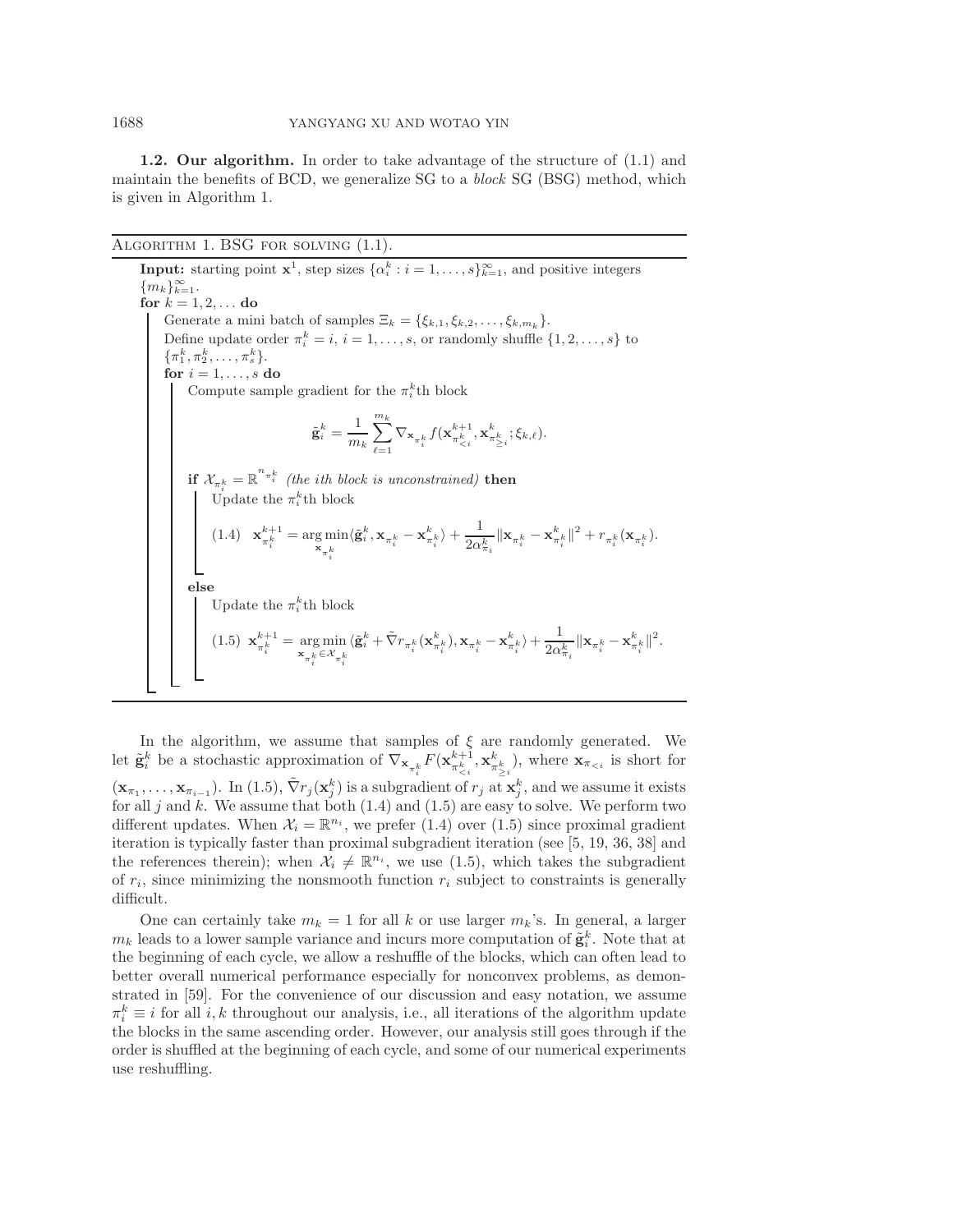<span id="page-3-0"></span>Table 1 List of related methods.

| Abbreviation            | Method                                                 |  |  |  |
|-------------------------|--------------------------------------------------------|--|--|--|
| BSG (this paper)        | block coordinate update using stochastic gradient      |  |  |  |
| $SG$ [25, 33]           | stochastic gradient                                    |  |  |  |
| BCD [29, 55]            | deterministic, block coordinate (minimization) descent |  |  |  |
| $BCG\overline{D\ [56]}$ | deterministic, block coordinate gradient descent       |  |  |  |
| $SBCD$ [37]             | stochastic block coordinate descent                    |  |  |  |
| SBMD                    | stochastic block mirror descent                        |  |  |  |

**1.3. Related work.** The BCD and SG methods are special cases of the pro-posed BSG method. In Algorithm [1,](#page-2-0) if  $s = 1$ , i.e., there is only one block of variables, the update in [\(1.5\)](#page-2-1) becomes the SG update [\(1.3\)](#page-1-1), and if  $\pi_i^k = i$  and  $\tilde{\mathbf{g}}_i^k = \nabla_{\mathbf{x}_i} F(\mathbf{x}_{\leq i}^{k+1}, \mathbf{x}_{\geq i}^k)$  for all  $i, k$ , it becomes the BCD update in [\[56,](#page-29-11) [58\]](#page-30-1). For solving problem  $(1.2)$ , a special case of  $(1.1)$ , the deterministic BCD method in [\[56,](#page-29-11) [58\]](#page-30-1) requires the partial gradients of all of the component functions for every block update while BSG uses only one or several of them, and thus the BSG update is much cheaper. On the other hand, BSG updates the variables in a Gauss–Seidel-like manner while SG does it in a Jacobi-like manner. Hence, BSG often takes fewer iterations than SG, and our numerical experiments demonstrate such an advantage of BSG over SG. For the reader's convenience, we list the related methods in Table [1.](#page-3-0)

The BCD method has a long history dating back to the 1950s [\[22\]](#page-28-11), which considers strongly concave quadratic programming. Its original format is block coordinate minimization (BCM), which cyclically updates all the blocks by minimizing the objective with respect to one block at a time while fixing all the others at their most recent values. The convergence of BCM has been extensively analyzed in the literature for both convex and nonconvex cases; see [\[21,](#page-28-12) [29,](#page-28-5) [41,](#page-29-18) [55,](#page-29-10) [58\]](#page-30-1), for example. The work [\[1\]](#page-28-13) combines the proximal point method [\[11,](#page-28-14) [45\]](#page-29-19) with BCM and proposes a proximal block coordinate update scheme. It was shown in [\[32\]](#page-29-20) that such a scheme can perform better than the original BCM scheme for solving the tensor decomposition problem. Although BCD is straightforward to understand, there was no convergence rate known for general convex programming<sup>[1](#page-3-1)</sup> until [\[37\]](#page-29-13), which proposed a stochastic BCD (SBCD) method. At each iteration, the SBCD method randomly chooses one block of variables and updates it by performing one proximal gradient update. SBCD is analyzed in [\[37\]](#page-29-13) for the smooth convex case, and the analysis is generalized to the nonsmooth convex case in [\[27,](#page-28-15) [43\]](#page-29-15). It is shown that SBCD has the same order of convergence rate for the nonsmooth case as it does in the smooth case. For the general convex case, SBCD has sublinear convergence in terms of expected objective value, and for the strongly convex case, it converges linearly. SBCD has also been analyzed in [\[28\]](#page-28-16) for the nonsmooth nonconvex case. Recently, [\[3,](#page-28-17) [48\]](#page-29-21) showed that cyclic BCD can have the same order of convergence rate as SBCD for smooth convex programming, and [\[23\]](#page-28-18) then extended the work of [\[3\]](#page-28-17) to the nonsmooth convex case.

The SG method also has a long history and dates back to the pioneering work [\[44\]](#page-29-6). Since then, the SG method became very popular in stochastic programming. The classic analysis  $(e.g., in [8, 47])$  $(e.g., in [8, 47])$  $(e.g., in [8, 47])$  $(e.g., in [8, 47])$  requires second-order differentiability and also strong convexity, and under these assumptions, the method exhibits an asymptotically optimal convergence rate  $\mathcal{O}(1/k)$  in terms of expected objective value. A great improvement

<span id="page-3-1"></span><sup>&</sup>lt;sup>1</sup>The earlier work [\[29\]](#page-28-5) establishes the linear convergence of BCM by assuming strong convexity on the objective.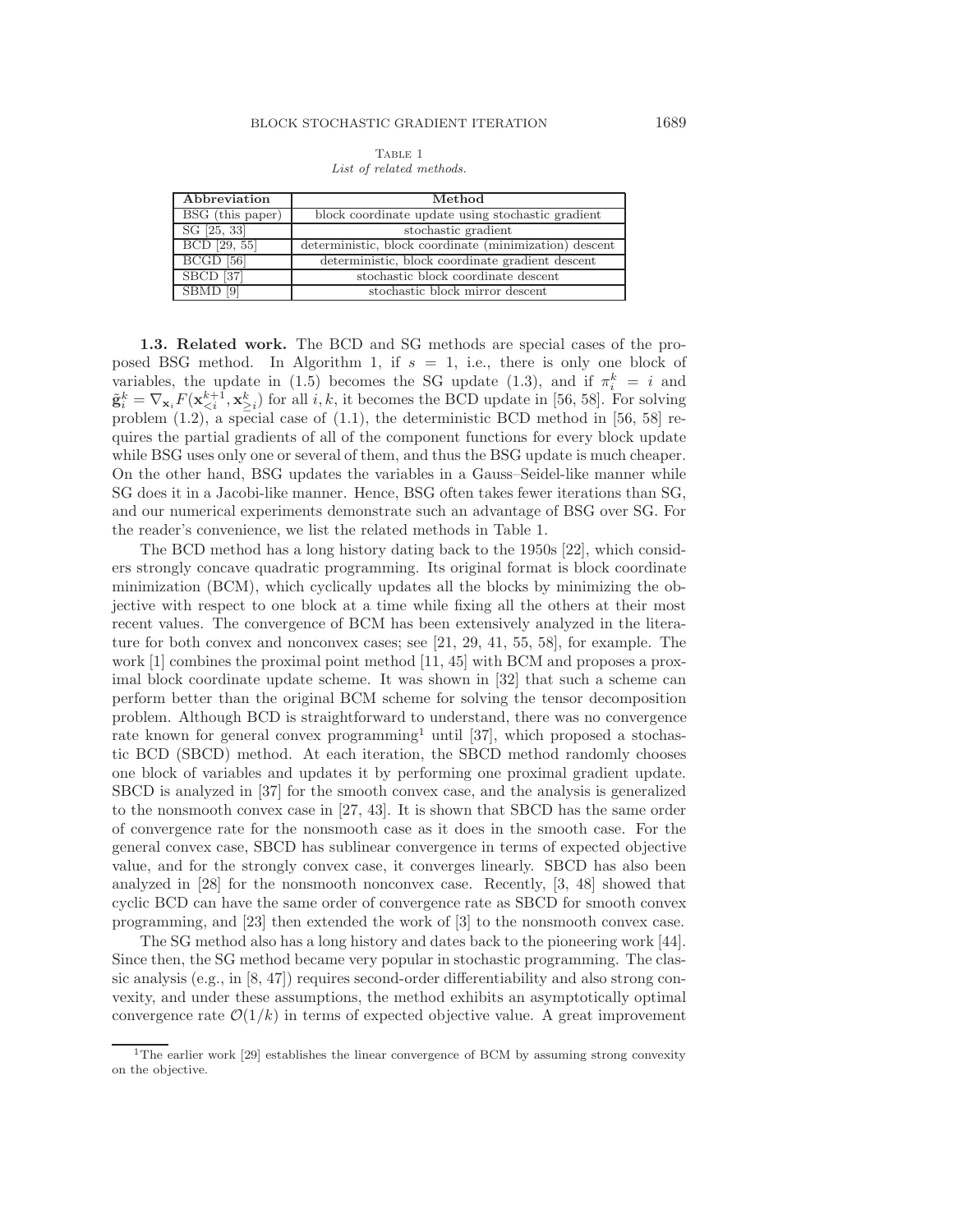was made in [\[34,](#page-29-23) [40\]](#page-29-5), which proposed a robust SG method applicable to general convex problems and obtained a nonasymptotic convergence rate  $\mathcal{O}(1/\sqrt{k})$  by averaging all the iterates. These results were revisited in [\[33\]](#page-29-4) which, in addition, proposed a mirror descent stochastic approximation method and achieves the same order of convergence rate with a better constant. Furthermore, the mirror descent method is accelerated in [\[16,](#page-28-20) [25\]](#page-28-9), where the convergence results are strengthened for composite convex stochastic optimization. Recently, the SG method has been extended in [\[15,](#page-28-21) [17,](#page-28-22) [18\]](#page-28-23) to handle nonconvex problems, for which the convergence results are established in terms of the violation of first-order optimality conditions.

A very relevant work to ours is [\[9\]](#page-28-10), which proposes a *stochastic block mirror descent* (SBMD) method by combining SBCD with the mirror descent stochastic approximation method. The main difference between SBMD and our proposed BSG is that at each iteration SBMD randomly chooses one block of variables to update while our BSG cyclically updates all the blocks of variables, the later updated blocks depending on the early updated blocks. We will demonstrate that BSG is competitive and often performs significantly better than SBMD when using the same number of samples. The practical advantage of BSG over SBMD should be intuitive and natural. For solving [\(1.1\)](#page-0-0), both BSG and SBMD need samples or experimental observations of  $\xi$ . When the samples arrive sequentially, the computing processor can be idle between the arrivals of two samples if they only update one block of variables and thus wastes the computing resource. Technically, SBMD has unbiased stochastic block partial gradient by choosing one block randomly to update while cyclic block update of BSG results in biased partial gradient, and thus the analysis of BSG would be more challenging than that of SBMD. To get the same order of convergence rate for BSG, we will require stronger assumptions. Specifically, the analysis of SBMD in [\[9\]](#page-28-10) does not assume boundedness of the iterates while our analysis of BSG requires such boundedness in expectation. SBMD also appeared in [\[26\]](#page-28-24) for solving linear systems. Although the analysis in [\[26\]](#page-28-24) assumes that one coordinate is updated at each iteration, its implementation updates all coordinates corresponding to the nonzeros of a randomly sampled row vector, and thus it somehow explains the benefit of updating all the blocks of variables instead of just one at a time.

- **1.4. Contributions.** We summarize our contributions as follows.
	- We propose a BSG method for solving both convex and nonconvex optimization problems. The update order of the blocks of variables at each iteration is arbitrary and independent of other iterations; it can be fixed or shuffled. The new method inherits the benefits of both SG and BCD methods. It is applicable to stochastic programs in the form of [\(1.1\)](#page-0-0), and it applies to deterministic problems in the form of [\(1.2\)](#page-1-0) with a huge amount of training data. It applies to problems with many variables. It allows both  $N$  and  $n$  to be large.
	- We analyze the BSG method for both convex and nonconvex problems. For convex problems, we show that it has the same order of convergence rate as that of the SG method, and for nonconvex problems, we establish its global convergence in terms of the expectation violation of first-order optimality conditions.
	- We demonstrate applying the BSG method to two convex and two nonconvex problems with both synthetic and real-world data, and we compared it to the stochastic methods SG and SBMD, and to the deterministic method BCD. The numerical results demonstrate that it is at least comparable to, and is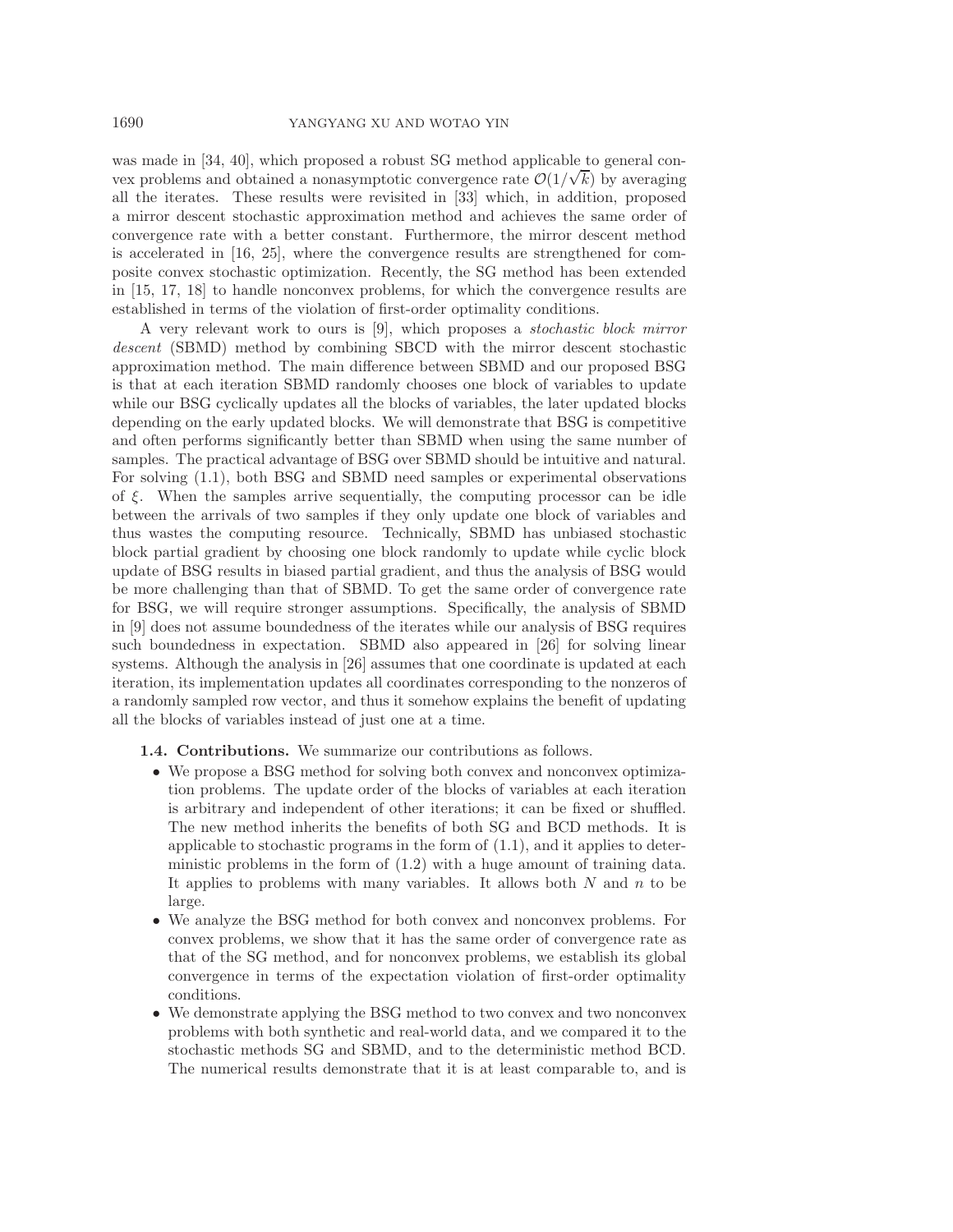often significantly better than, SG and SBMD on convex problems, and it significantly outperforms the deterministic BCD on nonconvex problems.

**Notation.** Throughout the paper, we restrict our points in  $\mathbb{R}^n$  and use  $\|\cdot\|$  for the Euclidean norm, but it is not difficult to generalize the analysis to any finite Hilbert space with a pair of primal and dual norms. We use  $\mathbf{x}_{\leq i}$  for  $(\mathbf{x}_1,\ldots,\mathbf{x}_{i-1}), \nabla_{\mathbf{x}_i} F(\mathbf{x})$ for the partial gradient of F at **x** with respect to  $\mathbf{x}_i$ , and  $\nabla r_i(\mathbf{x}_i)$  as a subgradient in  $\partial r(\mathbf{x}_i)$ , which is the limiting subdifferential (see [\[46\]](#page-29-24)). Scalars  $\alpha_i^k, \alpha_k, \dots$  are reserved for step sizes and  $L, L_{r_i}, \ldots$  for Lipschitz constants. We let  $\Xi_k$  denote the random set of samples generated at the k<sup>th</sup> iteration and  $\Xi_{[k]} = (\Xi_1, \ldots, \Xi_k)$  as the history of random sets from the 1st through kth iteration.  $\mathbb{E}[X|Y]$  denotes the expectation of X conditional on Y. In addition, we partition the block set  $\{1, 2, \ldots, s\}$  to  $\mathcal{I}_1$  and  $\mathcal{I}_2$ , where

$$
\mathcal{I}_1 = \{i : \mathbf{x}_i \text{ is updated by (1.4)}\} \qquad \text{and} \qquad \mathcal{I}_2 = \{i : \mathbf{x}_i \text{ is updated by (1.5)}\}.
$$

Given any set  $\mathcal{X}$ , we let

$$
\iota_{\mathcal{X}}(\mathbf{x}) = \begin{cases} 0 & \text{if } \mathbf{x} \in \mathcal{X}, \\ +\infty & \text{otherwise,} \end{cases}
$$

be the indicator function of  $\mathcal X$ . For any function r and any convex set  $\mathcal X$ , we let

$$
\mathbf{prox}_{\alpha r}(\mathbf{y}) = \argmin_{\mathbf{x}} r(\mathbf{x}) + \frac{1}{2\alpha} ||\mathbf{x} - \mathbf{y}||^2
$$

be the proximal mapping, and

$$
\mathcal{P}_{\mathcal{X}}(\mathbf{y}) = \underset{\mathbf{x} \in \mathcal{X}}{\arg \min} \|\mathbf{x} - \mathbf{y}\|^2
$$

<span id="page-5-0"></span>be the projection onto X. When r is convex,  $\mathbf{prox}_{\alpha r}$  is nonexpansive for any  $\alpha > 0$ , i.e.,

(1.6) 
$$
\|\mathbf{prox}_{\alpha r}(\mathbf{x}) - \mathbf{prox}_{\alpha r}(\mathbf{y})\| \leq \|\mathbf{x} - \mathbf{y}\| \forall \mathbf{x}, \mathbf{y}.
$$

Note that  $\mathcal{P}_{\chi} = \mathbf{prox}_{\iota_{\chi}}$ , and thus  $\mathcal{P}_{\chi}$  is nonexpansive for any convex set  $\chi$ . Other notation will be specified when they appear.

**2. Convergence analysis.** In this section, we analyze the convergence of Algorithm [1](#page-2-0) under different settings. Without loss of generality, we assume a fixed update order in Algorithm [1:](#page-2-0)

$$
\pi_i^k = i \quad \forall i, k,
$$

since the analysis still holds otherwise. Hence, we have

$$
\tilde{\mathbf{g}}_i^k = \frac{1}{m_k} \sum_{\ell=1}^{m_k} \nabla_{\mathbf{x}_i} f(\mathbf{x}_{< i}^{k+1}, \mathbf{x}_{\geq i}^k; \xi_{k,\ell}).
$$

Define

$$
\begin{aligned} \mathbf{g}_i^k &= \nabla_{\mathbf{x}_i} F(\mathbf{x}_{
$$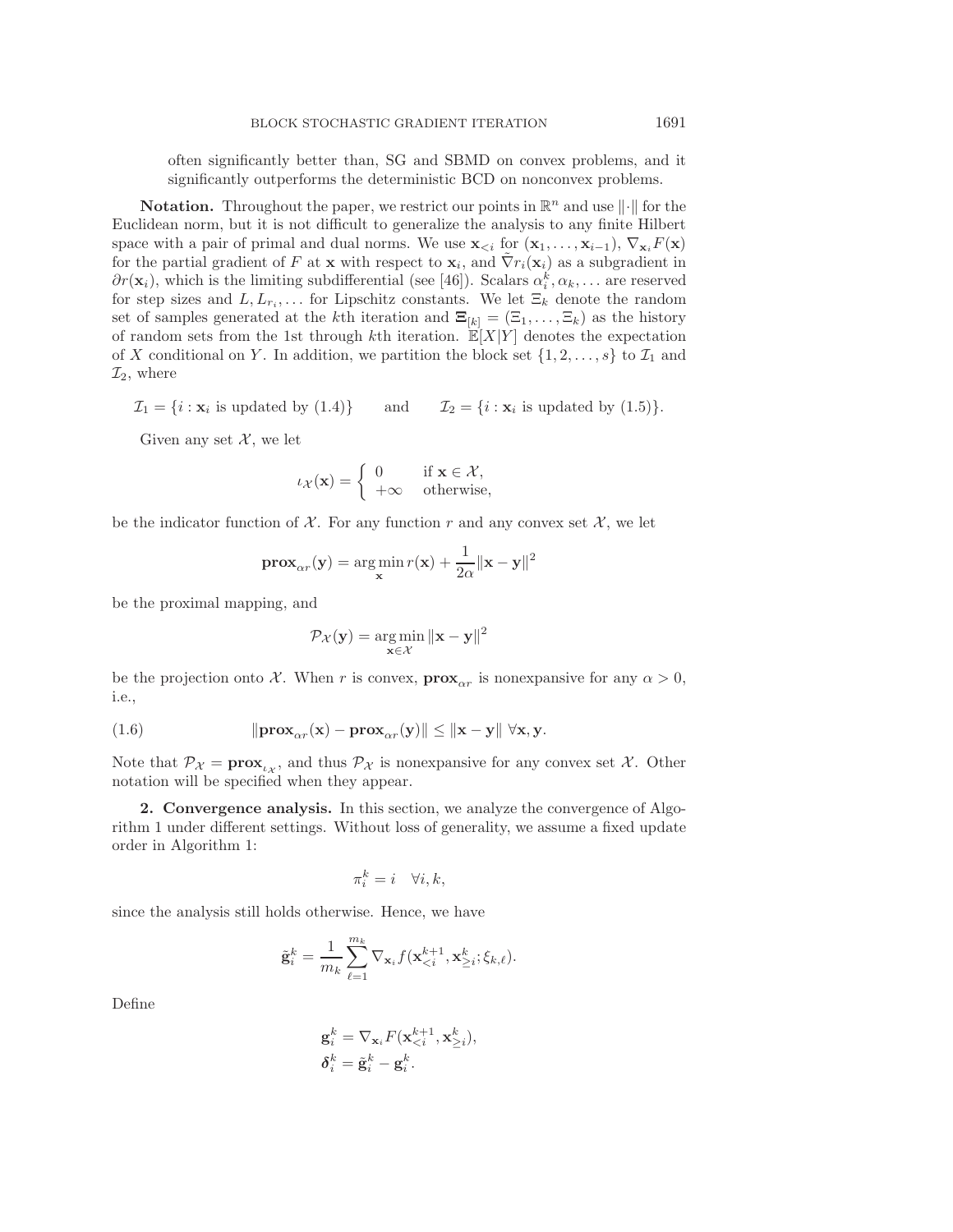Note that although  $g_i^k$  is defined using the full function  $F$  and does not explicitly depend on the random sample set  $\Xi_k$ , it, in fact, does depend on  $\Xi_k$  since  $\mathbf{x}_{j}^{k+1}$  for all  $j < i$ , depends on  $\Xi_k$ . This is a big difference between BSG and SG and makes our analysis much more challenging. In our analysis below, some of the following assumptions will be made for each result.

<span id="page-6-0"></span>ASSUMPTION 1. *There exist a constant* A and a sequence  $\{\sigma_k\}$  such that for any i *and* k*,*

<span id="page-6-1"></span>(2.1a)  $\|\mathbb{E}[\delta_i^k | \Xi_{[k-1]}] \| \leq A \cdot \max_j \alpha_j^k,$ 

<span id="page-6-2"></span>
$$
\mathbb{E} \|\boldsymbol{\delta}_i^k\|^2 \leq \sigma_k^2.
$$

<span id="page-6-4"></span>ASSUMPTION 2. *The objective function is lower bounded, i.e.,*  $\Phi(\mathbf{x}) > -\infty$ *. There is a uniform Lipschitz constant*  $L > 0$  *such that* 

<span id="page-6-3"></span>(2.2) 
$$
\|\nabla_{\mathbf{x}_i} F(\mathbf{x}) - \nabla_{\mathbf{x}_i} F(\mathbf{y})\| \leq L \|\mathbf{x} - \mathbf{y}\| \quad \forall \mathbf{x}, \mathbf{y}, \ \forall i.
$$

ASSUMPTION 3. *There exists a constant*  $\rho$  *such that*  $\mathbb{E}||\mathbf{x}^k||^2 \leq \rho^2$  for all k.

<span id="page-6-5"></span>Assumption 4. *Every function* r<sup>i</sup> *is Lipschitz continuous, namely, there is a constant* L<sup>r</sup><sup>i</sup> *such that*

<span id="page-6-6"></span>
$$
||r_i(\mathbf{x}_i)-r_i(\mathbf{y}_i)|| \leq L_{r_i}||\mathbf{x}_i-\mathbf{y}_i|| \ \forall \mathbf{x}_i,\mathbf{y}_i.
$$

*We let*

$$
L_{\max} = \max_i L_{r_i}
$$

*be the dominant Lipschitz constant.*

*Remark* 1. In Assumption [1,](#page-6-0) we assume a bounded  $\mathbb{E}[\delta_i^k | \mathbf{\Xi}_{k-1}]$  in [\(2.1a\)](#page-6-1) since the common assumption  $\mathbb{E}[\delta_i^k | \mathbb{E}_{k-1}] = \mathbf{0}$  fails to hold in our algorithm. Since the block updates in Algorithm [1](#page-2-0) are Gauss–Seidel, the gradient error  $\delta_i^k$  typically has a nonlinear dependence on  $\mathbf{x}_{j}^{k+1}$  for all  $j < i$ , which depends on  $\mathbf{\Xi}_{k}$ . On the other hand, the boundedness assumption [\(2.1a\)](#page-6-1) holds under proper conditions. For example, in  $(1.1)$ , let  $f(\mathbf{x}; \xi) = f_{\xi}(\mathbf{x})$  with  $\text{Prob}\{\xi = \ell\} = \frac{1}{N}, \ell = 1, \ldots, N$ . Then  $F(\mathbf{x}) =$  $\frac{1}{N} \sum_{\ell=1}^{N} f_{\ell}(\mathbf{x})$ . Assume that  $r_i$ 's are convex and  $\mathcal{X}_i = \mathbb{R}^{n_i}$  for all i, and that  $f_{\ell}$  has Lipschitz continuous partial gradient with a uniform constant  $L$ , namely,

$$
\|\nabla_{\mathbf{x}_i} f_\ell(\mathbf{x}) - \nabla_{\mathbf{x}_i} f_\ell(\mathbf{y})\| \leq L \|\mathbf{x} - \mathbf{y}\| \quad \forall i, \ell, \forall \mathbf{x}, \mathbf{y}.
$$

In addition, assume that each  $\Xi_k$  is a singleton, i.e.,  $\Xi_k = {\xi_k}$  with  $\xi_k$  uniformly selected from  $\{1, \ldots, N\}$ . Then

$$
\mathbb{E}[\tilde{\mathbf{g}}_i^k|\mathbf{\Xi}_{[k-1]}]=\sum_{\ell=1}^N\text{Prob}\{\xi_k=\ell\}\nabla_{\mathbf{x}_i}f_\ell(\mathbf{y}_{
$$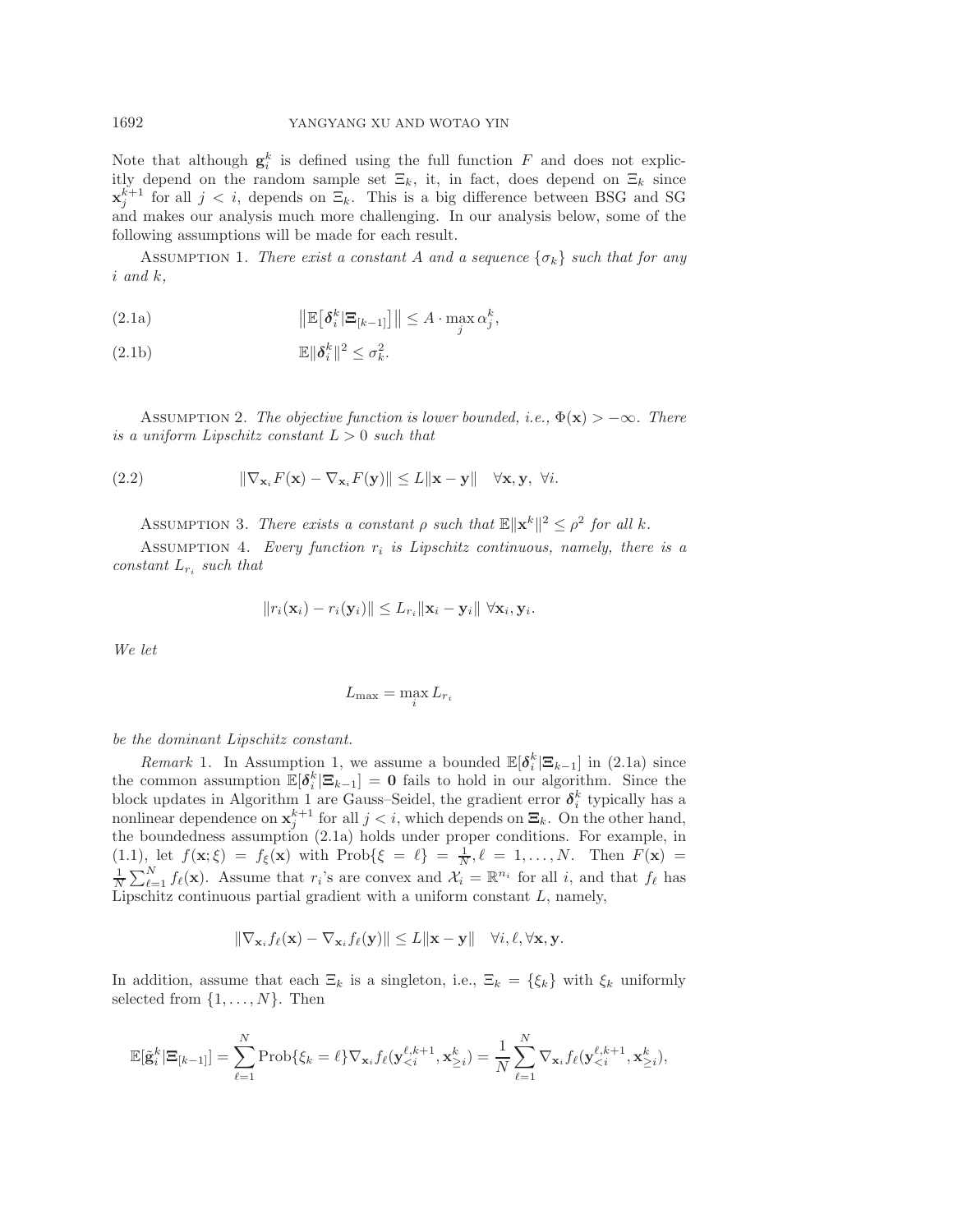$$
\mathbb{E}[\mathbf{g}_i^k | \mathbf{\Xi}_{[k-1]}] = \sum_{m=1}^N \text{Prob}\{\xi_k = m\} \nabla_{\mathbf{x}_i} F(\mathbf{y}_{\n
$$
= \frac{1}{N^2} \sum_{m=1}^N \sum_{\ell=1}^N \nabla_{\mathbf{x}_i} f_\ell(\mathbf{y}_{\n
$$
= \frac{1}{N^2} \sum_{\ell=1}^N \sum_{m=1}^N \nabla_{\mathbf{x}_i} f_\ell(\mathbf{y}_{\n(substitute  $F$ )
$$
$$
$$

Combining the above formulas for  $\mathbb{E}[\tilde{\mathbf{g}}_i^k | \mathbf{\Xi}_{[k-1]}]$  and  $\mathbb{E}[\mathbf{g}_i^k | \mathbf{\Xi}_{[k-1]}]$  gives

$$
\|\mathbb{E}[\delta_i^k | \mathbf{\Xi}_{[k-1]}]\| = \|\mathbb{E}[\tilde{\mathbf{g}}_i^k - \mathbf{g}_i^k | \mathbf{\Xi}_{[k-1]}]\| \n\leq \frac{1}{N^2} \sum_{\ell=1}^N \sum_{m=1}^N \|\nabla_{\mathbf{x}_i} f_{\ell}(\mathbf{y}_{\leq i}^{\ell,k+1}, \mathbf{x}_{\geq i}^k) - \nabla_{\mathbf{x}_i} f_{\ell}(\mathbf{y}_{\leq i}^{m,k+1}, \mathbf{x}_{\geq i}^k)\| \n\leq \frac{L}{N^2} \sum_{\ell=1}^N \sum_{m=1}^N \|\mathbf{y}_{\leq i}^{\ell,k+1} - \mathbf{y}_{\leq i}^{m,k+1}\| \quad \text{(from gradient Lipschitz continuity of } f_{\ell}) \n\leq \frac{L}{N^2} \sum_{\ell=1}^N \sum_{m=1}^N \sum_{j\leq i} \|\mathbf{y}_j^{\ell,k+1} - \mathbf{y}_j^{m,k+1}\| \n\leq \frac{L}{N^2} \sum_{\ell=1}^N \sum_{m=1}^N \sum_{j\leq i} \alpha_j^k \|\nabla_{\mathbf{x}_j} f_{\ell}(\mathbf{y}_{\leq j}^{\ell,k+1}, \mathbf{x}_{\geq j}^k) - \nabla_{\mathbf{x}_j} f_m(\mathbf{y}_{\leq j}^{m,k+1}, \mathbf{x}_{\geq j}^k)\|,
$$

where the last inequality is from the nonexpansiveness of the proximal mapping in [\(1.6\)](#page-5-0). Therefore, if  $\|\nabla_{\mathbf{x}_i} f_\ell(\mathbf{x})\| \leq M$ , for all,  $\ell$ , for all **x**, then we have from the above inequality that

$$
\left\| \mathbb{E}[\boldsymbol{\delta}_i^k | \boldsymbol{\Xi}_{k-1}] \right\| \leq 2LsM \max_j \alpha_j^k.
$$

The second condition [\(2.1b\)](#page-6-2) in Assumption [1](#page-6-0) is standard in the literature of the SG method. The variance bound  $\sigma_k^2$  is allowed to vary with the iteration k.

<span id="page-7-1"></span>*Remark* 2. Assumption [3](#page-6-3) is relatively weaker than the assumption made in the literature of the SG method; for example, [\[25,](#page-28-9) [33\]](#page-29-4) assume  $\mathbf{x} \in \mathcal{X}$  for a bounded set X. Assumption [3](#page-6-3) is needed because the stochastic partial gradient  $\tilde{\mathbf{g}}_i^k$  may be biased (see Remark [5\)](#page-9-0). Our analysis below for the nonconvex case will remain valid if the assumption is weakened from the boundedness of  $\{\mathbb{E} \|\mathbf{x}^k\|^2\}$  to that of  $\{\mathbb{E} \|\nabla F(\mathbf{x}^k)\|^2\}$ .

Note that Assumption [3](#page-6-3) together with the partial gradient Lipschitz continuity of F in Assumption [2](#page-6-4) implies the boundedness of  $\{\mathbb{E} \|\nabla F(\mathbf{x}^k)\|^2\}$  by the following argument:

$$
\|\nabla_{\mathbf{x}_i} F(\mathbf{x}^k)\|^2 \le 2\|\nabla_{\mathbf{x}_i} F(\mathbf{x}^k) - \nabla_{\mathbf{x}_i} F(\mathbf{0})\|^2 + 2\|\nabla_{\mathbf{x}_i} F(\mathbf{0})\|^2 \le 2L^2 \|\mathbf{x}^k\|^2 + 2\|\nabla_{\mathbf{x}_i} F(\mathbf{0})\|^2.
$$

<span id="page-7-0"></span>Throughout the paper, we let

(2.3) 
$$
M_{\rho} = \sqrt{4L^2 \rho^2 + 2 \max_{i} \|\nabla_{\mathbf{x}_{i}} F(\mathbf{0})\|^2},
$$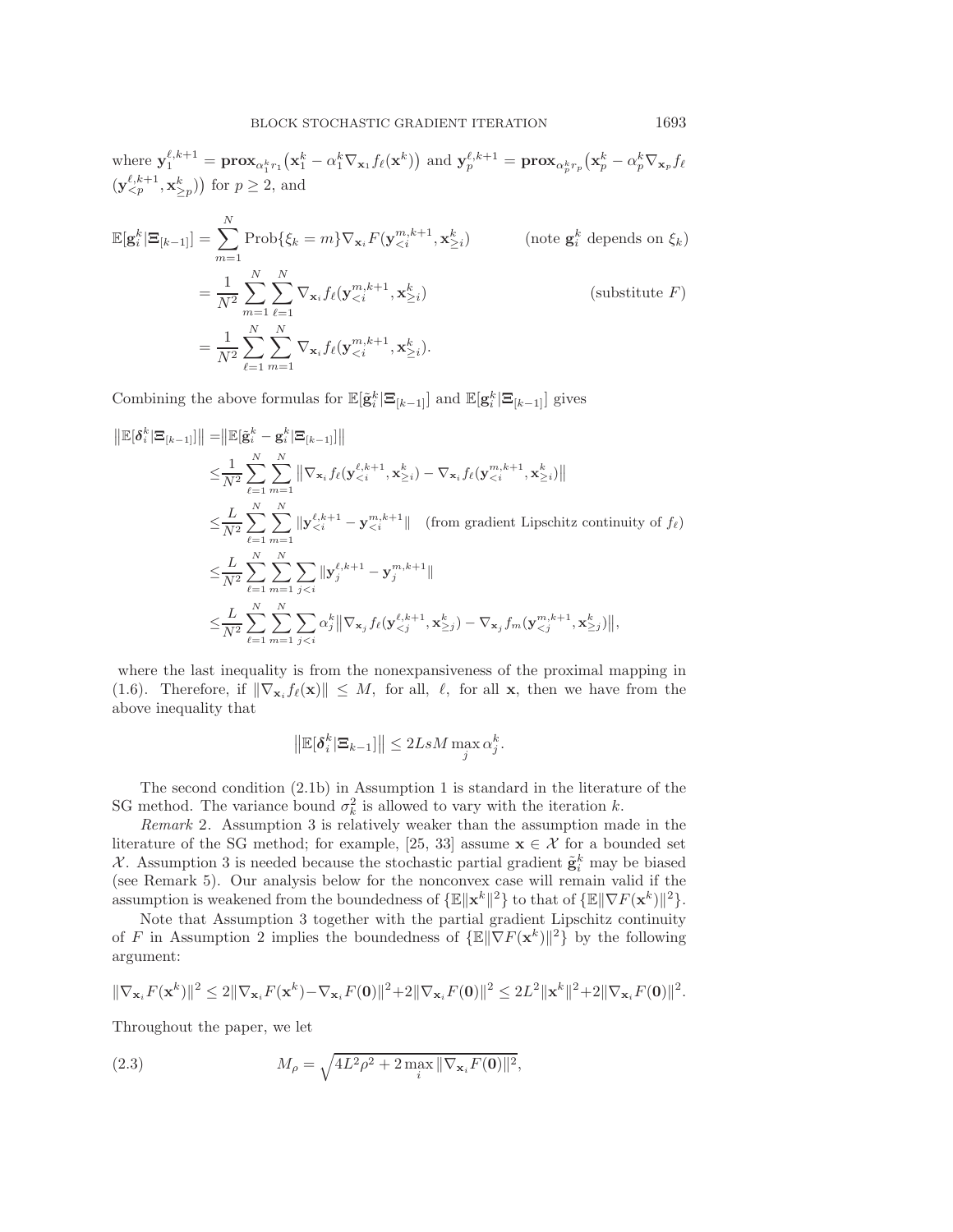and thus we have  $\mathbb{E} \|\nabla_{\mathbf{x}_i} F(\mathbf{x}_{\leq i}^{k+1}, \mathbf{x}_{\geq i}^k)\|^2 \leq M_{\rho}^2$  for all *i*, *k*. In addition, by Jensen's inequality, we have  $\mathbb{E} \|\mathbf{x}^k\| \leq \rho$ , and  $\mathbb{E} \|\nabla_{\mathbf{x}_i} F(\mathbf{x}_{\leq i}^{k+1}, \mathbf{x}_{\geq i}^k) \| \leq M_\rho$  for all  $i, k$ .

<span id="page-8-4"></span>*Remark* 3. Assumption [4](#page-6-5) is the same as that in [\[25\]](#page-28-9). One example is  $r_i(\mathbf{x}_i)$  =  $\lambda_i \|\mathbf{x}_i\|_1$ , which satisfies [\(4\)](#page-6-5) with  $L_{r_i} = \lambda_i \sqrt{n_i}$ . Note that (4) implies that  $\|\mathbf{d}_i\| \leq L_r$ for any  $\mathbf{d}_i \in \partial r_i(\mathbf{x}_i)$ .

We first establish some lemmas, whose proofs are given in Appendix [A.](#page-26-0) They are not difficult to prove and are useful in our convergence analysis.

Lemma 2.1. *Let* **<sup>u</sup>**<sup>k</sup> *be a random vector depending on* **<sup>Ξ</sup>**[k−1]*. Under Assumption* [1](#page-6-0)*, if*  $\mathbf{u}^k$  *is independent of*  $\boldsymbol{\delta}_i^k$  *conditional on*  $\mathbf{\Xi}_{[k-1]}$ *, then* 

<span id="page-8-1"></span>(2.4) 
$$
\mathbb{E}\langle \mathbf{u}^k, \boldsymbol{\delta}_i^k \rangle \leq A \big( \max_j \alpha_j^k \big) \mathbb{E} \|\mathbf{u}^k\|.
$$

Lemma 2.2. *Let*

(2.5) 
$$
\tilde{\mathbf{h}}_i^k = \frac{1}{\alpha_i^k} (\mathbf{x}_i^k - \mathbf{x}_i^{k+1})
$$

*be the SG mapping for the* i*th block at the* k*th iteration. Under Assumption* [4](#page-6-5)*, we have*

<span id="page-8-3"></span>
$$
\mathbb{E} \|\tilde{\mathbf{h}}_i^k\|^2 \le 2\mathbb{E} \|\tilde{\mathbf{g}}_i^k\|^2 + 2L_{r_i}^2 \le 4M_{\rho}^2 + 4\sigma_k^2 + 2L_{r_i}^2.
$$

<span id="page-8-2"></span>LEMMA 2.3. *If a nonnegative scalar sequence*  $\{A_k\}_{k\geq 1}$  *satisfies* 

<span id="page-8-5"></span><span id="page-8-0"></span>
$$
A_{k+1} \le \left(1 - \frac{a}{k}\right) A_k + \frac{b}{k^2},
$$

*where*  $a, b > 0$ *, then it obeys* 

(2.6) 
$$
A_k \leq \frac{c}{k} \quad \forall k \geq \lfloor a \rfloor + 1,
$$

*with*

$$
c = \begin{cases} 2b/(a-1) & \text{if } a > 1, \\ \max\{b/a, A_1\} & \text{if } a \le 1, \end{cases}
$$

*where*  $|a|$  *denotes the largest integer that is no greater than*  $a$ .

Next we present the convergence results of Algorithm [1](#page-2-0) for both convex and nonconvex cases. For the convex case, where function  $F$  and the  $r_i$ 's are convex, we establish a sublinear convergence rate in the same order of the SG method. For the nonconvex case, we establish the convergence result in terms of the expected violation of first-order optimality conditions.

**2.1. Convex case.** In this section, we first analyze Algorithm [1](#page-2-0) for general convex problems and then for strongly convex problems to obtain stronger results.

THEOREM 2.4 (ergodic convergence for nonsmooth convex case). Let  $\{x^k\}$  be  $generated from Algorithm 1 with  $\alpha_i^k = \alpha_k = \frac{\theta}{\sqrt{k}} < \frac{1}{L}$  for all *i, k, for some positive*$  $generated from Algorithm 1 with  $\alpha_i^k = \alpha_k = \frac{\theta}{\sqrt{k}} < \frac{1}{L}$  for all *i, k, for some positive*$  $generated from Algorithm 1 with  $\alpha_i^k = \alpha_k = \frac{\theta}{\sqrt{k}} < \frac{1}{L}$  for all *i, k, for some positive*$ *constant*  $\theta < \frac{1}{L}$  $\theta < \frac{1}{L}$  $\theta < \frac{1}{L}$ *. Under Assumptions* 1 *through* [4](#page-6-5)*, if* F *and the* r<sub>*i*</sub>'s are all convex,  $\mathbf{x}^*$ *is a solution of* [\(1.1\)](#page-0-0) *and*  $\sigma = \sup_k \sigma_k < \infty$ *, then* 

(2.7) 
$$
\mathbb{E}[\Phi(\tilde{\mathbf{x}}^K) - \Phi(\mathbf{x}^*)] \leq D\theta \frac{1 + \log K}{\sqrt{1 + K}} + \frac{\|\mathbf{x}^* - \mathbf{x}^1\|^2}{2\theta\sqrt{1 + K}},
$$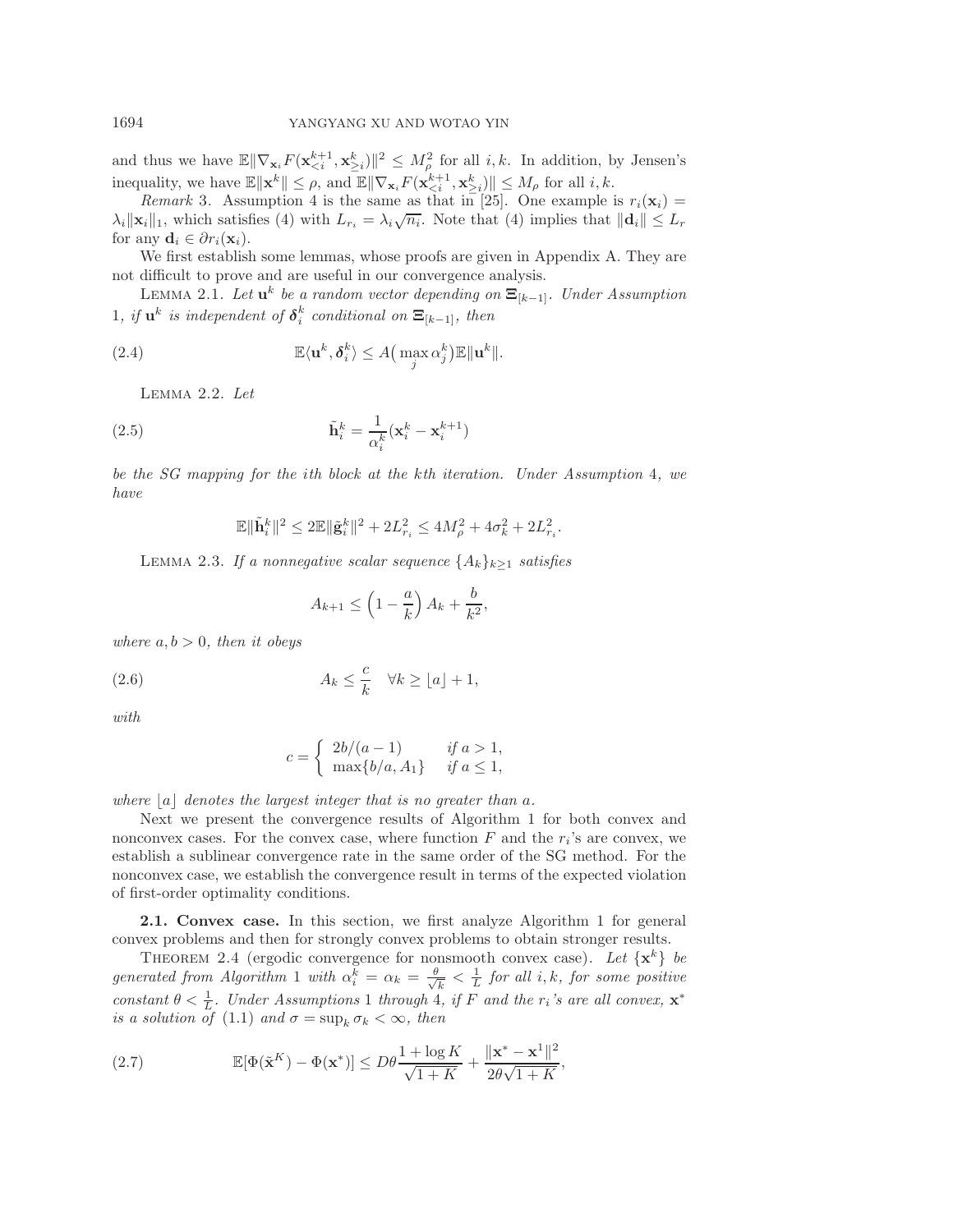<span id="page-9-1"></span>*where*  $\tilde{\mathbf{x}}^K = \frac{\sum_{k=1}^K \alpha_k \mathbf{x}^{k+1}}{\sum_{k=1}^K \alpha_k}$  *and* 

$$
(2.8) \tD = \frac{s(\sigma^2 + 4L_{\text{max}}^2)}{1 - L\theta} + \sqrt{s}(\|\mathbf{x}^*\| + \rho) \left(A + L\sqrt{\sum_{j=1}^s (4M_\rho^2 + 4\sigma_k^2 + 2L_{r_j}^2)}\right).
$$

<span id="page-9-2"></span>*Furthermore, if the maximum number of iterations* K *is predetermined, then taking*  $\alpha_k = \frac{\theta}{\sqrt{K}}$  for all k, we have

(2.9) 
$$
\mathbb{E}[\Phi(\tilde{\mathbf{x}}^K) - \Phi(\mathbf{x}^*)] \leq \frac{D\theta}{\sqrt{K}} + \frac{\|\mathbf{x}^* - \mathbf{x}^1\|^2}{2\theta\sqrt{K}}.
$$

*Remark* 4. The value of  $\theta$  usually plays a vital role on the actual speed of the algorithm. In practice, we may not know the exact value of  $L$ , and thus it is difficult to choose an appropriate  $\theta$ . Even if we know or can estimate L, different  $\theta$ 's can make the algorithm perform very differently. This phenomenon has also been observed for the SG method; see numerical tests in section [3](#page-20-0) and also the discussion on page 6 of [\[33\]](#page-29-4). The work [\[49\]](#page-29-25) and its references study adaptive learning rates, which is beyond the discussion of this paper.

<span id="page-9-0"></span>*Remark* 5. The proof below will clarify that the last (long) term in [\(2.8\)](#page-9-1) is a result of the biased stochastic partial gradient (see [\(2.18\)](#page-11-0) and [\(2.19\)](#page-11-1) below). If unbiased, that is,  $\mathbb{E}[\delta_i^k | \Xi_{(k-1)}] = \mathbf{0}$  holds instead of [\(2.1a\)](#page-6-1), we will have the improved  $D = \frac{s(\sigma^2 + 4L_{\text{max}}^2)}{1 - L\theta}$  instead of [\(2.8\)](#page-9-1), and then the result in [\(2.9\)](#page-9-2) becomes comparable to that of SG since  $\sigma^2$  is a bound of the *block partial* SG and thus  $s\sigma^2$  a bound of the SG of F.

Although the existence of the second term in [\(2.8\)](#page-9-1) makes the result in [\(2.9\)](#page-9-2) seemingly worse than that of SG, multiblock  $(s > 1)$  Gauss–Seidel-type updates are generally more effective. Note that BSG has a per-iteration cost similar to that of SG. To update the first block, computing the sample partial gradient requires reading the current values of all the blocks. The subsequent updates in BSG are much cheaper because the sample partial gradients can be updated from the ones already computed. In addition, BSG can take greater step sizes than SG (because L in [\(2.2\)](#page-6-6) is the Lipschitz constant of partial gradients). Therefore, BSG can perform much better than SG as shown by numerical results in section [3.](#page-20-0)

<span id="page-9-3"></span>Minimizing the right-hand side of [\(2.9\)](#page-9-2) by setting  $\theta = \frac{\|\mathbf{x}^* - \mathbf{x}^1\|}{\sqrt{2D}}$ , we have

(2.10) 
$$
\mathbb{E}[\Phi(\tilde{\mathbf{x}}^K) - \Phi(\mathbf{x}^*)] \leq \frac{\sqrt{2D} \|\mathbf{x}^* - \mathbf{x}^1\|}{\sqrt{K}}.
$$

Note that if  $\mathbb{E}[\delta_i^k | \mathbf{\Xi}_{(k-1)}] = \mathbf{0}$ , the complexity in [\(2.10\)](#page-9-3) becomes just a fraction  $\mathcal{O}(\frac{1}{\sqrt{s}})$  of [\[9,](#page-28-10) (3.22)] since the quantity  $s\sigma^2$  in [\(2.8\)](#page-9-1) equals  $\sigma^2$  in [9, (3.22)], and  $L_{\text{max}}$ disappears from D under the settings of [\[9\]](#page-28-10). Since the SBMD method of [\[9\]](#page-28-10) only performs one block coordinate update at each iteration, its overall complexity is as good as ours. But, once again, BSG updates all the blocks while SBMD updates just a random one. Computationally, the cost of computing the sample partial gradients for all the blocks in BSG is dominated by the first one, which involves the current values of all the blocks and which is also needed by SBMD. Therefore, at each iteration, BSG and SBMD spend the same cost to update a block, but BSG then updates the rest of the blocks at very little extra cost. Therefore, BSG can have better overall performance (see numerical results in section [3.3\)](#page-22-0).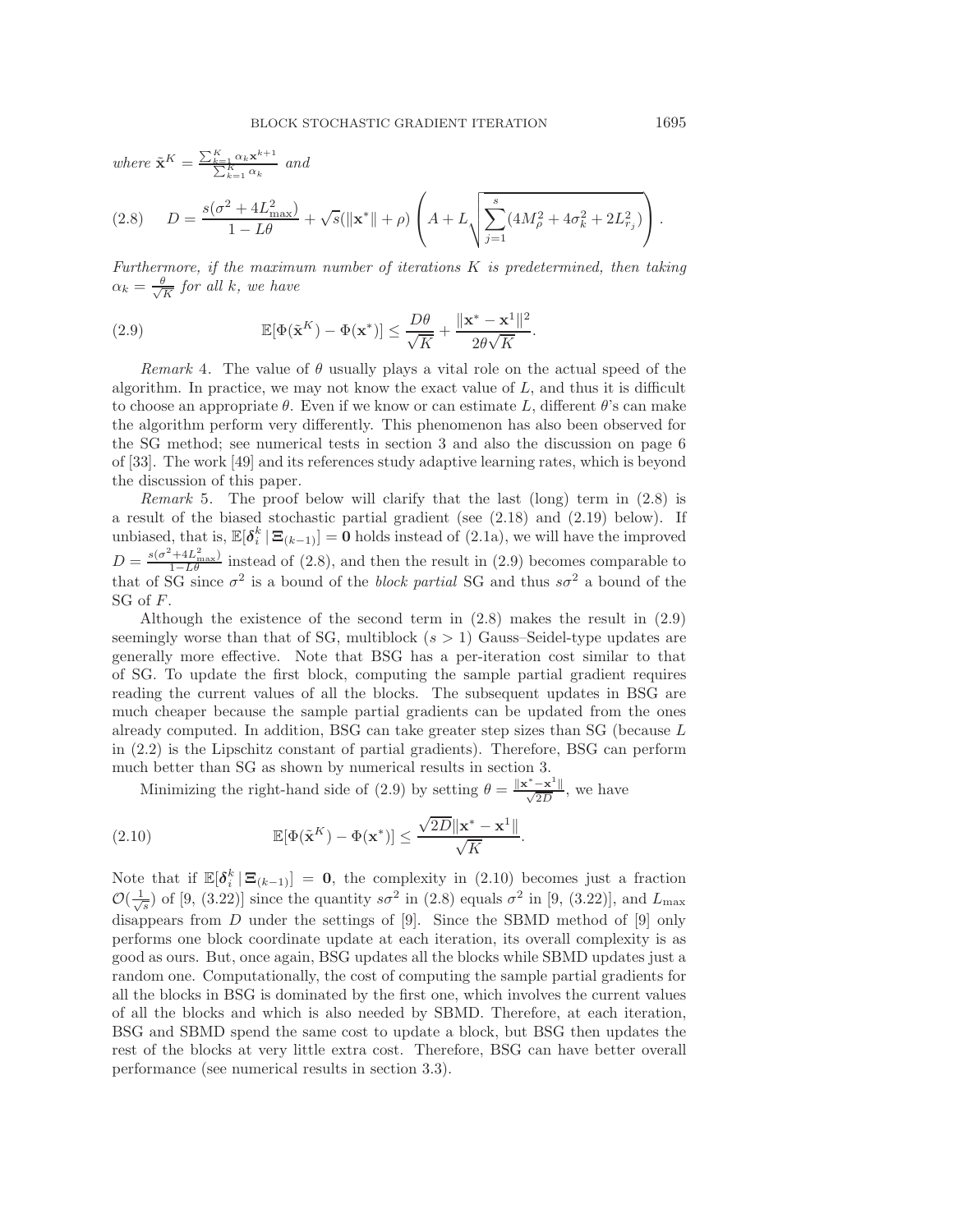*Proof.* From the Lipschitz continuity of  $\nabla_{\mathbf{x}_i} F(\mathbf{x}_{\leq i}^{k+1}, \mathbf{x}_i, \mathbf{x}_{\geq i}^k)$  about  $\mathbf{x}_i$ , it holds for any  $i \in \mathcal{I}_1$  that (see [\[35\]](#page-29-26), for example)

<span id="page-10-0"></span>(2.11) 
$$
\Phi(\mathbf{x}_{\leq i}^{k+1}, \mathbf{x}_{>i}^k) - \Phi(\mathbf{x}_{
$$
\leq \langle \mathbf{g}_i^k, \mathbf{x}_i^{k+1} - \mathbf{x}_i^k \rangle + \frac{L}{2} ||\mathbf{x}_i^{k+1} - \mathbf{x}_i^k||^2 + r_i(\mathbf{x}_i^{k+1}) - r_i(\mathbf{x}_i^k).
$$
$$

In addition, from Lemma 2 of [\[25\]](#page-28-9), it holds for  $i\in \mathcal{I}_2$  that

$$
\Phi(\mathbf{x}_{\leq i}^{k+1}, \mathbf{x}_{>i}^k) - \Phi(\mathbf{x}_{\n
$$
\leq \langle \mathbf{g}_i^k + \tilde{\nabla} r_i(\mathbf{x}_i^k), \mathbf{x}_i^{k+1} - \mathbf{x}_i^k \rangle + \frac{L}{2} \|\mathbf{x}_i^{k+1} - \mathbf{x}_i^k\|^2 + 2L_{r_i} \|\mathbf{x}_i^{k+1} - \mathbf{x}_i^k\|.
$$
$$

By Lemma 2 of [\[2\]](#page-28-25), the updates in [\(1.4\)](#page-2-2) and [\(1.5\)](#page-2-1) indicate that for any  $\mathbf{x}_i \in \mathcal{X}_i$ , if  $i \in \mathcal{I}_1$ , then

$$
\langle \tilde{\mathbf{g}}_i^k, \mathbf{x}_i^{k+1} - \mathbf{x}_i^k \rangle + r_i(\mathbf{x}_i^{k+1}) + \frac{1}{2\alpha_k} ||\mathbf{x}_i^{k+1} - \mathbf{x}_i^k||^2
$$
  
(2.13) 
$$
\leq \langle \tilde{\mathbf{g}}_i^k, \mathbf{x}_i - \mathbf{x}_i^k \rangle + r_i(\mathbf{x}_i) + \frac{1}{2\alpha_k} (||\mathbf{x}_i - \mathbf{x}_i^k||^2 - ||\mathbf{x}_i - \mathbf{x}_i^{k+1}||^2),
$$

and if  $i \in \mathcal{I}_2$ , then

<span id="page-10-1"></span>
$$
\langle \tilde{\mathbf{g}}_i^k + \tilde{\nabla} r_i(\mathbf{x}_i^k), \mathbf{x}_i^{k+1} - \mathbf{x}_i^k \rangle + \frac{1}{2\alpha_k} ||\mathbf{x}_i^{k+1} - \mathbf{x}_i^k||^2
$$
  
(2.14) 
$$
\leq \langle \tilde{\mathbf{g}}_i^k + \tilde{\nabla} r_i(\mathbf{x}_i^k), \mathbf{x}_i - \mathbf{x}_i^k \rangle + \frac{1}{2\alpha_k} (||\mathbf{x}_i - \mathbf{x}_i^k||^2 - ||\mathbf{x}_i - \mathbf{x}_i^{k+1}||^2).
$$

Summing up  $(2.11)$  through  $(2.14)$  over i and arranging terms, we have

<span id="page-10-2"></span>
$$
(2.15) \quad \Phi(\mathbf{x}^{k+1}) - \Phi(\mathbf{x}^k) \leq \sum_{i=1}^s \langle \mathbf{g}_i^k - \tilde{\mathbf{g}}_i^k, \mathbf{x}_i^{k+1} - \mathbf{x}_i^k \rangle - \left( \frac{1}{2\alpha_k} - \frac{L}{2} \right) ||\mathbf{x}^{k+1} - \mathbf{x}^k||^2 + \frac{1}{2\alpha_k} (||\mathbf{x} - \mathbf{x}^k||^2 - ||\mathbf{x} - \mathbf{x}^{k+1}||^2) + \sum_{i \in \mathcal{I}_1} \left( \langle \tilde{\mathbf{g}}_i^k, \mathbf{x}_i - \mathbf{x}_i^k \rangle + r_i(\mathbf{x}_i) - r_i(\mathbf{x}_i^k) \right) + \sum_{i \in \mathcal{I}_2} \left( \langle \tilde{\mathbf{g}}_i^k + \tilde{\nabla} r_i(\mathbf{x}_i^k), \mathbf{x}_i - \mathbf{x}_i^k \rangle + 2L_{r_i} ||\mathbf{x}_i^{k+1} - \mathbf{x}_i^k|| \right).
$$

From the convexity of F and the  $r_i$ 's, we have  $\Phi - \sum_{i \in \mathcal{I}_1} r_i$  convex and thus

$$
\Phi(\mathbf{x}^k) - \sum_{i \in \mathcal{I}_1} r_i(\mathbf{x}_i^k) \leq \Phi(\mathbf{x}) - \sum_{i \in \mathcal{I}_1} r_i(\mathbf{x}_i) + \langle \nabla F(\mathbf{x}^k), \mathbf{x}^k - \mathbf{x} \rangle + \sum_{i \in \mathcal{I}_2} \langle \tilde{\nabla} r_i(\mathbf{x}_i^k), \mathbf{x}_i^k - \mathbf{x}_i \rangle,
$$

which together with [\(2.15\)](#page-10-2) gives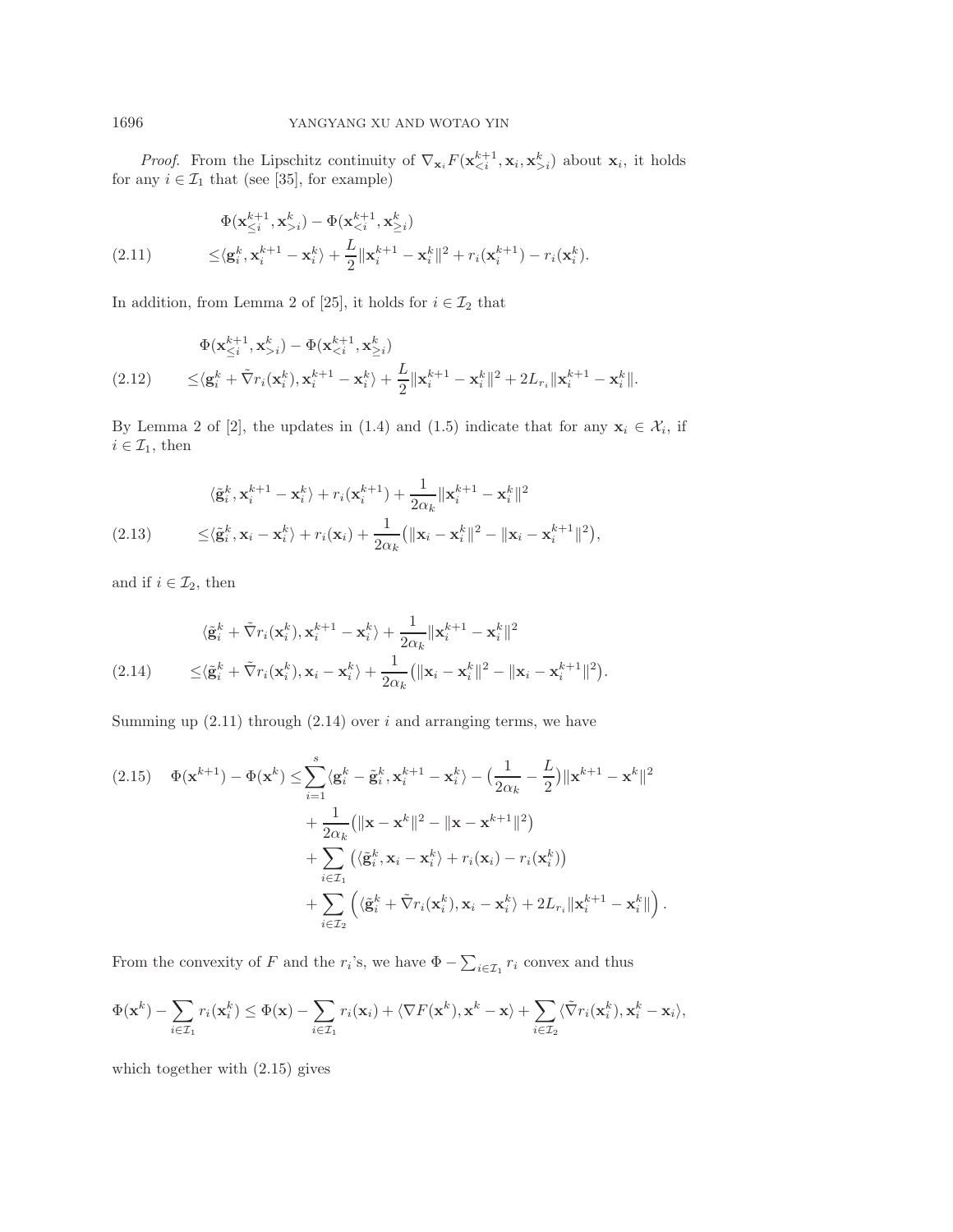<span id="page-11-2"></span>
$$
(2.16) \quad \Phi(\mathbf{x}^{k+1}) - \Phi(\mathbf{x}) \leq \sum_{i=1}^{s} \langle \mathbf{g}_{i}^{k} - \tilde{\mathbf{g}}_{i}^{k}, \mathbf{x}_{i}^{k+1} - \mathbf{x}_{i}^{k} \rangle - \left( \frac{1}{2\alpha_{k}} - \frac{L}{2} \right) ||\mathbf{x}^{k+1} - \mathbf{x}^{k}||^{2}
$$
\n
$$
+ \sum_{i \in \mathcal{I}_{2}} 2L_{r_{i}} ||\mathbf{x}_{i}^{k+1} - \mathbf{x}_{i}^{k}||
$$
\n
$$
+ \sum_{i=1}^{s} \langle \tilde{\mathbf{g}}_{i}^{k} - \nabla_{\mathbf{x}_{i}} F(\mathbf{x}^{k}), \mathbf{x}_{i} - \mathbf{x}_{i}^{k} \rangle
$$
\n
$$
+ \frac{1}{2\alpha_{k}} (||\mathbf{x} - \mathbf{x}^{k}||^{2} - ||\mathbf{x} - \mathbf{x}^{k+1}||^{2}),
$$
\n
$$
(\text{note } \tilde{\mathbf{g}}_{i}^{k} = \mathbf{g}_{i}^{k} + \boldsymbol{\delta}_{i}^{k}) = \sum_{i=1}^{s} \langle -\boldsymbol{\delta}_{i}^{k}, \mathbf{x}_{i}^{k+1} - \mathbf{x}_{i}^{k} \rangle - \left( \frac{1}{2\alpha_{k}} - \frac{L}{2} \right) ||\mathbf{x}^{k+1} - \mathbf{x}^{k}||^{2}
$$
\n
$$
+ \sum_{i \in \mathcal{I}_{2}} 2L_{r_{i}} ||\mathbf{x}_{i}^{k+1} - \mathbf{x}_{i}^{k}||
$$
\n
$$
+ \sum_{i=1}^{s} \langle \boldsymbol{\delta}_{i}^{k} + \mathbf{g}_{i}^{k} - \nabla_{\mathbf{x}_{i}} F(\mathbf{x}^{k}), \mathbf{x}_{i} - \mathbf{x}_{i}^{k} \rangle
$$
\n
$$
+ \frac{1}{2\alpha_{k}} (||\mathbf{x} - \mathbf{x}^{k}||^{2} - ||\mathbf{x} - \mathbf{x}^{k+1}||^{2}).
$$

Noting  $\frac{1}{\alpha_k} - L > 0$  and using Young's inequality  $ab < ta^2 + \frac{1}{4t}b^2$  in the following two inequalities, we have

$$
\sum_{i=1}^{s} \langle -\delta_{i}^{k}, \mathbf{x}_{i}^{k+1} - \mathbf{x}_{i}^{k} \rangle - \left( \frac{1}{2\alpha_{k}} - \frac{L}{2} \right) ||\mathbf{x}^{k+1} - \mathbf{x}^{k}||^{2} + \sum_{i \in \mathcal{I}_{2}} 2L_{r_{i}} ||\mathbf{x}_{i}^{k+1} - \mathbf{x}_{i}^{k}||
$$
\n
$$
\leq \sum_{i=1}^{s} \left( \langle -\delta_{i}^{k}, \mathbf{x}_{i}^{k+1} - \mathbf{x}_{i}^{k} \rangle - \frac{1}{4} (\frac{1}{\alpha_{k}} - L) ||\mathbf{x}_{i}^{k+1} - \mathbf{x}_{i}^{k}||^{2} \right)
$$
\n
$$
+ \sum_{i \in \mathcal{I}_{2}} \left( 2L_{r_{i}} ||\mathbf{x}_{i}^{k+1} - \mathbf{x}_{i}^{k}|| - \frac{1}{4} (\frac{1}{\alpha_{k}} - L) ||\mathbf{x}_{i}^{k+1} - \mathbf{x}_{i}^{k}||^{2} \right)
$$
\n
$$
(2.17) \leq \sum_{i=1}^{s} \frac{\alpha_{k}}{1 - L\alpha_{k}} ||\delta_{i}^{k}||^{2} + \sum_{i \in \mathcal{I}_{2}} \frac{4L_{r_{i}}^{2} \alpha_{k}}{1 - L\alpha_{k}}.
$$

<span id="page-11-3"></span>In addition, letting  $\mathbf{u}^k = \mathbf{x}_i - \mathbf{x}_i^k$  in Lemma [2.1,](#page-8-0) we have

<span id="page-11-0"></span>(2.18) 
$$
\mathbb{E}\langle \delta_i^k, \mathbf{x}_i - \mathbf{x}_i^k \rangle \leq A\alpha_k \mathbb{E} \|\mathbf{x}_i - \mathbf{x}_i^k\|,
$$

and also by Hölder's inequality, it holds that

$$
\mathbb{E}\langle \mathbf{g}_i^k - \nabla_{\mathbf{x}_i} F(\mathbf{x}^k), \mathbf{x}_i - \mathbf{x}_i^k \rangle \leq \sqrt{\mathbb{E} \|\mathbf{g}_i^k - \nabla_{\mathbf{x}_i} F(\mathbf{x}^k)\|^2} \cdot \sqrt{\mathbb{E} \|\mathbf{x}_i - \mathbf{x}_i^k\|^2}
$$
  

$$
\leq L\alpha_k \sqrt{\mathbb{E} \sum_{j=1}^s \|\tilde{\mathbf{h}}_j^k\|^2} \cdot \sqrt{\mathbb{E} \|\mathbf{x}_i - \mathbf{x}_i^k\|^2}
$$
  
(2.19)  

$$
\leq L\alpha_k \sqrt{\sum_{j=1}^s (4M_\rho^2 + 4\sigma_k^2 + 2L_{r_j}^2)} \cdot \sqrt{\mathbb{E} \|\mathbf{x}_i - \mathbf{x}_i^k\|^2},
$$

<span id="page-11-1"></span>where we have used Lemma [2.2](#page-8-1) in the last inequality.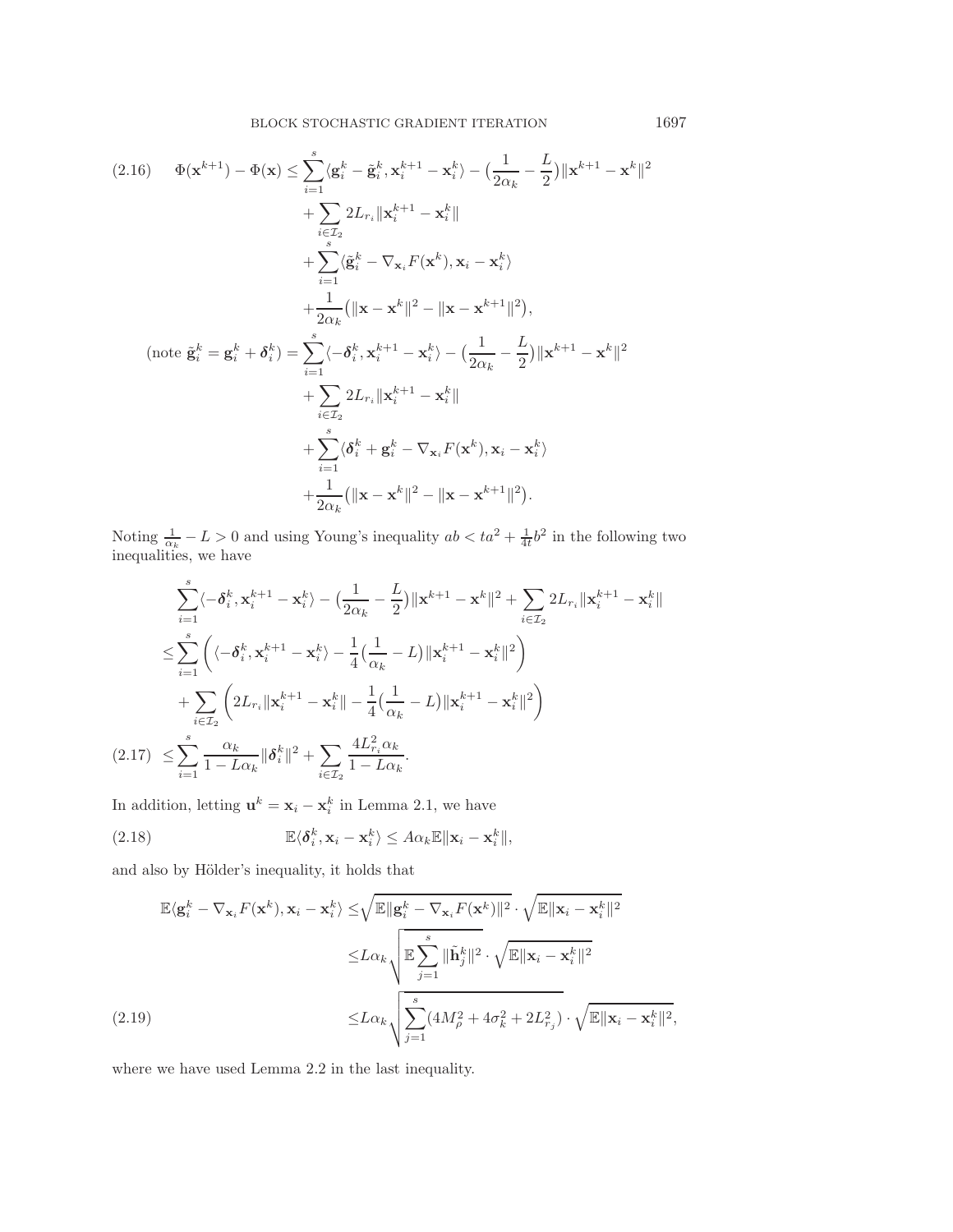Taking expectation over both sides of  $(2.16)$ , substituting  $(2.1b)$ ,  $(2.17)$ ,  $(2.18)$ , and [\(2.19\)](#page-11-1) into it, and noting

$$
\sum_{i=1}^s \sqrt{\mathbb{E}||\mathbf{x}_i - \mathbf{x}_i^k||^2} \le \sqrt{s} \sqrt{\mathbb{E}||\mathbf{x} - \mathbf{x}^k||^2} \le \sqrt{s}(||\mathbf{x}|| + \rho),
$$

we have after some arrangement that

<span id="page-12-2"></span>
$$
\alpha_k \mathbb{E}[\Phi(\mathbf{x}^{k+1}) - \Phi(\mathbf{x})]
$$
  
(2.20) 
$$
\leq \left(\frac{s(\sigma^2 + 4L_{\text{max}}^2)}{1 - L\alpha_k} + \sqrt{s}(\|\mathbf{x}\| + \rho) \left(A + L\sqrt{\sum_{j=1}^s (4M_{\rho}^2 + 4\sigma_k^2 + 2L_{\tau_j}^2)}\right)\right)\alpha_k^2
$$

$$
+ \frac{1}{2}\mathbb{E}(\|\mathbf{x} - \mathbf{x}^k\|^2 - \|\mathbf{x} - \mathbf{x}^{k+1}\|^2).
$$

Letting  $\mathbf{x} = \mathbf{x}^*$  in the above inequality and taking its sum over k, we have

<span id="page-12-0"></span>(2.21) 
$$
\sum_{k=1}^{K} \alpha_k \mathbb{E}[\Phi(\mathbf{x}^{k+1}) - \Phi(\mathbf{x}^*)] \le D \sum_{k=1}^{K} \alpha_k^2 + \frac{1}{2} ||\mathbf{x}^* - \mathbf{x}^1||^2.
$$

Now use the convexity of  $\Phi$  and  $\alpha_k = \frac{\theta}{\sqrt{k}}$  in [\(2.21\)](#page-12-0) to get

<span id="page-12-1"></span>(2.22) 
$$
\mathbb{E}[\Phi(\tilde{\mathbf{x}}^K) - \Phi(\mathbf{x}^*)] \le D \frac{\sum_{k=1}^K \alpha_k^2}{\sum_{k=1}^K \alpha_k} + \frac{\|\mathbf{x}^* - \mathbf{x}^1\|^2}{2 \sum_{k=1}^K \alpha_k} \le D \theta \frac{1 + \log K}{\sqrt{1 + K}} + \frac{\|\mathbf{x}^* - \mathbf{x}^1\|^2}{2\theta\sqrt{1 + K}}.
$$

If the maximum number of iterations K is predetermined, set  $\alpha_k \equiv \frac{\theta}{\sqrt{K}}$  in [\(2.22\)](#page-12-1) to obtain

$$
\mathbb{E}[\Phi(\tilde{\mathbf{x}}^K) - \Phi(\mathbf{x}^*)] \le \frac{D\theta}{\sqrt{K}} + \frac{\|\mathbf{x}^* - \mathbf{x}^1\|^2}{2\theta\sqrt{K}},
$$

 $\Box$ which completes the proof.

Under the general convex setting, the rate  $O(1)$ √ k) is optimal for the SG method, and for the strongly convex case, the rate  $O(1/k)$  is optimal; see [\[25,](#page-28-9) [33,](#page-29-4) [34\]](#page-29-23). In the following theorem, we assume  $\Phi(\mathbf{x})$  to be strongly convex and establish the rate  $O(1/k)$ . Hence, our algorithm has the same orders of convergence rates as that of the SG method.

THEOREM 2.5 (nonsmooth strongly convex case). Let  $\{x^k\}$  be generated from  $Algorithm\ 1\ with\ \alpha_i^k = \alpha_k = \frac{\theta}{k} < \frac{1}{L}$  $Algorithm\ 1\ with\ \alpha_i^k = \alpha_k = \frac{\theta}{k} < \frac{1}{L}$  $Algorithm\ 1\ with\ \alpha_i^k = \alpha_k = \frac{\theta}{k} < \frac{1}{L}$  for all i, k. Under Assumptions 1 through [4](#page-6-5), if F *and the*  $r_i$ *'s are convex,*  $\Phi$  *is strongly convex with modulus*  $\mu > 0$ *, namely,* 

$$
\Phi(\lambda {\bf x} + (1-\lambda) {\bf y}) \leq \lambda \Phi({\bf x}) + (1-\lambda) \Phi({\bf y}) - \frac{\mu}{2} \lambda (1-\lambda) \|{\bf x} - {\bf y}\|^2 \ \forall {\bf x}, {\bf y}, \forall \lambda \in [0,1],
$$

*and*  $\sigma = \sup_k \sigma_k < \infty$ *, then* 

(2.23) 
$$
\mathbb{E}[\|\mathbf{x}^k - \mathbf{x}^*\|^2] \leq \frac{1}{k} \max\left\{\frac{2D\theta(1+\mu\theta)}{\mu}, \|\mathbf{x}^1 - \mathbf{x}^*\|^2\right\},
$$

*where* D *is defined in* [\(2.8\)](#page-9-1)*.*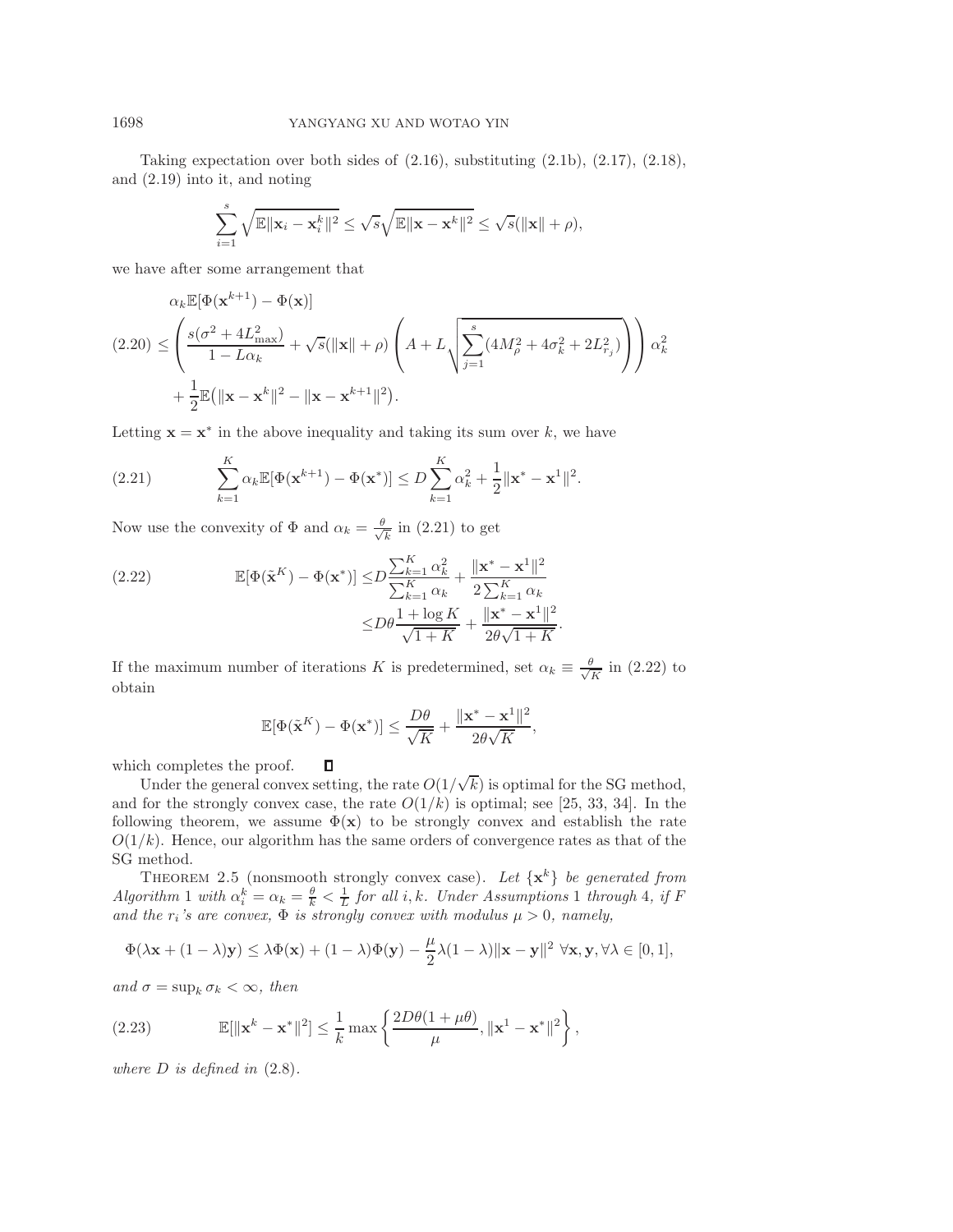*Proof.* When  $\Phi$  is strongly convex with modulus  $\mu > 0$ , it holds that

<span id="page-13-0"></span>
$$
\Phi(\mathbf{x}^{k+1}) - \Phi(\mathbf{x}^*) \geq \frac{\mu}{2} \|\mathbf{x}^{k+1} - \mathbf{x}^*\|^2,
$$

which together with [\(2.20\)](#page-12-2) implies

$$
\mathbb{E} \|\mathbf{x}^{k+1} - \mathbf{x}^*\|^2 \leq \frac{\mathbb{E} \|\mathbf{x}^k - \mathbf{x}^*\|^2}{1 + \mu \alpha_k} + 2D \frac{\alpha_k^2}{1 + \mu \alpha_k}
$$

$$
= \frac{\mathbb{E} \|\mathbf{x}^k - \mathbf{x}^*\|^2}{1 + \mu \theta/k} + \frac{2D\theta^2}{k^2(1 + \mu \theta/k)}
$$

$$
\leq \left(1 - \frac{\mu \theta}{k(1 + \mu \theta)}\right) \mathbb{E} \|\mathbf{x}^k - \mathbf{x}^*\|^2 + \frac{2D\theta^2}{k^2}.
$$

Using Lemma [2.3,](#page-8-2) we immediately get the desired result and complete the proof.  $\Box$ 

If the error  $\sigma_k$  decreases rapidly, we can show an almost linear convergence result. We assume that either  $\mathcal{X}_i = \mathbb{R}^{n_i}$  or  $r_i = 0$  for all i since it is impossible in general to get linear convergence for the subgradient method (see [\[5,](#page-28-7) [19,](#page-28-8) [38\]](#page-29-17) and the references therein). For the convenience of our discussion, we let

(2.25) 
$$
\hat{r}_i(\mathbf{x}_i) = \begin{cases} r_i(\mathbf{x}_i), & i \in \mathcal{I}_1, \\ \iota_{\mathcal{X}_i}(\mathbf{x}_i), & i \in \mathcal{I}_2. \end{cases}
$$

This way, we can write the updates  $(1.4)$  and  $(1.5)$  uniformly as

<span id="page-13-6"></span>(2.26) 
$$
\mathbf{x}_{i}^{k+1} = \underset{\mathbf{x}_{i}}{\arg\min} \langle \tilde{\mathbf{g}}_{i}^{k}, \mathbf{x}_{i} - \mathbf{x}_{i}^{k} \rangle + \frac{1}{2\alpha_{i}^{k}} ||\mathbf{x}_{i} - \mathbf{x}_{i}^{k}||^{2} + \hat{r}_{i}(\mathbf{x}_{i}).
$$

<span id="page-13-5"></span>Let

(2.27) 
$$
\hat{\Phi}(\mathbf{x}) = F(\mathbf{x}) + \sum_{i=1}^{s} \hat{r}_i(\mathbf{x}_i).
$$

Then problem [\(1.1\)](#page-0-0) becomes  $\min_{\mathbf{x}} \hat{\Phi}(\mathbf{x})$  under the assumption that either  $\mathcal{X}_i = \mathbb{R}^{n_i}$ or  $r_i = 0$  for all i. When  $\Phi$  and thus  $\hat{\Phi}$  is strongly convex with modulus  $\mu > 0$ , then from the discussion in section 2.2 of [\[58\]](#page-30-1), it follows that

<span id="page-13-1"></span>(2.28) 
$$
\hat{\Phi}(\mathbf{x}) - \hat{\Phi}(\mathbf{x}^*) \leq \frac{1}{\mu} ||\mathbf{g}||^2 \ \forall \mathbf{g} \in \partial \hat{\Phi}(\mathbf{x}).
$$

<span id="page-13-3"></span>Using this result, we establish the following theorem.

THEOREM 2.6. Let  $\{x^k\}$  be generated from Algorithm [1](#page-2-0) with  $\alpha_i^k = \alpha_k < \frac{2}{L}$  for all i, k. Under Assumptions [1](#page-6-0) and [2](#page-6-4), if either  $\mathcal{X}_i = \mathbb{R}^{n_i}$  or  $r_i = 0$  for all i,  $\Phi$  is strongly *convex with constant*  $\mu$ *, and all*  $\hat{r}_i$ *'s in* [\(2.25\)](#page-13-0) *are convex, then* 

<span id="page-13-2"></span>
$$
(2.29) \qquad \mathbb{E}[\Phi(\mathbf{x}^{k+1}) - \Phi(\mathbf{x}^*)] \le \frac{\gamma(\alpha_k)}{1 + \gamma(\alpha_k)} \mathbb{E}[\Phi(\mathbf{x}^k) - \Phi(\mathbf{x}^*)] + \frac{s\nu(\alpha_k)}{1 + \gamma(\alpha_k)} \sigma_k^2,
$$

<span id="page-13-4"></span>*where*

(2.30) 
$$
\gamma(\alpha_k) = \frac{3L}{\mu^2} \left( \frac{1}{\alpha_k^2} + sL^2 \right) \frac{1}{\frac{1}{2\alpha_k} - \frac{L}{4}}, \quad \nu(\alpha_k) = \frac{\gamma(\alpha_k)\alpha_k}{2 - L\alpha_k} + \frac{3L}{\mu^2}.
$$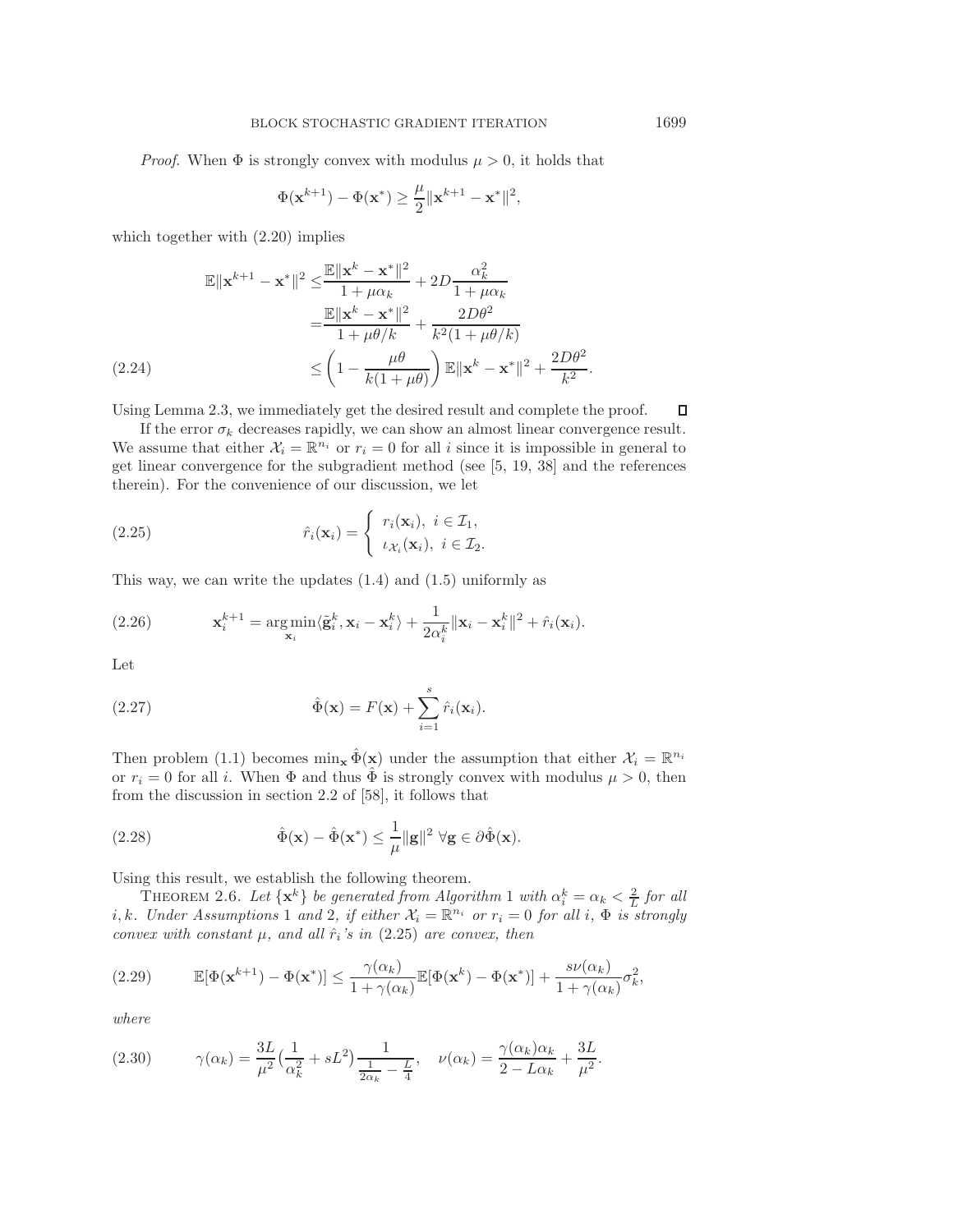*Remark* 6. This theorem does not require Assumptions [3](#page-6-3) or [4.](#page-6-5) Although it requires the strong convexity of  $\Phi$ , it does not require the convexity of  $F$ .

*Proof*. Note

$$
\frac{1}{\alpha_k}(\mathbf{x}_i^k - \mathbf{x}_i^{k+1}) - \tilde{\mathbf{g}}_i^k \in \partial \hat{r}_i(\mathbf{x}_i^{k+1})
$$

or, equivalently,

$$
\frac{1}{\alpha_k}(\mathbf{x}_i^k - \mathbf{x}_i^{k+1}) + \nabla_{\mathbf{x}_i} F(\mathbf{x}^{k+1}) - \tilde{\mathbf{g}}_i^k \in \partial \hat{r}_i(\mathbf{x}_i^{k+1}) + \nabla_{\mathbf{x}_i} F(\mathbf{x}^{k+1}).
$$

Hence, from [\(2.28\)](#page-13-1) it holds that

$$
\hat{\Phi}(\mathbf{x}^{k+1}) - \hat{\Phi}(\mathbf{x}^*) \leq \frac{1}{\mu} \sum_{i=1}^s \left\| \frac{1}{\alpha_k} (\mathbf{x}_i^k - \mathbf{x}_i^{k+1}) + \nabla_{\mathbf{x}_i} F(\mathbf{x}^{k+1}) - \tilde{\mathbf{g}}_i^k \right\|^2
$$
  

$$
\leq \frac{3}{\mu} \sum_{i=1}^s \left( \left\| \frac{1}{\alpha_k} (\mathbf{x}_i^k - \mathbf{x}_i^{k+1}) \right\|^2 + \left\| \nabla_{\mathbf{x}_i} F(\mathbf{x}^{k+1}) - \mathbf{g}_i^k \right\|^2 + \|\boldsymbol{\delta}_i^k\|^2 \right).
$$

<span id="page-14-0"></span>Noting  $\|\nabla_{\mathbf{x}_i} F(\mathbf{x}^{k+1}) - \mathbf{g}_i^k\|^2 \leq L^2 \|\mathbf{x}^{k+1} - \mathbf{x}^k\|^2$ , we have from the above inequality that

(2.31) 
$$
\hat{\Phi}(\mathbf{x}^{k+1}) - \hat{\Phi}(\mathbf{x}^*) \leq \frac{3}{\mu} \left( \frac{1}{\alpha_k^2} + sL^2 \right) \|\mathbf{x}^{k+1} - \mathbf{x}^k\|^2 + \frac{3}{\mu} \sum_{i=1}^s \|\boldsymbol{\delta}_i^k\|^2.
$$

Letting  $\mathbf{x} = \mathbf{x}^k$  in [\(2.15\)](#page-10-2) gives

$$
\hat{\Phi}(\mathbf{x}^{k+1}) - \hat{\Phi}(\mathbf{x}^k) \le -\sum_{i=1}^s \langle \delta_i^k, \mathbf{x}_i^{k+1} - \mathbf{x}_i^k \rangle - \left(\frac{1}{\alpha_k} - \frac{L}{2}\right) \|\mathbf{x}^{k+1} - \mathbf{x}^k\|^2
$$
\n
$$
\le \frac{\alpha_k}{2 - L\alpha_k} \sum_{i=1}^s \|\delta_i^k\|^2 - \left(\frac{1}{2\alpha_k} - \frac{L}{4}\right) \|\mathbf{x}^{k+1} - \mathbf{x}^k\|^2,
$$

<span id="page-14-1"></span>which together with  $(2.31)$  implies

$$
\hat{\Phi}(\mathbf{x}^{k+1}) - \hat{\Phi}(\mathbf{x}^{*})
$$
\n
$$
\leq \frac{L}{2} ||\mathbf{x}^{k+1} - \mathbf{x}^{*}||^{2}
$$
\n
$$
\leq \frac{L}{\mu} (\hat{\Phi}(\mathbf{x}^{k+1}) - \hat{\Phi}(\mathbf{x}^{*}))
$$
\n
$$
\leq \frac{3L}{\mu^{2}} \left( \frac{1}{\alpha_{k}^{2}} + sL^{2} \right) ||\mathbf{x}^{k+1} - \mathbf{x}^{k}||^{2} + \frac{3L}{\mu^{2}} \sum_{i=1}^{s} ||\delta_{i}^{k}||^{2}
$$
\n
$$
\leq \frac{3L}{\mu^{2}} \left( \frac{1}{\alpha_{k}^{2}} + sL^{2} \right) \frac{1}{\frac{1}{2\alpha_{k}} - \frac{L}{4}} \left( \Phi(\mathbf{x}^{k}) - \Phi(\mathbf{x}^{k+1}) + \frac{\alpha_{k}}{2 - L\alpha_{k}} \sum_{i=1}^{s} ||\delta_{i}^{k}||^{2} \right) + \frac{3L}{\mu^{2}} \sum_{i=1}^{s} ||\delta_{i}^{k}||^{2},
$$
\n(2.33)

<span id="page-14-2"></span>where the first inequality follows from the gradient Lipschitz continuity of  $F$ , the second one from the strong convexity of  $\Phi$ , the third one from  $(2.31)$ , and the fourth one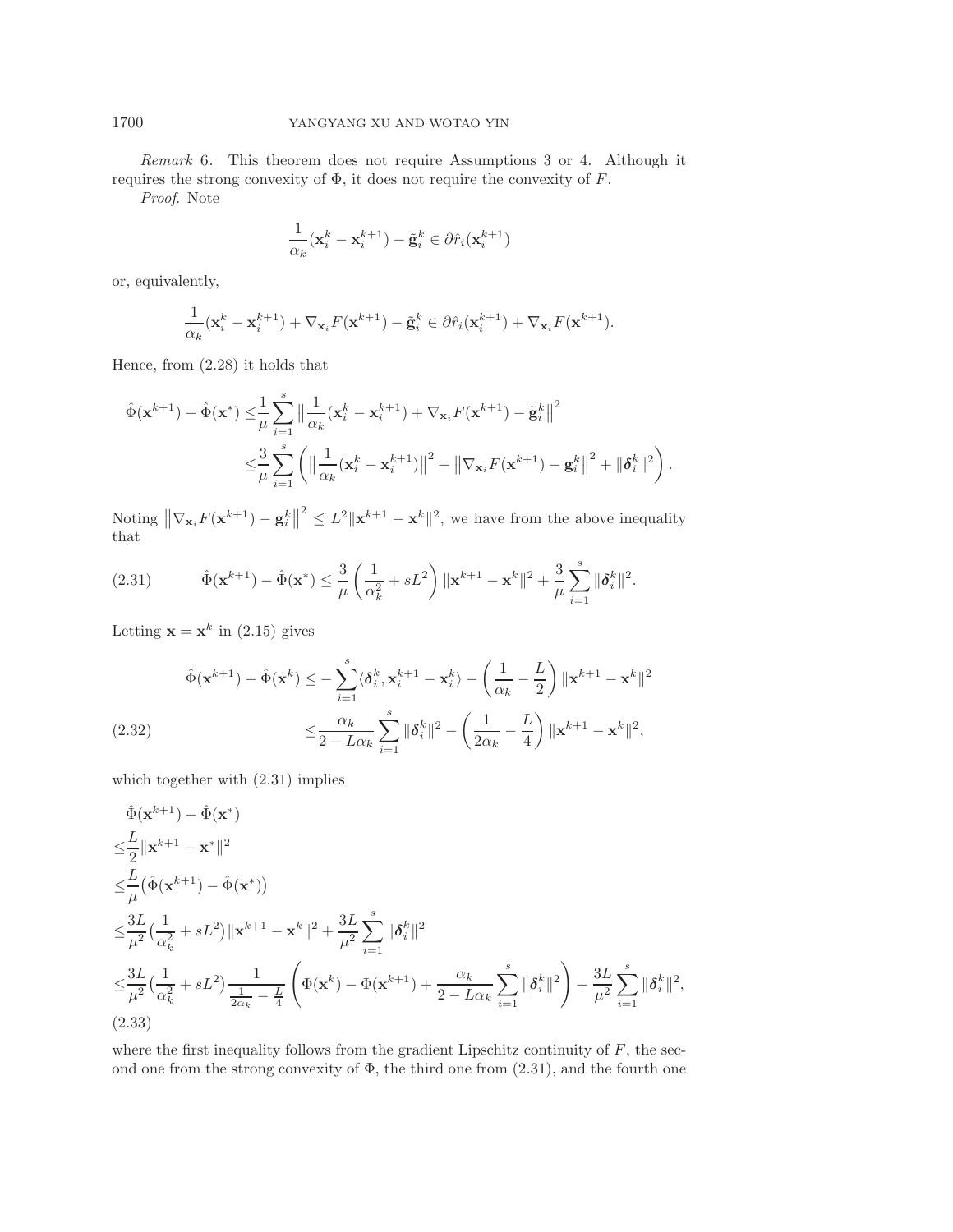from [\(2.32\)](#page-14-1). Taking expectation on both sides of [\(2.33\)](#page-14-2), using [\(2.1b\)](#page-6-2), and arranging terms give

$$
\mathbb{E}[\hat{\Phi}(\mathbf{x}^{k+1}) - \hat{\Phi}(\mathbf{x}^*)] \le \gamma(\alpha_k) \mathbb{E}[\hat{\Phi}(\mathbf{x}^k) - \hat{\Phi}(\mathbf{x}^{k+1})] + s\nu(\alpha_k)\sigma_k^2,
$$

which is equivalent to the desired result [\(2.29\)](#page-13-2). Noting  $\Phi(\mathbf{x}^k) = \hat{\Phi}(\mathbf{x}^k)$  and  $\Phi(\mathbf{x}^*) =$  $\Phi(\mathbf{x}^*)$  completes the proof. П

From [\(2.29\)](#page-13-2), one can see that the convergence rate of Algorithm [1](#page-2-0) depends on how fast  $\sigma_k$  decreases. If  $\sigma_k \equiv 0$ , i.e., the deterministic case, [\(2.29\)](#page-13-2) implies linear convergence. Generally,  $\sigma_k$  does not vanish. However, one can decrease it by increasing the batch size  $m_k$ . This point will be discussed in Remark [9](#page-20-1) below. Directly from [\(2.29\)](#page-13-2) and using the following lemma, we can get a convergence result in Theorem [2.8](#page-15-0) below, whose proof follows [\[13\]](#page-28-26).

<span id="page-15-1"></span>LEMMA 2.7. Let  $e_k = \max\{a_k, \eta^k\}$ . If  $a_{k+1}/a_k$  has a finite limit, then  $e_{k+1}/e_k$ *also has a finite limit, which equals*  $\eta$  *or the limit of*  $a_{k+1}/a_k$ *, and the limit is no less than* η*.*

<span id="page-15-0"></span>THEOREM 2.8. *Assume the assumptions in Theorem [2.6](#page-13-3). Suppose*  $0 < \underline{\alpha} =$  $\inf_k \alpha_k \leq \sup_k \alpha_k = \overline{\alpha} < \frac{2}{L}$ . If  $\sigma_{k+1}^2 / \sigma_k^2$  has a finite limit, then

(2.34) 
$$
\mathbb{E}[\Phi(\mathbf{x}^{k+1}) - \Phi(\mathbf{x}^*)] \leq \eta^k(\Phi(\mathbf{x}^1) - \Phi(\mathbf{x}^*)) + \mathcal{O}(e_k),
$$

*where*  $\eta = \frac{\gamma(\overline{\alpha})}{1+\gamma(\overline{\alpha})}$  *and*  $e_k = \max\{\sigma_k^2, (\eta + \epsilon)^k\}$  *for any*  $\epsilon > 0$ .

*Proof.* Note that  $\gamma(\alpha)$  and  $\nu(\alpha)$  defined in [\(2.30\)](#page-13-4) are both increasing with respect to  $\alpha \in (0, \frac{2}{L})$ . Hence it follows from  $(2.29)$  that

$$
\mathbb{E}[\Phi(\mathbf{x}^{k+1}) - \Phi(\mathbf{x}^*)] \leq \frac{\gamma(\overline{\alpha})}{1 + \gamma(\overline{\alpha})} \mathbb{E}[\Phi(\mathbf{x}^k) - \Phi(\mathbf{x}^*)] + \frac{s\nu(\overline{\alpha})}{1 + \gamma(\underline{\alpha})} \sigma_k^2.
$$

Let  $\tau = \frac{s\nu(\overline{\alpha})}{1+\gamma(\underline{\alpha})}$ . Then using the above inequality recursively yields

$$
\mathbb{E}[\Phi(\mathbf{x}^{k+1}) - \Phi(\mathbf{x}^*)] \leq \eta^k(\Phi(\mathbf{x}^1) - \Phi(\mathbf{x}^*)) + \tau \sum_{j=1}^k \eta^{k-j} \sigma_j^2.
$$

From Lemma [2.7,](#page-15-1) we have  $\lim_{k\to\infty} e_{k+1}/e_k \geq \eta + \epsilon$ , and thus there is a sufficiently large integer K such that  $e_{k+1}/e_k \geq \eta + \epsilon/2$  for all  $k \geq K$ . Let  $\mu_k = \sum_{j=1}^k \eta^{k-j} \sigma_j^2$  and choose a sufficiently large number B such that  $\mu_k \leq Be_k$  for all  $k \leq K$  and  $(B-1)\epsilon \geq 2\eta$ . Note that such B must exist since K is finite and  $\epsilon > 0$ . Suppose that for some  $k \geq K$ , it holds  $\mu_k \leq Be_k$ . Then

$$
\mu_{k+1} = \eta \mu_k + \sigma_{k+1}^2 \le \eta B e_k + e_{k+1} \le \frac{\eta B}{\eta + \epsilon/2} e_{k+1} + e_{k+1} \le B e_{k+1},
$$

where the last inequality uses the conditions  $(B - 1)\epsilon \geq 2\eta$  and  $e_{k+1} \geq 0$ . Hence, by induction, we conclude  $\mu_k \leq Be_k$  for all k. This completes the proof.  $\Box$ induction, we conclude  $\mu_k \leq Be_k$  for all k. This completes the proof.

*Remark* 7. If  $m_k = \mathcal{O}(k)$  in Algorithm [1,](#page-2-0) then according to Remark [9,](#page-20-1) we have the convergence rate  $\mathcal{O}(\max\{((\eta+1)/2)^k, 1/k\})$  by letting  $\epsilon = \frac{1-\eta}{2}$  in Theorem [2.8.](#page-15-0)<br>If  $\sigma_t$ , decreases linearly then we have a linear convergence rate If  $\sigma_k$  decreases linearly, then we have a linear convergence rate.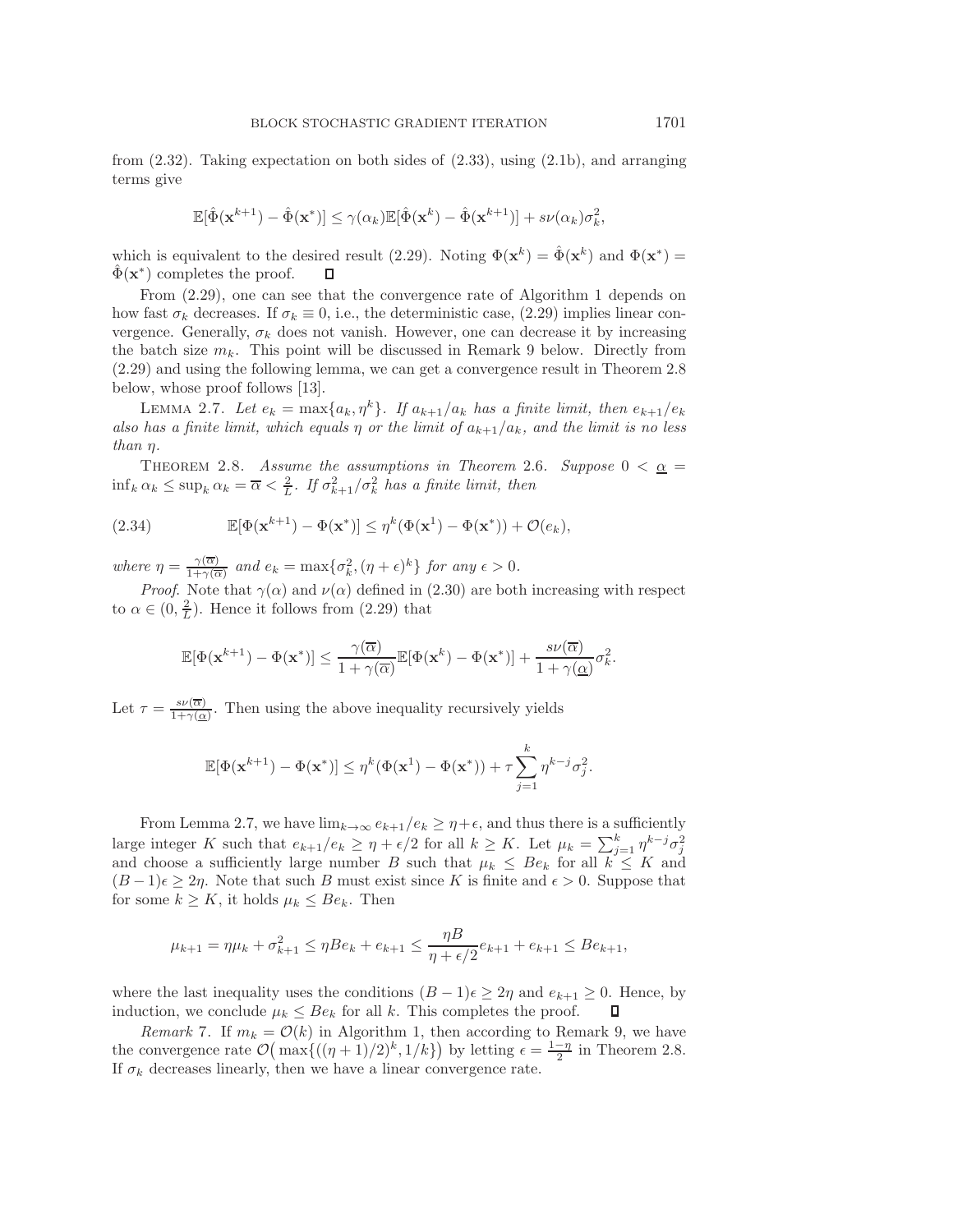**2.2. Nonconvex case.** In this section, we do not assume any convexity of F or the  $r_i$ 's. First, we analyze Algorithm [1](#page-2-0) for the smooth case with  $r_i = 0$  and  $\mathcal{X}_i = \mathbb{R}^{n_i}$  for all i. Then, we impose a more restrictive condition on  $\sigma_k$  and analyze the algorithm for the unconstrained nonsmooth and constrained smooth cases. We start our analysis with the following lemma, which can be found in Lemma A.5 of [\[30\]](#page-28-27) and Proposition 1.2.4 of [\[4\]](#page-28-28).

LEMMA 2.9. *For two nonnegative scalar sequences*  $\{a_k\}$  *and*  $\{b_k\}$ *, if*  $\sum_{k=1}^{\infty} a_k = +\infty$  *and*  $\sum_{k=1}^{\infty} a_k b_k < +\infty$ *, then* 

<span id="page-16-2"></span>
$$
\liminf_{k \to \infty} b_k = 0.
$$

*Furthermore, if*  $|b_{k+1} - b_k| \leq B \cdot a_k$  *for some constant*  $B > 0$ *, then* 

$$
\lim_{k \to \infty} b_k = 0.
$$

<span id="page-16-3"></span>THEOREM 2.[1](#page-2-0)0. Let  $\{x^k\}$  be generated from Algorithm 1 with  $r_i = 0$  and  $\mathcal{X}_i =$  $\mathbb{R}^{n_i}$  for all *i* and with  $\alpha_i^k = c_i^k \beta_k$ , where  $c_i^k, \beta_k$  are positive scalars such that  $\beta_k \geq$  $\beta_{k+1}$  for all k,

<span id="page-16-4"></span>(2.35) 
$$
0 < \inf_{k} c_i^k \leq \sup_{k} c_i^k < \infty \ \forall i,
$$

<span id="page-16-1"></span>*and*

(2.36) 
$$
\sum_{k=1}^{\infty} \beta_k = +\infty, \qquad \sum_{k=1}^{\infty} \beta_k^2 < +\infty.
$$

*Under Assumptions* [1](#page-6-0) *through* [3](#page-6-3)*, if*  $\sigma = \sup_k \sigma_k < \infty$ *, then* 

(2.37) 
$$
\lim_{k \to \infty} \mathbb{E} \|\nabla \Phi(\mathbf{x}^k)\| = \lim_{k \to \infty} \mathbb{E} \|\nabla F(\mathbf{x}^k)\| = 0.
$$

*Proof.* From the Lipschitz continuity of  $\nabla_{\mathbf{x}_i} F$ , it holds that

<span id="page-16-0"></span>
$$
F(\mathbf{x}_{\leq i}^{k+1}, \mathbf{x}_{>i}^{k}) - F(\mathbf{x}_{  
\n
$$
\leq \langle \mathbf{g}_{i}^{k}, \mathbf{x}_{i}^{k+1} - \mathbf{x}_{i}^{k} \rangle + \frac{L}{2} ||\mathbf{x}_{i}^{k+1} - \mathbf{x}_{i}^{k}||^{2}
$$
  
\n
$$
= - \alpha_{i}^{k} \langle \mathbf{g}_{i}^{k}, \tilde{\mathbf{g}}_{i}^{k} \rangle + \frac{L}{2} (\alpha_{i}^{k})^{2} ||\tilde{\mathbf{g}}_{i}^{k}||^{2}
$$
  
\n
$$
= - \left( \alpha_{i}^{k} - \frac{L}{2} (\alpha_{i}^{k})^{2} \right) ||\mathbf{g}_{i}^{k}||^{2} + \frac{L}{2} (\alpha_{i}^{k})^{2} ||\delta_{i}^{k}||^{2} - (\alpha_{i}^{k} - L(\alpha_{i}^{k})^{2}) \langle \mathbf{g}_{i}^{k}, \delta_{i}^{k} \rangle
$$
  
\n
$$
= - \left( \alpha_{i}^{k} - \frac{L}{2} (\alpha_{i}^{k})^{2} \right) ||\mathbf{g}_{i}^{k}||^{2} + \frac{L}{2} (\alpha_{i}^{k})^{2} ||\delta_{i}^{k}||^{2} - (\alpha_{i}^{k} - L(\alpha_{i}^{k})^{2}) (\langle \mathbf{g}_{i}^{k} - \nabla_{\mathbf{x}_{i}} F(\mathbf{x}^{k}), \delta_{i}^{k} \rangle
$$
  
\n
$$
\leq - \left( \alpha_{i}^{k} - \frac{L}{2} (\alpha_{i}^{k})^{2} \right) ||\mathbf{g}_{i}^{k}||^{2} + \frac{L}{2} (\alpha_{i}^{k})^{2} ||\delta_{i}^{k}||^{2} - (\alpha_{i}^{k} - L(\alpha_{i}^{k})^{2}) \langle \nabla_{\mathbf{x}_{i}} F(\mathbf{x}^{k}), \delta_{i}^{k} \rangle
$$
  
\n
$$
+ L(\alpha_{i}^{k} - L(\alpha_{i}^{k})^{2}) \max_{j} \alpha_{j}^{k} (||\delta_{i}^{k}||^{2} + \sum_{j=1}^{s} (
$$
$$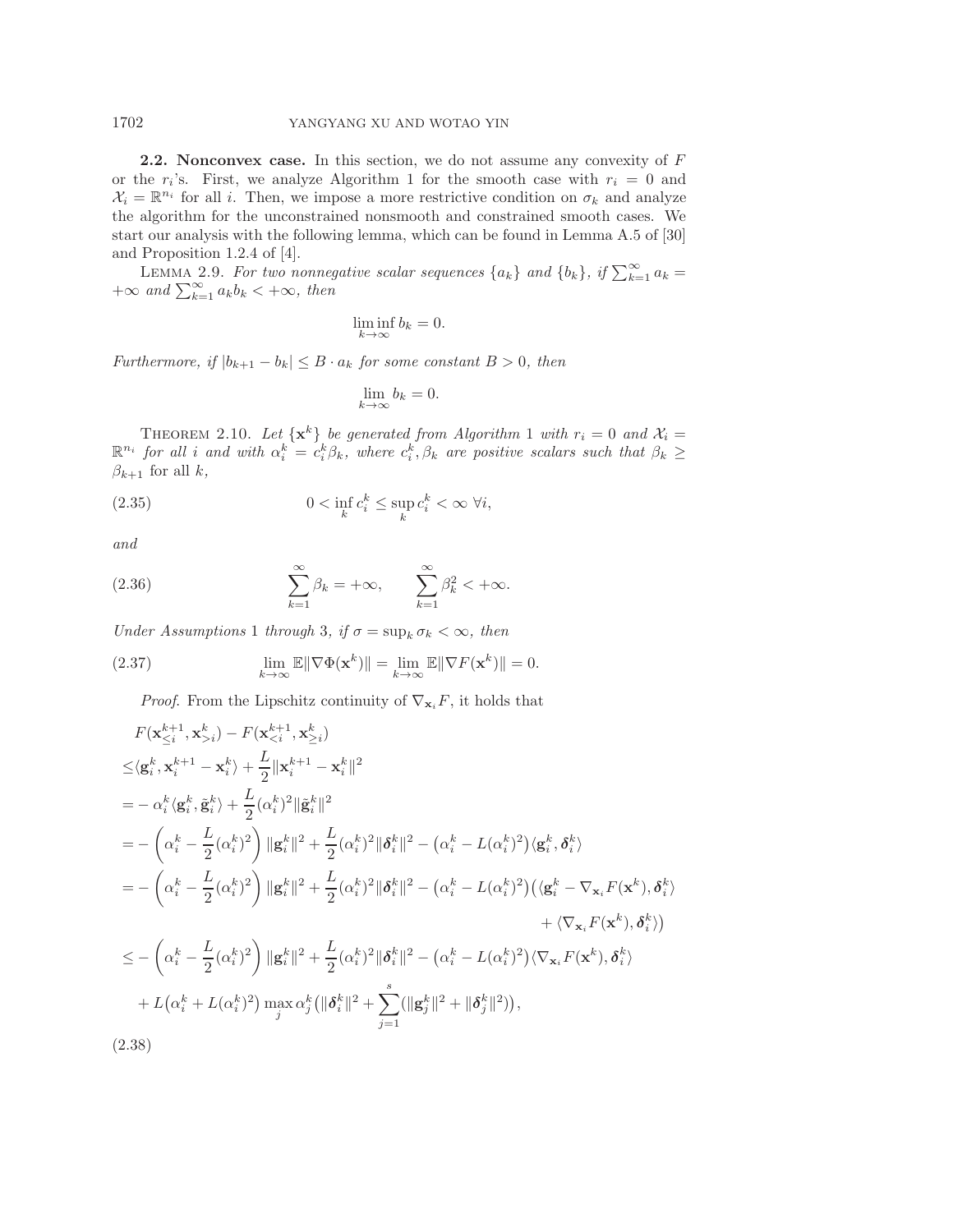where the last inequality follows from the following argument:

$$
- \left(\alpha_i^k - L(\alpha_i^k)^2\right) \langle \mathbf{g}_i^k - \nabla_{\mathbf{x}_i} F(\mathbf{x}^k), \delta_i^k \rangle
$$
  
\n
$$
\leq |\alpha_i^k - L(\alpha_i^k)^2| \|\delta_i^k\| \|\mathbf{g}_i^k - \nabla_{\mathbf{x}_i} F(\mathbf{x}^k)\|
$$
  
\n
$$
\leq L|\alpha_i^k - L(\alpha_i^k)^2| \|\delta_i^k\| \|\mathbf{x}_{\leq i}^{k+1} - \mathbf{x}_{\leq i}^k\|
$$
 (from gradient Lipschitz continuity of  $F$ )  
\n
$$
\leq L|\alpha_i^k - L(\alpha_i^k)^2| \|\delta_i^k\| \sqrt{\sum_{j=1}^s \|\alpha_j^k \tilde{\mathbf{g}}_j^k\|^2}
$$
 (note  $\mathbf{x}_j^{k+1} = \mathbf{x}_j^k - \alpha_j^k \tilde{\mathbf{g}}_j^k$ )  
\n
$$
\leq L(\alpha_i^k + L(\alpha_i^k)^2) \max_j \alpha_j^k \left( \|\delta_i^k\|^2 + \sum_{j=1}^s (\|\mathbf{g}_j^k\|^2 + \|\delta_j^k\|^2) \right)
$$
 (from the triangle inequality).

Summing  $(2.38)$  over i and using  $(2.1b)$  give

$$
(2.39)
$$

<span id="page-17-0"></span>
$$
F(\mathbf{x}^{k+1}) - F(\mathbf{x}^{k}) \leq -\sum_{i=1}^{s} \left( \alpha_{i}^{k} - \frac{L}{2} (\alpha_{i}^{k})^{2} \right) \|\mathbf{g}_{i}^{k}\|^{2} - \sum_{i=1}^{s} \left( \alpha_{i}^{k} - L (\alpha_{i}^{k})^{2} \right) \langle \nabla_{\mathbf{x}_{i}} F(\mathbf{x}^{k}), \delta_{i}^{k} \rangle
$$
  
+ 
$$
\sum_{i=1}^{s} \left( \frac{L}{2} (\alpha_{i}^{k})^{2} \|\delta_{i}^{k}\|^{2} + L (\alpha_{i}^{k} + L (\alpha_{i}^{k})^{2}) \max_{j} \alpha_{j}^{k} (\|\delta_{i}^{k}\|^{2} + \sum_{j=1}^{s} (\|\mathbf{g}_{j}^{k}\|^{2} + \|\delta_{j}^{k}\|^{2})) \right).
$$

Note that since  $\mathbf{x}^k$  is independent of  $\Xi_k$ , from Lemma [2.1](#page-8-0) we have

$$
\mathbb{E}\langle \nabla_{\mathbf{x}_i} F(\mathbf{x}^k), \boldsymbol{\delta}_i^k \rangle \leq A \cdot \max_j \alpha_j^k \cdot \mathbb{E} \|\nabla_{\mathbf{x}_i} F(\mathbf{x}^k)\| \leq M_\rho A \cdot \max_j \alpha_j^k,
$$

where  $M_{\rho}$  is defined in [\(2.3\)](#page-7-0). Taking expectation over [\(2.39\)](#page-17-0), we have

$$
\mathbb{E}F(\mathbf{x}^{k+1}) - \mathbb{E}F(\mathbf{x}^k)
$$
\n
$$
\leq -\sum_{i=1}^s \left(\alpha_i^k - \frac{L}{2}(\alpha_i^k)^2\right) \mathbb{E}\|\mathbf{g}_i^k\|^2 + \sum_{i=1}^s M_\rho A(\alpha_i^k + L(\alpha_i^k)^2) \max_j \alpha_j^k
$$
\n
$$
+ \sum_{i=1}^s \left(\frac{L}{2}(\alpha_i^k)^2 \sigma^2 + L(\alpha_i^k + L(\alpha_i^k)^2) \max_j \alpha_j^k \left((s+1)\sigma^2 + sM_\rho^2\right)\right)
$$
\n
$$
\leq -\sum_{i=1}^s \left(c\beta_k - \frac{LC^2}{2}\beta_k^2\right) \mathbb{E}\|\mathbf{g}_i^k\|^2 + \sum_{i=1}^s M_\rho AC\beta_k (C\beta_k + LC^2\beta_k^2)
$$
\n
$$
+ \sum_{i=1}^s \left(\frac{LC^2}{2}\beta_k^2 \sigma^2 + L\beta_k (C\beta_k + LC^2\beta_k^2) \left((s+1)\sigma^2 + sM_\rho^2\right)\right),
$$

<span id="page-17-2"></span><span id="page-17-1"></span>where

(2.41) 
$$
c = \min_{i} \inf_{k} c_i^k, \qquad C = \max_{i} \sup_{k} c_i^k.
$$

Note that F is lower bounded,  $\mathbb{E} \|\mathbf{g}_i^k\|^2 \leq M_\rho^2$ , and  $0 < c \leq C < \infty$ . Summing  $(2.40)$  over k and using  $(2.36)$ , we have

$$
\sum_{k=1}^{\infty} \beta_k \mathbb{E} \|\mathbf{g}_i^k\|^2 < \infty \ \forall i.
$$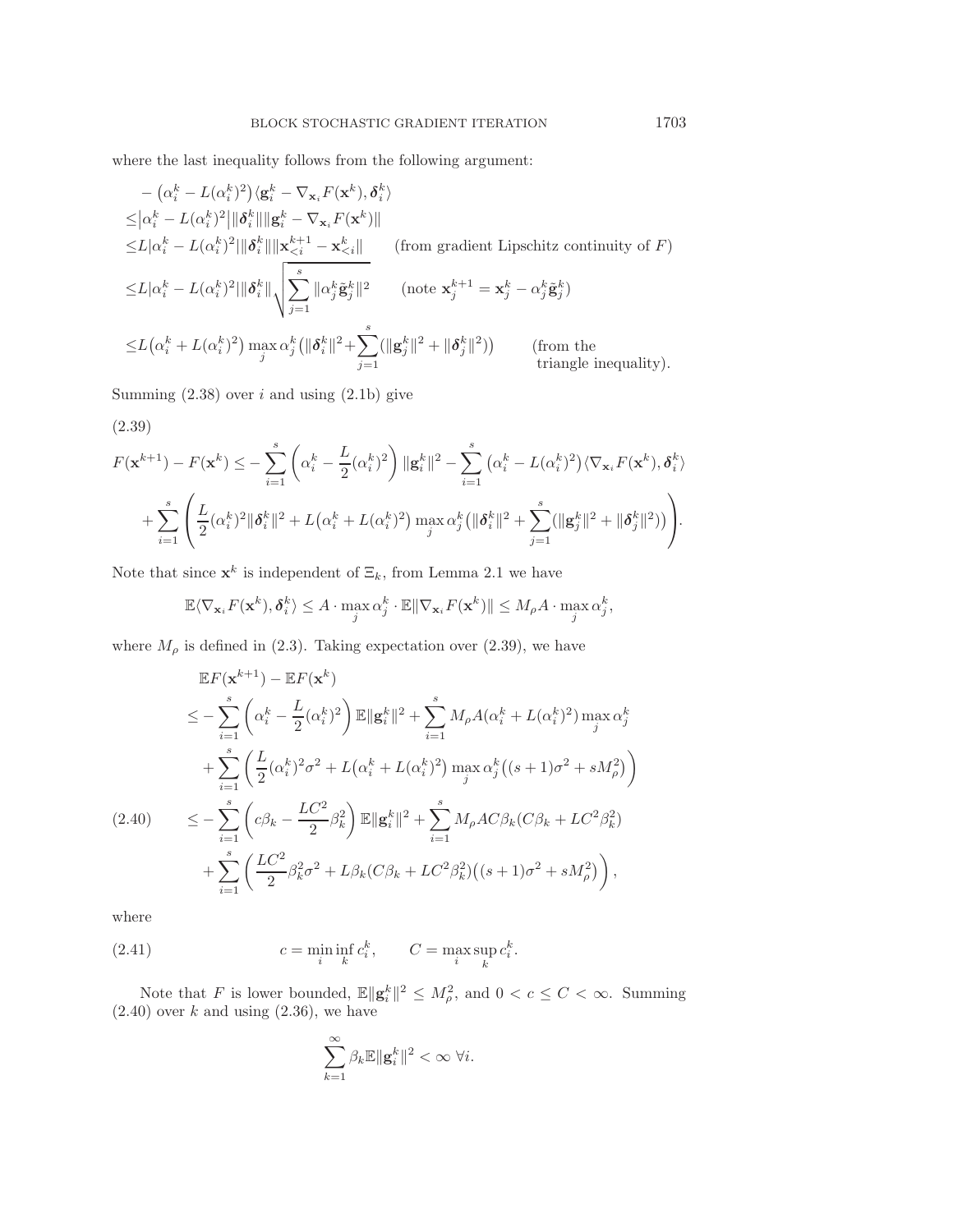Furthermore,

$$
\|\mathbb{E}\|g_i^{k+1}\|^2 - \mathbb{E}\|g_i^k\|^2
$$
\n
$$
\leq \mathbb{E}\big[\|g_i^{k+1} + g_i^k\| \cdot \|g_i^{k+1} - g_i^k\|\big]
$$
\n
$$
\leq 2LM_\rho \mathbb{E}\big[\|\mathbf{x}_{j\n
$$
= 2LM_\rho \mathbb{E}\sqrt{\sum_{j\n
$$
\leq 2LM_\rho C\beta_k \mathbb{E}\sqrt{\sum_{j\n
$$
\leq 2LM_\rho C\beta_k \sqrt{\mathbb{E}\big[\sum_{j\n
$$
\leq 2LM_\rho C\beta_k \sqrt{2s(M_\rho^2 + \sigma^2)} \qquad \text{(from Jensen's inequality)}.
$$
$$
$$
$$
$$

<span id="page-18-0"></span>(2.42)

According to Lemma [2.9,](#page-16-2) we have  $\mathbb{E} \|\mathbf{g}_i^k\|^2 \to 0$  for all *i*, as  $k \to \infty$  and thus  $\mathbb{E} \|\mathbf{g}_i^k\| \to$ 0 for all i, as  $k \to \infty$  by Jensen's inequality. Hence,

$$
\mathbb{E} \|\nabla_{\mathbf{x}_i} F(\mathbf{x}^k)\| \leq \mathbb{E} \|\nabla_{\mathbf{x}_i} F(\mathbf{x}^k) - \mathbf{g}_i^k\| + \mathbb{E} \|\mathbf{g}_i^k\|
$$
  
\n
$$
\leq L \cdot \mathbb{E} \|\mathbf{x}_{\leq i}^{k+1} - \mathbf{x}_{\leq i}^k\| + \mathbb{E} \|\mathbf{g}_i^k\|
$$
  
\n
$$
\leq LC \sqrt{2s(M_\rho^2 + \sigma^2)} \beta_k + \mathbb{E} \|\mathbf{g}_i^k\| \to 0 \ \forall i, \text{ as } k \to \infty,
$$

where the last inequality is obtained following the same argument as for  $(2.42)$ . Therefore, the desired result is obtained. П

*Remark* 8. The above proof only needs the boundedness of  $\mathbb{E} \|\mathbf{g}_i^k\|^2$  for all  $i, k$ , instead of the stronger Assumption [3.](#page-6-3)

We next analyze Algorithm [1](#page-2-0) for the nonsmooth case with the notation in [\(2.25\)](#page-13-0) through [\(2.27\)](#page-13-5).

<span id="page-18-3"></span>THEOREM 2.[1](#page-2-0)1. Let  $\{x^k\}$  be generated from Algorithm 1 with the  $\alpha_i^k$ 's being the *same as those in Theorem* [2.10](#page-16-3)*. Under Assumptions* [1](#page-6-0) *through* [4](#page-6-5)*, if either*  $\mathcal{X}_i = \mathbb{R}^{n_i}$ *or*  $r_i = 0$  *for all i, and* 

<span id="page-18-1"></span>
$$
(2.43)\qquad \qquad \sum_{k=1}^{\infty} \beta_k \sigma_k^2 < \infty,
$$

*then there exists an index subsequence* K *such that*

(2.44) 
$$
\lim_{\substack{k \to \infty \\ k \in \mathcal{K}}} \mathbb{E}\big[\text{dist}\big(\mathbf{0}, \partial \hat{\Phi}(\mathbf{x}^k)\big)\big] = 0,
$$

 $where \text{ dist}(\mathbf{y}, \mathcal{X}) = \min_{\mathbf{x} \in \mathcal{X}} \|\mathbf{x} - \mathbf{y}\|.$ 

*Proof.* From the optimality of  $\mathbf{x}_i^{k+1}$  for [\(2.26\)](#page-13-6), it holds that

<span id="page-18-2"></span>
$$
\hat{r}_i(\mathbf{x}_i^{k+1}) - \hat{r}_i(\mathbf{x}_i^k) \le -\langle \tilde{\mathbf{g}}_i^k, \mathbf{x}_i^{k+1} - \mathbf{x}_i^k \rangle - \frac{1}{2\alpha_i^k} ||\mathbf{x}_i^{k+1} - \mathbf{x}_i^k||^2.
$$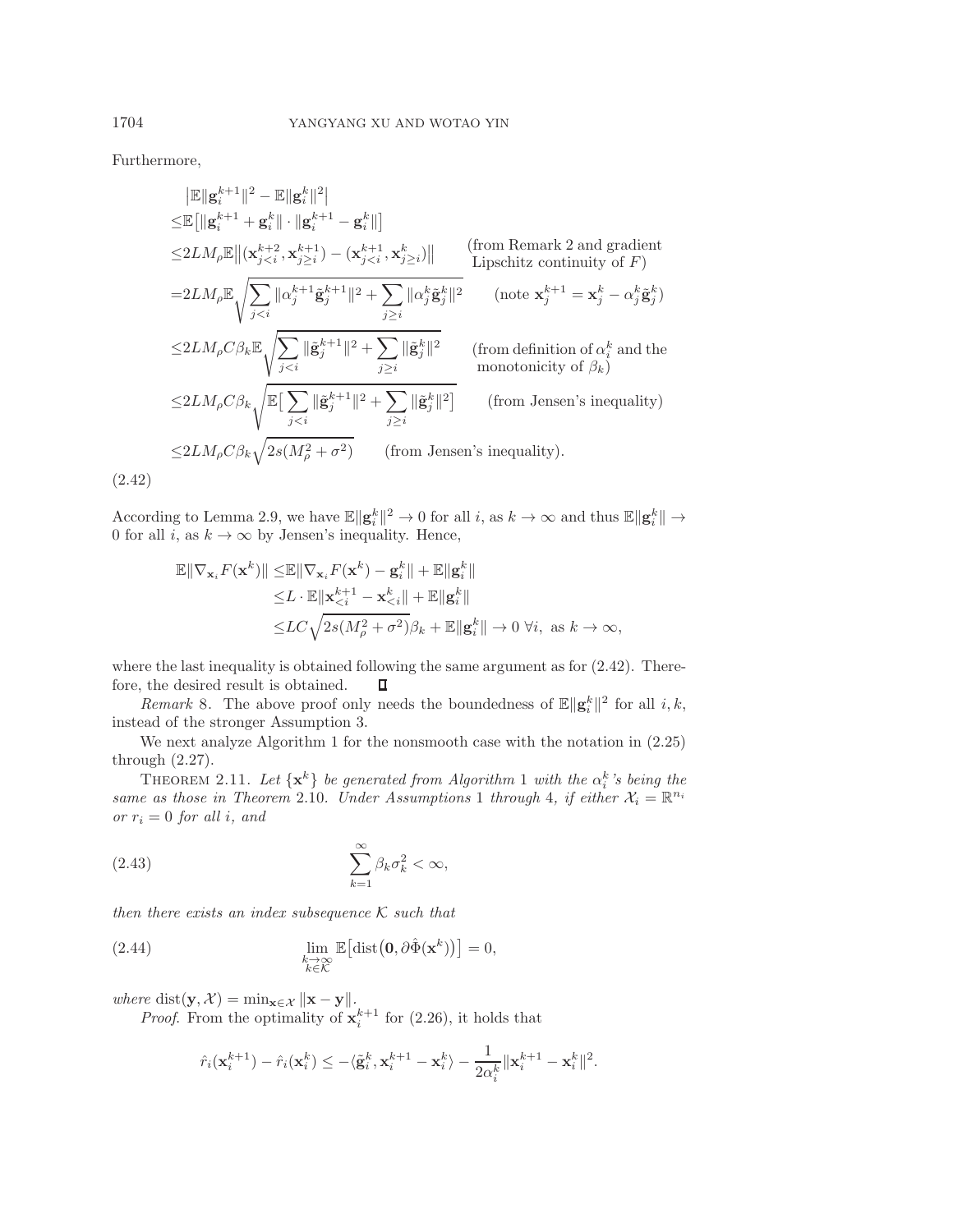In addition, from the Lipschitz continuity condition [\(2.2\)](#page-6-6), it follows that

$$
F(\mathbf{x}_{\leq i}^{k+1},\mathbf{x}_{>i}^k) - F(\mathbf{x}_{
$$

From [\(2.35\)](#page-16-4) and [\(2.36\)](#page-16-1), we have  $\alpha_i^k \to 0$  for all i as  $k \to \infty$  and can thus take sufficiently large  $\tilde{k}$  such that  $\alpha_i^k < \frac{1}{2L}$  for all  $i, k \geq \tilde{k}$ . Summing up the above two inequalities and assuming  $k \geq \tilde{k}$ , we have

$$
\hat{\Phi}(\mathbf{x}_{\leq i}^{k+1}, \mathbf{x}_{>i}^k) - \hat{\Phi}(\mathbf{x}_{\n
$$
\leq -\langle \delta_i^k, \mathbf{x}_i^{k+1} - \mathbf{x}_i^k \rangle - \left(\frac{1}{2\alpha_i^k} - \frac{L}{2}\right) \|\mathbf{x}_i^{k+1} - \mathbf{x}_i^k\|^2
$$
$$

(2.46) 
$$
\leq \frac{\alpha_i^k}{1 - L\alpha_i^k} ||\boldsymbol{\delta}_i^k||^2 - \frac{1}{2} \left( \frac{1}{2\alpha_i^k} - \frac{L}{2} \right) ||\mathbf{x}_i^{k+1} - \mathbf{x}_i^k||^2
$$

$$
= \frac{\alpha_i^k}{1 - L\alpha_i^k} ||\boldsymbol{\delta}_i^k||^2 - \left( \frac{\alpha_i^k}{4} - \frac{L}{4}(\alpha_i^k)^2 \right) ||\tilde{\mathbf{h}}_i^k||^2,
$$

<span id="page-19-1"></span>where we have used Young's inequality in the second inequality. Summing the above inequality over i yields

$$
(2.47) \qquad \hat{\Phi}(\mathbf{x}^{k+1}) - \hat{\Phi}(\mathbf{x}^k) \le \sum_{i=1}^s \frac{\alpha_i^k}{1 - L\alpha_i^k} \|\boldsymbol{\delta}_i^k\|^2 - \sum_{i=1}^s \left(\frac{\alpha_i^k}{4} - \frac{L}{4}(\alpha_i^k)^2\right) \|\tilde{\mathbf{h}}_i^k\|^2.
$$

Taking expectation on both sides of the above inequality gives

$$
\mathbb{E}\hat{\Phi}(\mathbf{x}^{k+1}) - \mathbb{E}\hat{\Phi}(\mathbf{x}^k) \le \sum_{i=1}^s \frac{\alpha_i^k}{1 - L\alpha_i^k} \sigma_k^2 - \sum_{i=1}^s \left(\frac{\alpha_i^k}{4} - \frac{L}{4}(\alpha_i^k)^2\right) \mathbb{E}\|\tilde{\mathbf{h}}_i^k\|^2
$$
\n
$$
\le \sum_{i=1}^s 2C\beta_k \sigma_k^2 - \sum_{i=1}^s \left(\frac{c}{4}\beta_k - \frac{L}{4}C^2\beta_k^2\right) \mathbb{E}\|\tilde{\mathbf{h}}_i^k\|^2,
$$

<span id="page-19-0"></span>where in the second inequality we have assumed  $\alpha_i^k < \frac{1}{2L}$  by taking  $k \geq \tilde{k}$ , and c and  $C$  are defined in (2.41). Note that from Lemma 2.2, we have that  $\mathbb{E} \mathbb{E}^{\|\tilde{k}\|}$  is hounded C are defined in [\(2.41\)](#page-17-2). Note that from Lemma [2.2,](#page-8-1) we have that  $\mathbb{E} \|\tilde{\mathbf{h}}_i^k\|^2$  is bounded for all i and k. In addition, by [\(2.36\)](#page-16-1) and [\(2.43\)](#page-18-1) and recalling that  $\Phi$ , and thus  $\hat{\Phi}$ , is lower bounded, we have from [\(2.48\)](#page-19-0) that

$$
\sum_{k=0}^{\infty} \beta_k \mathbb{E} \|\tilde{\mathbf{h}}_i^k\|^2 < \infty \ \forall i.
$$

Hence, from Lemma [2.9,](#page-16-2) there must be a subsequence  $\{\mathbb{E}\|\tilde{\mathbf{h}}_i^k\|^2\}_{k\in\mathcal{K}}$  converging to *zero* for all i.

Furthermore, note that

$$
\tilde{\mathbf{h}}_i^k = \frac{1}{\alpha_i^k} (\mathbf{x}_i^k - \mathbf{x}_i^{k+1}) \in \tilde{\mathbf{g}}_i^k + \partial \hat{r}_i (\mathbf{x}_i^{k+1}) \ \forall i,
$$

which is equivalent to

$$
\tilde{\mathbf{h}}_i^k + \nabla_{\mathbf{x}_i} F(\mathbf{x}^{k+1}) - \tilde{\mathbf{g}}_i^k \in \nabla_{\mathbf{x}_i} F(\mathbf{x}^{k+1}) + \partial \hat{r}_i(\mathbf{x}_i^{k+1}) \ \forall i.
$$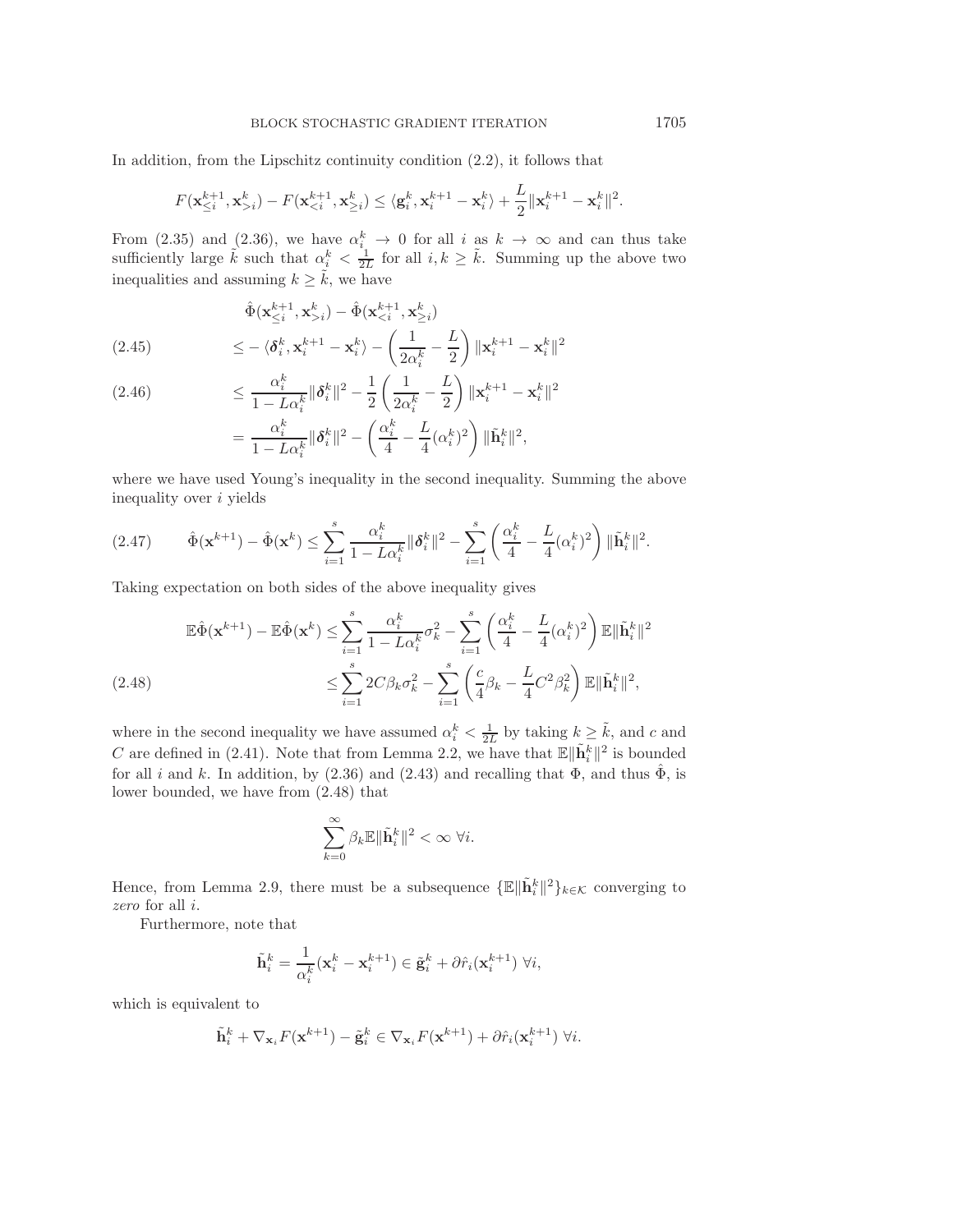Hence,

$$
\begin{split} \text{dist}(\mathbf{0}, & \partial \hat{\Phi}(\mathbf{x}^{k+1}))^2 \leq \sum_{i=1}^s \|\tilde{\mathbf{h}}_i^k + \nabla_{\mathbf{x}_i} F(\mathbf{x}^{k+1}) - \tilde{\mathbf{g}}_i^k\|^2 \\ &\leq & 2 \sum_{i=1}^s \left( \|\tilde{\mathbf{h}}_i^k\|^2 + \|\nabla_{\mathbf{x}_i} F(\mathbf{x}^{k+1}) - \tilde{\mathbf{g}}_i^k\|^2 \right) \\ &\leq & 4 \sum_{i=1}^s \left( \|\tilde{\mathbf{h}}_i^k\|^2 + \|\nabla_{\mathbf{x}_i} F(\mathbf{x}^{k+1}) - \mathbf{g}_i^k\|^2 + \|\delta_i^k\|^2 \right), \end{split}
$$

and thus taking expectation over the last inequality gives

$$
\mathbb{E}[\text{dist}(\mathbf{0},\partial\hat{\Phi}(\mathbf{x}^{k+1}))^2] \leq 4\sum_{i=1}^s \left(\mathbb{E}\|\tilde{\mathbf{h}}_i^k\|^2 + \mathbb{E}\|\nabla_{\mathbf{x}_i}F(\mathbf{x}^{k+1}) - \mathbf{g}_i^k\|^2 + \mathbb{E}\|\boldsymbol{\delta}_i^k\|^2\right).
$$

Following the same argument as that at the end of the proof of Theorem [2.10,](#page-16-3) one can easily show that  $\mathbb{E} \|\nabla_{\mathbf{x}_i} F(\mathbf{x}^{k+1}) - \mathbf{g}_i^k\|^2 \to 0$  for all i, as  $k \to \infty$ . Taking another subsequence of K if necessary, we have  $\mathbb{E} \|\boldsymbol{\delta}_i^k\|^2 \leq \sigma_k^2 \to 0$  for all i, as  $\mathcal{K} \ni k \to \infty$ from [\(2.43\)](#page-18-1). Hence, the right-hand side of the last inequality converges to *zero* as  $K \ni k \to \infty$ . Applying Jensen's inequality completes the proof. п

From [\(2.47\)](#page-19-1) in the above proof, if  $\sigma_k$  decreases in a faster way, we can show that  $(2.44)$  holds for  $K$  being the whole index sequence. This result is summarized below.

COROLLARY 2.[1](#page-2-0)2. Let  $\{x^k\}$  be generated from Algorithm 1 with the  $\alpha_i^k$ 's satis- $fying\ 0 < inf_k \alpha_i^k \leq sup_k \alpha_i^k < \frac{1}{L}$  $fying\ 0 < inf_k \alpha_i^k \leq sup_k \alpha_i^k < \frac{1}{L}$  $fying\ 0 < inf_k \alpha_i^k \leq sup_k \alpha_i^k < \frac{1}{L}$  *for all i.* Under Assumptions 1 through [4](#page-6-5), if either  $\mathcal{X}_i = \mathbb{R}^{n_i}$  or  $r_i = 0$  for all i and  $\sum_{k=1}^{\infty} \sigma_k^2 < \infty$ , then

$$
\lim_{k \to \infty} \mathbb{E} \big[ \text{dist} \big( \mathbf{0}, \partial \hat{\Phi}(\mathbf{x}^k) \big) \big] = 0,
$$

*which says that the optimality condition for* [\(1.1\)](#page-0-0) *asymptotically holds in expectation.*

*Proof.* Under the conditions that  $0 < \inf_k \alpha_i^k \leq \sup_k \alpha_i^k < \frac{1}{L}$ <br> $\sum_{k=1}^{\infty} \sigma_k^2 < \infty$ , it follows from (2.47) that the subsequence K in the proo for all  $i$  and  $\sum_{k=1}^{\infty} \sigma_k^2 < \infty$ , it follows from [\(2.47\)](#page-19-1) that the subsequence K in the proof of Theorem  $\Gamma$ ,  $\Gamma$  and  $\Gamma$  are the subsequence. Noting  $\sigma_i \to 0$  as  $k \to \infty$ , we immediately [2.11](#page-18-3) can be taken as the whole sequence. Noting  $\sigma_k \to 0$  as  $k \to \infty$ , we immediately get the desired result from Theorem [2.11.](#page-18-3) П

<span id="page-20-1"></span>*Remark* 9. One way to make  $\sum_{k=1}^{\infty} \sigma_k^2 < \infty$  is to asymptotically increase  $m_k$  at ficiently fast rate. Let a sufficiently fast rate. Let

$$
\pmb{\delta}^k_{i,\ell} = \nabla_{\mathbf{x}_i} f(\mathbf{x}_{
$$

Then,  $\delta_i^k = \frac{1}{m_k} \sum_{i=1}^{m_k} \delta_{i,\ell}^k$ . As in Assumption [1,](#page-6-0) assume  $\|\mathbb{E}[\delta_{i,\ell}^k] \mathbb{E}_{[k-1]}\| \leq A \cdot \max_j \alpha_j^k$ and also  $\mathbb{E} \|\boldsymbol{\delta}_{i,\ell}^k\|^2 \leq \sigma^2$  for some constants A and  $\sigma$ . Then following the proof of [\[18,](#page-28-23) page 11], one can show that  $\mathbb{E} \|\boldsymbol{\delta}_i^k\|^2 \leq \mathcal{O}(1/m_k)$ . Hence, taking  $m_k = \lceil k^{1+\epsilon} \rceil$  for any  $\epsilon > 0$  guarantees  $\sum_{k=1}^{\infty} \sigma_k^2 < \infty$ , where  $\lceil a \rceil$  denotes the smallest integer that is no less than a.

<span id="page-20-0"></span>**3. Numerical experiments.** In this section, we report the simulation results of Algorithm [1,](#page-2-0) dubbed as BSG, on both convex and nonconvex problems to demonstrate its advantages. The tested convex problems include stochastic least squares [\(3.2\)](#page-21-0) and logistic regression [\(3.3\)](#page-22-1). The tested nonconvex problems include low-rank tensor recovery [\(3.4\)](#page-23-0) and bilinear logistic regression [\(3.5\)](#page-24-0).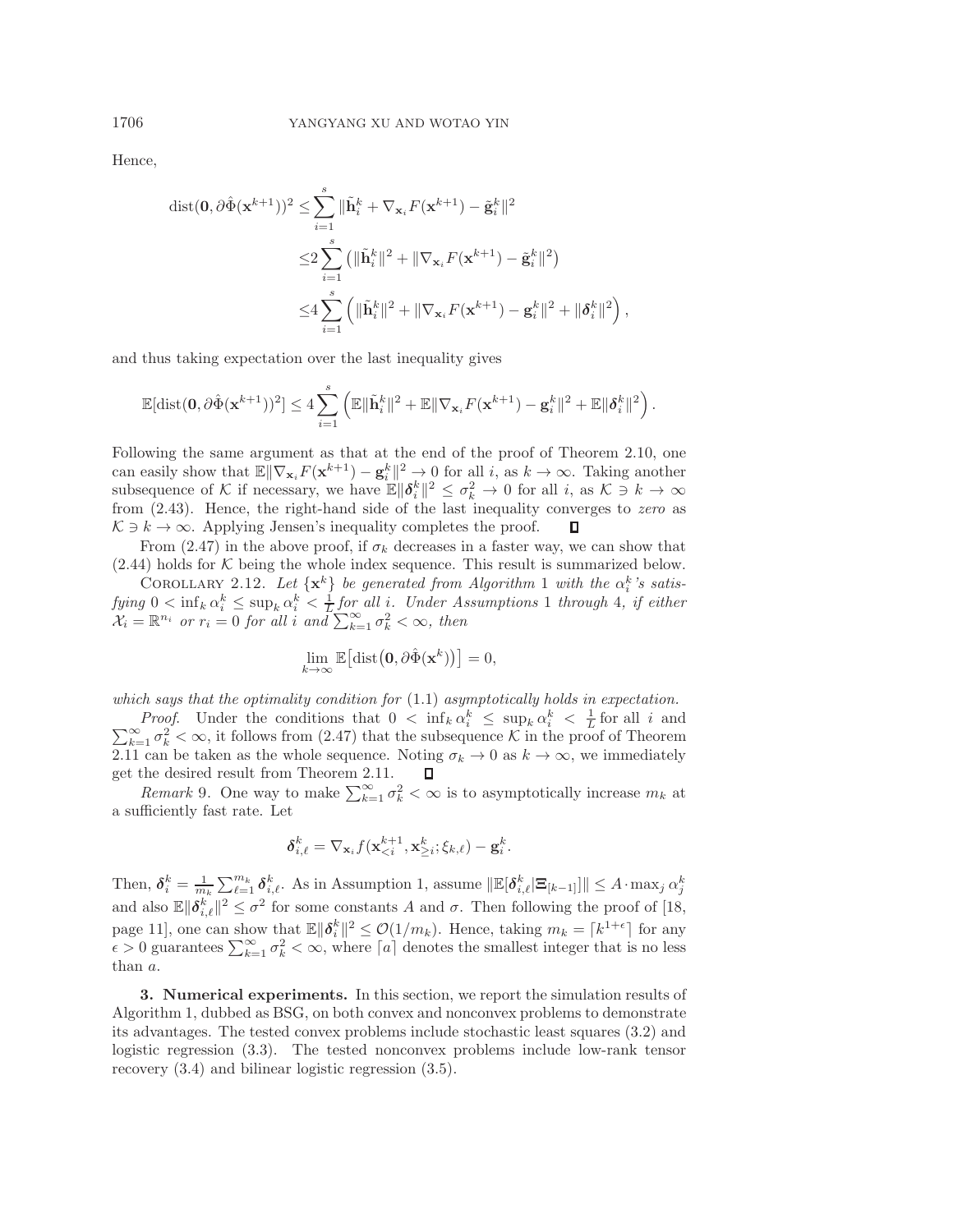**3.1. Parameter settings.** For convex problems [\(3.2\)](#page-21-0), [\(3.3\)](#page-22-1), we let  $(\pi_1^k, \ldots, \pi_s^k)$ be a *random shuffling* of  $(1, \ldots, s)$  and set the stepsize of BSG to  $\alpha_i^k = \min(\frac{\theta}{\sqrt{k}}, \frac{1}{L_i^k})$ for all  $i, k$ , where the value of  $\theta$  was specified in each test, and  $L_i^k$  was the Lipschitz constant of

<span id="page-21-1"></span>(3.1) 
$$
\frac{1}{m_k} \sum_{\ell=1}^{m_k} \nabla_{\mathbf{x}_{\pi_i^k}} f(\mathbf{x}_{\pi_{i}}^k; \xi_{k,\ell})
$$

with respect to  $\mathbf{x}_i$ . In addition, each  $\xi_{k,\ell}$  was generated uniformly at random, and  $m_k$ was set the same for all  $k$  and specified below. We treat each coordinate as a block, i.e.,  $s = n$ . Within each iteration, although BSG requires computing block partial gradient s times, we need very little extra computation (with complexity  $\mathcal{O}(1)$ ) to get the new partial gradient from the previous one due to cyclic update and thus greatly save on computing time.

For nonconvex problems [\(3.4\)](#page-23-0) and [\(3.5\)](#page-24-0), we treat each factor matrix as a block, i.e.,  $s = 3$  for [\(3.4\)](#page-23-0) and  $s = 2$  for [\(3.5\)](#page-24-0). We used the fixed updated order by letting  $\pi_k^k = i$  for all i, k, and set  $\alpha_i^k = \min(\frac{\theta}{\sqrt{k} \log k}, \frac{1}{L_i^k})$  for smooth nonconvex problems, i.e., problems [\(3.4\)](#page-23-0) with  $\lambda = 0$  and [\(3.5\)](#page-24-0), and set  $\alpha_i^k = \frac{1}{L_i^k}$  for nonsmooth nonconvex ones, i.e., problem [\(3.4\)](#page-23-0) with  $\lambda > 0$ , where  $L_i^k$  was the Lipschitz constant of [\(3.1\)](#page-21-1). In addition, for smooth nonconvex cases,  $m_k$  was set the same for all k, and for the nonsmooth nonconvex case, we asymptotically increased it by  $m_k = m_1 + \lceil \frac{k-1}{10} \rceil$  for all k.<br>We compared BSG with the SG method and the SBMD method [9] on problems

We compared BSG with the SG method and the SBMD method  $[9]$  on problems [\(3.2\)](#page-21-0) and [\(3.3\)](#page-22-1). Step size  $\alpha_k$  for SG and SBMD was set in the same way as  $\alpha_i^k$  in the above. Specifically,  $\alpha_k = \min(\frac{\theta}{\sqrt{k}}, \frac{1}{L_k})$ , where  $L_k$  was the Lipschitz constant of  $\frac{1}{m_k} \sum_{\ell=1}^{m_k} \nabla_{\mathbf{x}} f(\mathbf{x}; \xi_{k,\ell})$  for SG and  $\frac{1}{m_k} \sum_{\ell=1}^{m_k} \nabla_{\mathbf{x}_{i_k}} f(\mathbf{x}^k_{\neq i_k}, \mathbf{x}_{i_k}; \xi_{k,\ell})$  with respect to the selected block  $\mathbf{x}_{i_k}$  for SBMD. On solving  $(3.4)$  and  $(3.5)$ , we compared BSG with the BCGD (block coordinate gradient descent) method [\[56\]](#page-29-11), whose step size  $\lambda_i^k$  was taken as the reciprocal of the Lipschitz constant of  $\nabla_{\mathbf{x}_i} F(\mathbf{x}_{\leq i}^{k+1}, \mathbf{x}_i, \mathbf{x}_{\geq i}^k)$  with respect to  $\mathbf{x}_i$ for all  $i$  and  $k$ . Throughout our tests, all compared algorithms were supplied with the same randomly generated starting point.

<span id="page-21-0"></span>**3.2. Stochastic least squares.** We tested BSG, SG, and SBMD on the problem

(3.2) 
$$
\min_{\mathbf{x}} \mathbb{E}_{\mathbf{a},b} \frac{1}{2} (\mathbf{a}^{\top} \mathbf{x} - b)^2,
$$

where **a** and b were random variables. In this test, entries of **a** independently followed the standard Gaussian distribution, and  $b = \mathbf{a}^\top \hat{\mathbf{x}} + \eta$ , where  $\eta$  was independent of **a** and followed the Gaussian distribution  $\mathcal{N}(0, 0.01)$ , and  $\hat{\mathbf{x}} \in \mathbb{R}^{200}$  was a deterministic vector. It is easy to show that  $\hat{\mathbf{x}}$  was the solution to [\(3.2\)](#page-21-0), and the optimal objective value was 0.005. We first generated a Gaussian random vector  $\hat{\mathbf{x}}$ . Then we generated N samples of **a** and b according to their distributions, one at a time, and for each sample, we performed one update of the three algorithms, i.e.,  $m_k = 1$  in [\(3.1\)](#page-21-1). All three algorithms started from the same Gaussian randomly generated point and used  $\theta = 0.1$ . To compare their solutions, we generated another 100,000 samples  $(a, b)$ following the same distribution and calculated the empirical loss. The entire process was repeated 100 times independently, and average empirical losses were shown in Table [2](#page-22-2) for different  $N$ 's. "SBMD-t" denotes an SBMD algorithm that independently selected t coordinates at each iteration. Since "SBMD-200" becomes an SG method, its results were identical to those of SG and thus not reported. From the results, we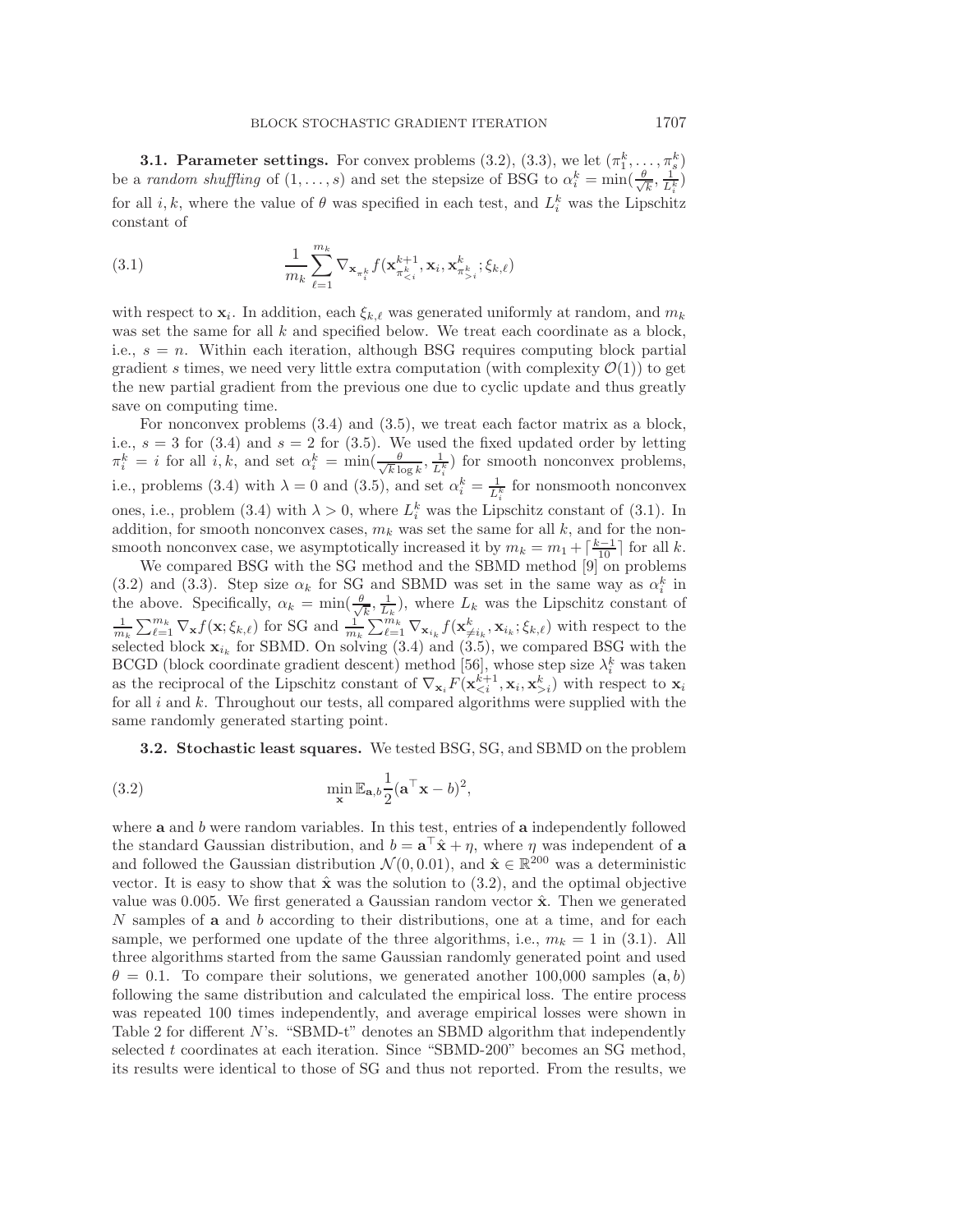#### 1708 YANGYANG XU AND WOTAO YIN

<span id="page-22-1"></span>Table 2

<span id="page-22-2"></span>Objective values of BSG, SG, and SBMD on solving stochastic least squares [\(3.2\)](#page-21-0) with data following the Gaussian distribution. Bold numbers are the best results.

| Total Samples) | BSG       | SG        | SBMD-10 | SBMD-50   | SBMD-100  |
|----------------|-----------|-----------|---------|-----------|-----------|
| 4000           | $6.45e-3$ | $6.03e-3$ | 67.49   | 4.79      | $1.03e-1$ |
| 6000           | $5.69e-3$ | $5.79e-3$ | 53.84   | 1.43      | $1.43e-2$ |
| 8000           | $5.57e-3$ | 5.65e-3   | 42.98   | $4.92e-1$ | $6.70e-3$ |
| 10000          | $5.53e-3$ | 5.58e-3   | 35.71   | $2.09e-1$ | 5.74e-3   |

see that SBMD performed consistently better by updating more coordinates at each iteration. BSG was better than SG except for  $N = 4000$ . Note that SBMD only renewed partial coordinates at each update and thus took less computing time.

<span id="page-22-0"></span>**3.3. Logistic regression.** We tested BSG, SG, and SBMD on the problem

(3.3) 
$$
\min_{\mathbf{w},b} \frac{1}{N} \sum_{\ell=1}^{N} \log(1 + \exp(-y_{\ell}(\mathbf{x}_{\ell}^{\top}\mathbf{w} + b))).
$$

First, we compared the three algorithms on synthetic data. We randomly generated  $N = 2000$  samples of dimension 200 with half of them belonging to the " $+1$ " class and the other half to the "−1" class. Each sample in the positive class has components independently sampled from the Gaussian distribution  $\mathcal{N}(5, 1)$  and those in the negative class from  $\mathcal{N}(-5, 1)$ . We ran BSG, SG, and SBMD each to 50 epochs or 2 seconds, where one epoch was equivalent to going through all samples once. At each iteration of the algorithms, we uniformly randomly selected one sample, i.e.,  $m_k = 1$ in [\(3.1\)](#page-21-1). Three different values of  $\theta$  were tested. Figure [1](#page-23-1) plots the gap between the optimal objective value and those given by different algorithms for solving [\(3.3\)](#page-22-1), where the optimal objective value was accurately obtained by running FISTA [\[2\]](#page-28-25) to 5,000 iterations. From the figure, we see that when  $\theta$  was small, SBMD performed consistently better if more coordinates were updated at each iteration, and when  $\theta$ was large, its performance was almost irrelevant to the numbers of updated coordinates. In addition, the proposed BSG method performed the best, and it reached a much lower objective within the same number of epochs or the same amount of running time, especially when a large  $\theta$  was used. With respect to running time, the worse performance of SBMD-1 compared to BSG is possibly because SBMD-1 used all coordinates to evaluate every partial gradient (with complexity  $\mathcal{O}(n)$ ) while BSG used all coordinates only for the first partial gradient and then just the renewed coordinates for all other partial gradients (each with complexity  $\mathcal{O}(1)$ ) due to cyclic update.

Second, we compared the three algorithms on the gisette dataset,<sup>[2](#page-22-3)</sup> which has  $6,000$ training samples of dimension 5,000. At each iteration, SBMD updated 1, 1,000, or 3,000 coordinates. Figure [2](#page-23-2) plots the results of the three algorithms on problem [\(3.3\)](#page-22-1) with three different values of  $\theta$ . From the figures, we see that when  $\theta = 0.1$ , BSG performed almost the same as SG with respect to the number of epochs, and they both outperformed SBMD within the same number of epochs. When  $\theta$  becomes larger, BSG reaches much lower objective values than SG and SBMD, and the latter two performed almost the same except for SBMD-1.

<span id="page-22-3"></span><sup>2</sup>Available from [http://www.csie.ntu.edu.tw/](http://www.csie.ntu.edu.tw/~cjlin/libsvmtools/datasets/)∼cjlin/libsvmtools/datasets/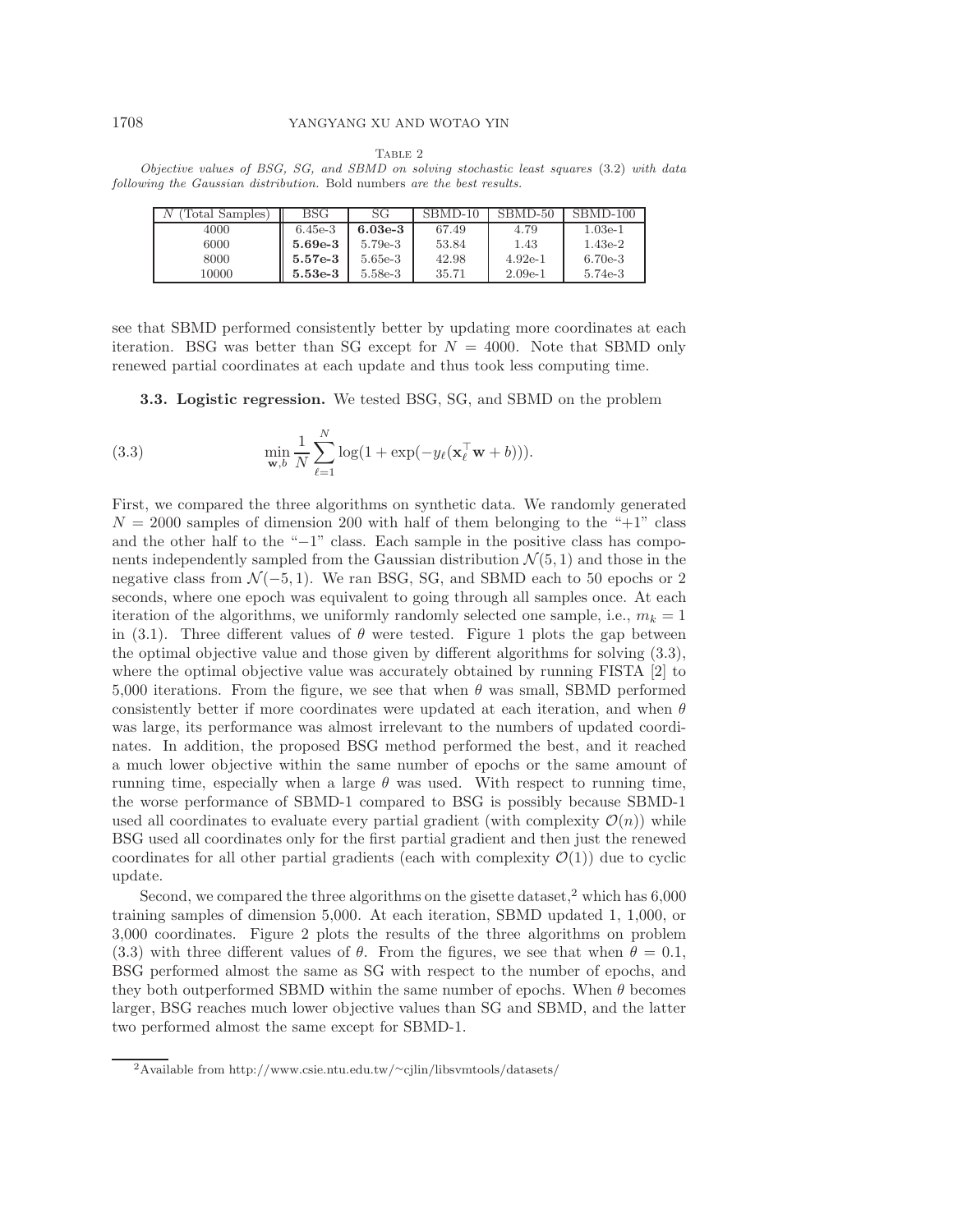

<span id="page-23-1"></span>FIG. 1. Objective values of BSG, SG, and SBMD for solving logistic regression [\(3.3\)](#page-22-1) on Gaussian randomly generated samples.



<span id="page-23-2"></span>Fig. 2. Objective values of BSG, SG, and SBMD for solving logistic regression [\(3.3\)](#page-22-1) on the gisette dataset.

<span id="page-23-0"></span>**3.4. Low-rank tensor recovery.** We compared BSG and BCGD on the problem

(3.4) 
$$
\min_{\mathbf{X}} \frac{1}{2N} \sum_{\ell=1}^{N} (\mathcal{A}_{\ell}(\mathbf{X}_{1} \circ \mathbf{X}_{2} \circ \mathbf{X}_{3}) - b_{\ell})^{2} + \sum_{i=1}^{3} \lambda ||\mathbf{X}_{i}||_{1},
$$

where  $b_{\ell} = A_{\ell}(\mathcal{M}) = \langle \mathcal{G}_{\ell}, \mathcal{M} \rangle, \ell = 1, \ldots, N$ , with  $\mathcal M$  being the underlying lowrank tensor. We generated each element of  $\mathcal{G}_{\ell}$  according to the standard Gaussian distribution. In Figure [3,](#page-24-1) we tested BSG on recovering a low-rank tensor of size  $60 \times 60 \times 60$  from  $N = 40,000$  Gaussian random measurements by solving [\(3.4\)](#page-23-0) with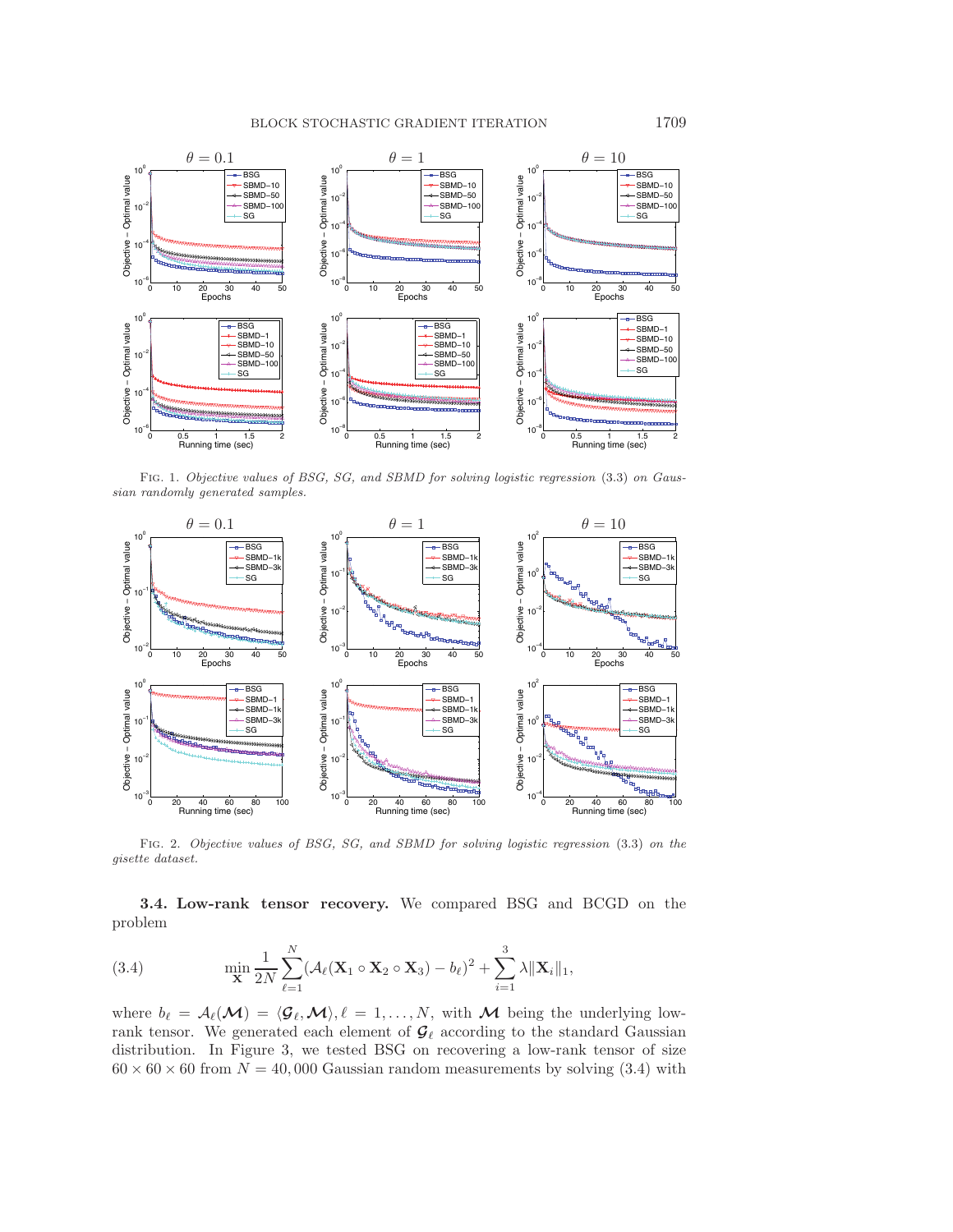

FIG. 3. Three-dimensional shape of the original  $60 \times 60 \times 60$  tensor **M** (on the left) and the corresponding recovered one (on the right) by BSG.

<span id="page-24-1"></span>

<span id="page-24-2"></span>Fig. 4. Objective values of BSG and BCGD for solving [\(3.4\)](#page-23-0) on a <sup>32</sup>*×*32*×*<sup>32</sup> low-rank tensor. Left:  $\ell_1$  penalty parameter  $\lambda = 0$ ; right:  $\lambda = \frac{1}{N}$ .

 $\lambda = 0$ . The original tensor had 10 middle slices of all 1's along each mode and all the other elements were *zero*. For this test, the data size exceeded the memory of our workstation, and thus BCGD could not be tested. Figure [3](#page-24-1) plots the original tensor and the recovered one by BSG with 50 epochs and sample size  $m_k = 256$  for all k. Its relative error is about 1.93%.

In Figure [4,](#page-24-2) we compared BSG and BCGD for solving [\(3.4\)](#page-23-0) on a smaller tensor of size  $32 \times 32 \times 32$ . It has the same shape as those in Figure [3,](#page-24-1) and it has 6 middle slices of all 1's along each mode and all other elements were *zero*. We generated  $N = 15,000$  Gaussian random measurements. Since BSG and BCGD are both based on block coordinate updates, they have almost the same<sup>[3](#page-24-3)</sup> per-epoch complexity, and thus we only plot their objective values with respect to the number of epochs in Figure [4.](#page-24-2) The left plot shows the objectives by BSG with  $m_k = 64$  for all k and BCGD for solving [\(3.4\)](#page-23-0) with  $\lambda = 0$ , and the right plot corresponds to  $\lambda = \frac{1}{N}$  and  $m_k = 64 + \left[\frac{k-1}{10}\right]$  for all k for BSG. From the figure, we see that BSG significantly<br>outperformed BCGD in the beginning. In the smooth case, BCGD was trapped at outperformed BCGD in the beginning. In the smooth case, BCGD was trapped at some local solution, and in the nonsmooth case, BCGD eventually reached a slightly lower objective than that of BSG.

<span id="page-24-0"></span>**3.5. Bilinear logistic regression.** We compared BSG and BCGD on the problem

(3.5) 
$$
\min_{\mathbf{U},\mathbf{V},b}\frac{1}{N}\sum_{\ell=1}^N\log\left(1+\exp[-y_\ell(\mathrm{tr}(\mathbf{U}^\top\mathbf{X}_\ell\mathbf{V})+b)]\right),\,
$$

<span id="page-24-3"></span><sup>3</sup>BSG has slightly higher complexity because of random sampling.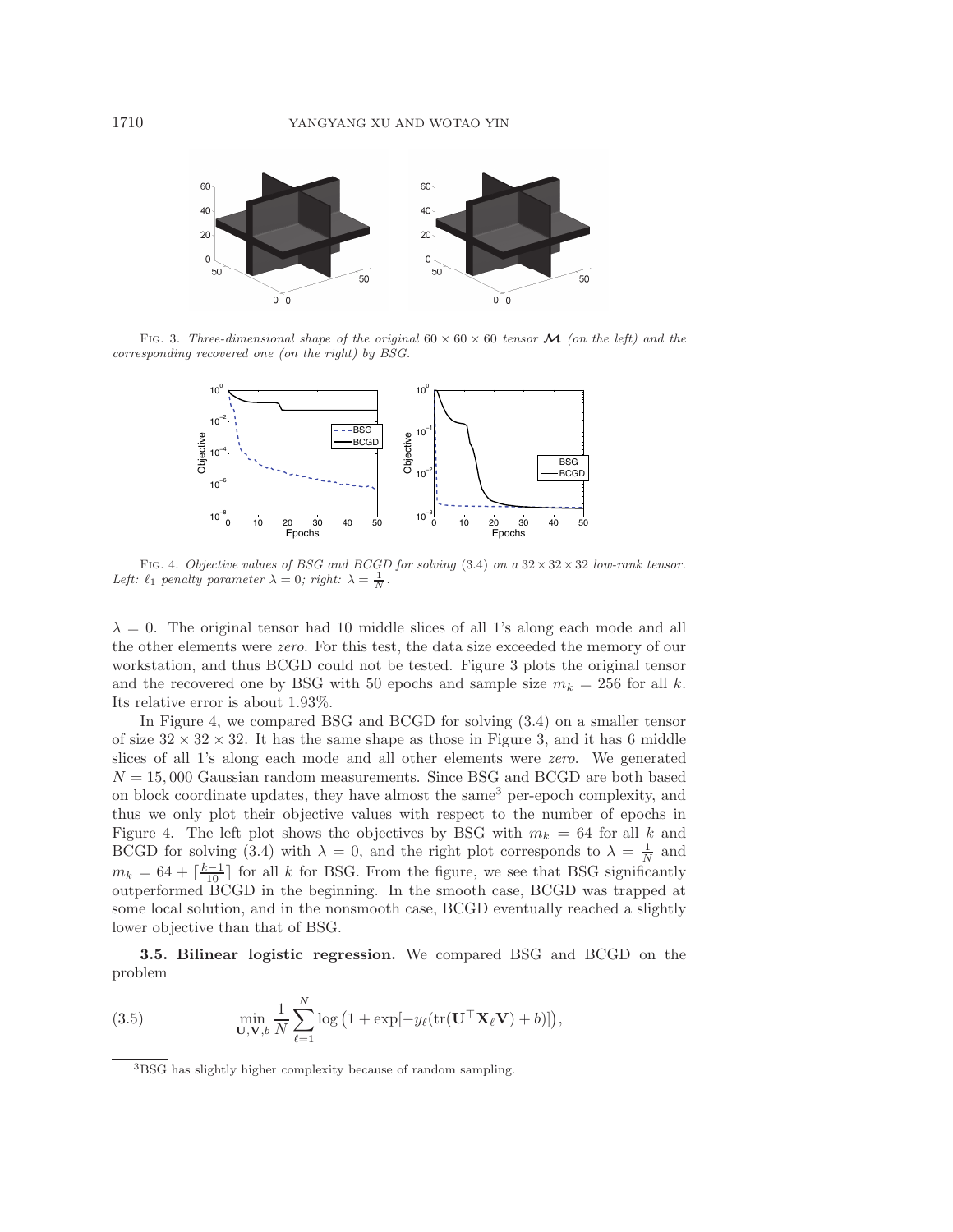

<span id="page-25-1"></span>Fig. 5. Left: objective values of [\(3.5\)](#page-24-0) (lower is better) given by BSG and BCGD on the BCI EEG data within 50 epochs; right: prediction accuracies (higher is better) of 20 independent runs by BSG and BCGD within 30 epochs and also by LIBLINEAR.

where  $\{(\mathbf{X}_{\ell}, y_{\ell})\}, \ell = 1, \ldots, N$ , were given training samples with class labels  $y_{\ell} \in$  $\{+1, -1\}$ . The bilinear logistic regression appears to be first used in [\[10\]](#page-28-0) for EEG data classification. It applies the matrix format of the original data, in contrast to the standard linear logistic regression which collapses each feature matrix into a vector. It has been shown that the bilinear logistic regression outperforms the standard linear logistic regression in many applications such as brain-computer interface [\[10\]](#page-28-0) and visual recognition [\[53\]](#page-29-2).

In this test, we used the EEG dataset IVb from<sup>[4](#page-25-0)</sup> BCI competition III and the dataset concerns motor imagery with uncued classification task. The 118 channel EEG was recorded from a healthy subject sitting in a comfortable chair with arms resting on armrests. Visual cues (letter presentation) were shown for 3.5 seconds, during which the subject performed: left hand, right foot, or tongue. The data were sampled at 100 Hz, and the cues of "left hand" and "right foot" were marked in the training data. We chose all 210 marked data points, and for each data point we randomly subsampled 100 temporal slices independently 10 times to get, in total, 2,100 samples of size  $118 \times 100$ .

We set  $m_k = 64$  for all k in [\(3.1\)](#page-21-1) for BSG and used the same random starting point for BSG and BCGD. The left plot of Figure [5](#page-25-1) depicts their convergence behaviors. From the figure, we see that BSG significantly outperformed BCGD within 50 epochs. Running BCGD to more epochs, we observed that BCGD could later reach a similar objective as that of BSG. The right plot of Figure [5](#page-25-1) shows the prediction accuracy of the solutions of BSG and BCGD, both of which ran to 30 epochs, and that of the result returned by LIBLINEAR [\[12\]](#page-28-29), which solved linear logistic regression to its default tolerance. We ran the three methods 20 times. For each run, we randomly chose 2,000 samples for training and the remaining ones for testing. From the figure, we see that the *bilinear* logistic regression problem solved by BSG gave consistently higher prediction accuracies than the *linear* logistic regression problem. The low accuracies given by BCGD were the results of its nonconvergence in 30 epochs, which can be observed from the left plot of Figure [5.](#page-25-1) Running to more epochs, BCGD will eventually give similar predictions as BSG. However, that will take much more time.

**4. Conclusions.** We have proposed a BSG method and analyzed its convergence for both convex and nonconvex problems. The method has a convergence rate similar to that of the SG method for convex programming, and its convergence has been

<span id="page-25-0"></span><sup>4</sup><http://www.bbci.de/competition/iii/>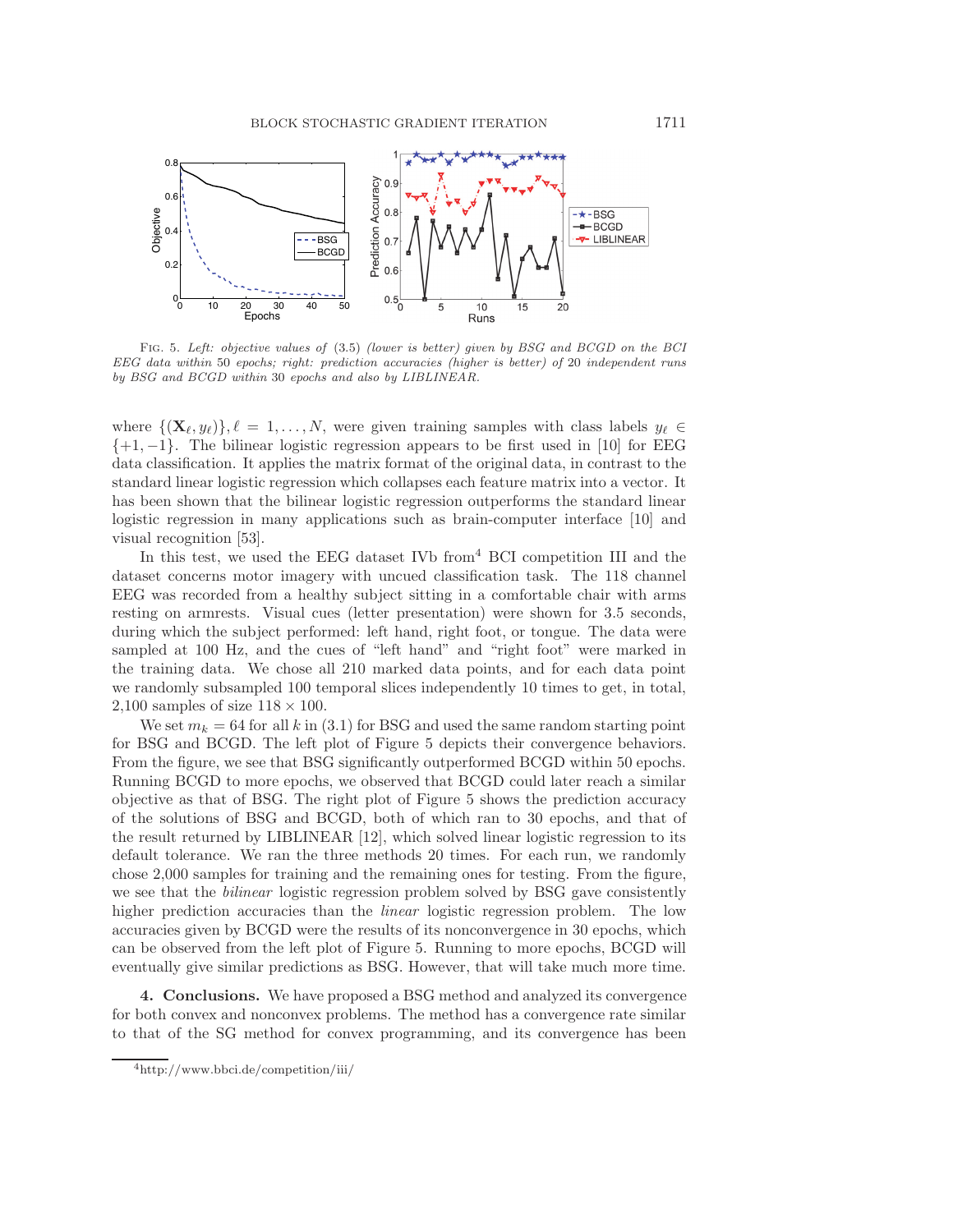established in terms of the expected violation of first-order optimality conditions for the nonconvex case. Numerical results demonstrate its clear advantages over SG and a block stochastic mirror descent method on the tested convex problems and over the BCGD method one the tested nonconvex problems.

<span id="page-26-0"></span>**Appendix A. Proof of some lemmas.** We give the proofs of some lemmas in the paper.

**A.1. Proof of Lemma [2.1.](#page-8-0)** The result in [\(2.4\)](#page-8-3) can be shown by

$$
\mathbb{E}\langle \mathbf{u}^{k}, \boldsymbol{\delta}_{i}^{k} \rangle = \mathbb{E}_{\boldsymbol{\Xi}_{[k-1]}} \left[ \mathbb{E}\big[\langle \mathbf{u}^{k}, \boldsymbol{\delta}_{i}^{k} \rangle | \boldsymbol{\Xi}_{[k-1]} \big] \right] \n= \mathbb{E}_{\boldsymbol{\Xi}_{[k-1]}} \left[ \langle \mathbb{E}\big[\mathbf{u}^{k} | \boldsymbol{\Xi}_{[k-1]}\big], \mathbb{E}\big[\boldsymbol{\delta}_{i}^{k} | \boldsymbol{\Xi}_{[k-1]}\big] \rangle \right] \n\leq \mathbb{E}_{\boldsymbol{\Xi}_{[k-1]}} \left[ \|\mathbb{E}[\mathbf{u}^{k} | \boldsymbol{\Xi}_{[k-1]}] \| \cdot \|\mathbb{E}[\boldsymbol{\delta}_{i}^{k} | \boldsymbol{\Xi}_{[k-1]}] \| \right] \n\leq A(\max \alpha_{j}^{k}) \mathbb{E}_{\boldsymbol{\Xi}_{[k-1]}} \left[ \|\mathbb{E}[\mathbf{u}^{k} | \boldsymbol{\Xi}_{[k-1]}] \| \right] \n\leq A(\max \alpha_{j}^{k}) \mathbb{E} \|\mathbf{u}^{k} \|,
$$

where the second equality follows from the conditional independence between  $\mathbf{u}^k$  and  $\delta_i^k$ , and the last inequality follows from Jensen's inequality.

**A.2. Proof of Lemma [2.2.](#page-8-1)** We first show the following lemma.

LEMMA A.1. *For any function*  $\psi$  *and positive scalar*  $\alpha$ *, it holds that* 

(A.1) 
$$
\left\|\frac{1}{\alpha}(\mathbf{x}-\mathbf{prox}_{\alpha\psi}(\mathbf{x}-\alpha\mathbf{y}))\right\|^2 \le 2\|\mathbf{y}\|^2 + 2\|\partial\psi(\mathbf{prox}_{\alpha\psi}(\mathbf{x}-\alpha\mathbf{y}))\|^2,
$$

 $where \|\partial \psi(\mathbf{z})\| = \sup_{\mathbf{u}} \{\|\mathbf{u}\| : \mathbf{u} \in \partial \psi(\mathbf{z})\}, and if \ \partial \psi(\mathbf{z}) = \emptyset, we let \|\partial \psi(\mathbf{z})\| = +\infty by$ *convention.*

*Proof.* Let  $\mathbf{z} = \mathbf{prox}_{\alpha\psi}(\mathbf{x} - \alpha \mathbf{y})$ . Then  $\mathbf{0} \in \mathbf{y} + \frac{1}{\alpha}(\mathbf{z} - \mathbf{x}) + \partial \psi(\mathbf{z})$ , namely, for some  $\mathbf{u} \in \partial \psi(\mathbf{z})$ , it holds  $\frac{1}{\alpha}(\mathbf{x} - \mathbf{z}) = \mathbf{y} + \mathbf{u}$ . Hence,

<span id="page-26-1"></span>
$$
\left\|\frac{1}{\alpha}(\mathbf{x}-\mathbf{z})\right\|^2 \le 2\|\mathbf{y}\|^2 + 2\|\mathbf{u}\|^2,
$$

which completes the proof.  $\Box$ 

Now we are ready to prove Lemma [2.2.](#page-8-1) For  $i \in \mathcal{I}_1$ , we have

$$
\tilde{\mathbf{h}}_i^k = \frac{1}{\alpha_i^k} \left( \mathbf{x}_i^k - \mathbf{prox}_{\alpha_i^k r_i} (\mathbf{x}_i^k - \alpha_i^k \tilde{\mathbf{g}}_i^k) \right),
$$

and thus, from Lemma [A.1](#page-26-1) and Remark [3,](#page-8-4) it follows that

$$
\mathbb{E} \|\tilde{\mathbf{h}}_i^k\|^2 \le 2 \mathbb{E} \|\tilde{\mathbf{g}}_i^k\|^2 + 2L_{r_i}^2 \le 4 \mathbb{E} \|\mathbf{g}_i^k\|^2 + 4 \mathbb{E} \|\delta_i^k\|^2 + 2L_{r_i}^2 \le 4M_{\rho}^2 + 4\sigma_k^2 + 2L_{r_i}^2,
$$

where we have used the Cauchy–Schwarz inequality in the second inequality. For  $i \in \mathcal{I}_2$ , we have

$$
\mathbb{E} \|\tilde{\mathbf{h}}_i^k\|^2 = \frac{1}{(\alpha_i^k)^2} \mathbb{E} \left\| \mathbf{x}_i^k - \mathcal{P}_{\mathcal{X}_i} \left( \mathbf{x}_i^k - \alpha_i^k (\tilde{\mathbf{g}}_i^k + \tilde{\nabla} r_i(\mathbf{x}_i^k)) \right) \right\|^2
$$
  

$$
\leq \mathbb{E} \|\tilde{\mathbf{g}}_i^k + \tilde{\nabla} r_i(\mathbf{x}_i^k)\|^2 \leq 4M_\rho^2 + 4\sigma_k^2 + 2L_{r_i}^2,
$$

where we have used the nonexpansiveness of the projection operator in the first inequality. This completes the proof of Lemma [2.2.](#page-8-1) $\Box$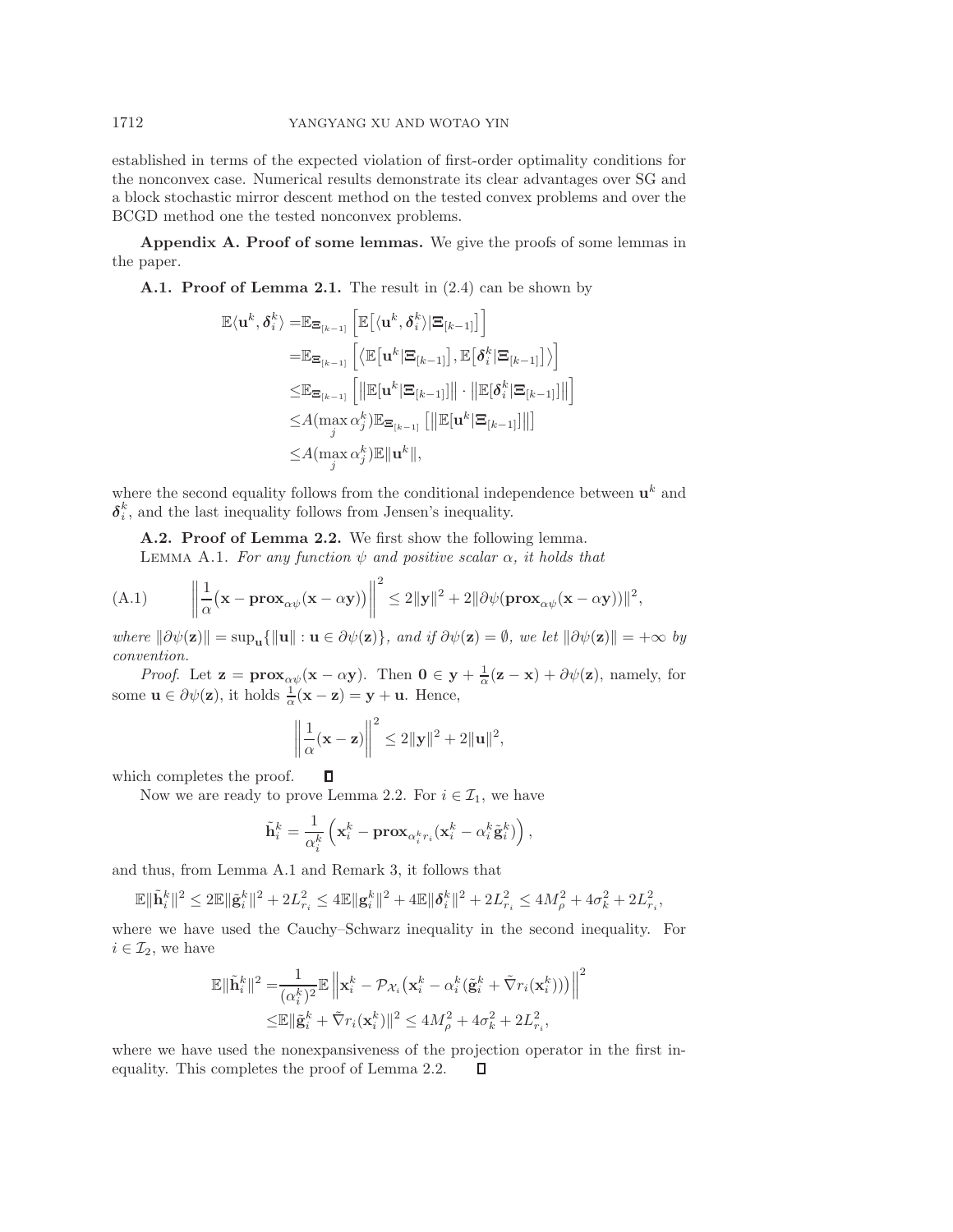**A.3. Proof of Lemma [2.3.](#page-8-2)** The result can be proved by induction. First, consider the case of  $a \leq 1$ . When  $k = 1$ , [\(2.6\)](#page-8-5) obviously holds. Suppose it holds for some  $k \geq 1$ . Then

$$
A_{k+1} - \frac{c}{k+1} \leq \left(1 - \frac{a}{k}\right) \frac{c}{k} + \frac{b}{k^2} - \frac{c}{k+1}
$$

$$
= \frac{1}{k^2} \left(b - \left(a + \frac{k}{k+1}\right)c\right)
$$

$$
\leq \frac{1}{k^2} \left(b - \left(a + \frac{k}{k+1}\right)\frac{b}{a}\right) < 0,
$$

which shows  $A_{k+1} \leq c/(k+1)$ .

Second, consider  $a > 1$ . When  $k = |a| + 1$ , it holds from

$$
A_{\lfloor a\rfloor+1} \le \left(1 - \frac{a}{\lfloor a\rfloor}\right) A_{\lfloor a\rfloor} + \frac{b}{(\lfloor a\rfloor)^2} \le \frac{b}{(\lfloor a\rfloor)^2} \le \frac{2b}{(\lfloor a\rfloor + 1)(a - 1)}.
$$

Suppose [\(2.6\)](#page-8-5) holds for some  $k \ge |a| + 1$ . Then

$$
A_{k+1} - \frac{c}{k+1} \le \left(1 - \frac{a}{k}\right) \frac{c}{k} + \frac{b}{k^2} - \frac{c}{k+1}
$$
  
=  $\frac{1}{k^2} \left( b - \left( a + \frac{k}{k+1} \right) c \right)$   
 $\le \frac{1}{k^2} \left( b - \left( a + \frac{k}{k+1} \right) \frac{2b}{a-1} \right) < 0,$ 

which indicates  $A_{k+1} \le c/(k+1)$  and completes the proof. Д

**A.4. Proof of Lemma [2.7.](#page-15-1)** Suppose  $\lim_{k\to\infty} a_{k+1}/a_k = \nu$ . We prove the result for the cases of  $\nu < \eta$  and  $\nu = \eta$ , and the case of  $\nu > \eta$  can be shown in a similar way as that of  $\nu < \eta$ .

**Case** 1.  $\nu < \eta$ . Since  $\lim_{k \to \infty} a_{k+1}/a_k = \nu$ , for  $\epsilon = \frac{\eta - \nu}{2} > 0$ , there exists figurative large integer  $K > 0$  such that  $a_{k+1}/a_k \leq \nu + \epsilon = \nu + \eta$  for all  $k > 0$ . a sufficiently large integer  $K_1 > 0$  such that  $a_{k+1}/a_k \leq \nu + \epsilon = \frac{\nu + \eta}{2}$  for all  $k \geq$  $K_1$ . Therefore,  $a_k \leq \left(\frac{\nu + \eta}{2}\right)$ <br>another sufficiently large in  $\int_{k-K}^{k-K_1} a_{K_1}$  for all  $k \geq K_1$ . Since  $\nu < \eta$ , we can choose another sufficiently large integer  $K \geq K_1$  to have  $a_k \leq \eta^k$  for all  $k \geq K$ . Hence,  $e_k = \eta^k$  for all  $k \geq K$ , and the limit of  $e_{k+1}/e_k$  is  $\eta$ .

**Case** 2.  $\nu = \eta$ . If  $a_k \geq \eta^k$  for all k, or  $a_k \leq \eta^k$  for all k, then the result is obvious. Otherwise, there must exist a sequence  ${n_{\ell}}_{\ell=1}^{\infty}$  such that

$$
\begin{cases} a_k \ge \eta^k & \text{if } n_{2m-1} \le k < n_{2m}, \\ a_k < \eta^k & \text{if } n_{2m} \le k < n_{2m+1}. \end{cases}
$$

Note that if  $n_{2m-1} \le k < k+1 < n_{2m}$  or  $n_{2m} \le k < k+1 < n_{2m+1}$ , then it is easy to have  $e_{k+1}/e_k \to \eta$  as  $k \to \infty$ . In addition,

$$
\frac{e_{n_{2m}}}{e_{n_{2m-1}}} = \frac{\eta^{n_{2m}}}{a_{n_{2m-1}}} \le \frac{\eta^{n_{2m}}}{\eta^{n_{2m-1}}} = \eta
$$

and

$$
\frac{e_{n_{2m}}}{e_{n_{2m}-1}} = \frac{\eta^{n_{2m}}}{a_{n_{2m}-1}} \ge \frac{a_{n_{2m}}}{a_{n_{2m}-1}} \to \eta \text{ as } m \to \infty.
$$

Hence,  $\lim_{m\to\infty}e_{n_{2m}}/e_{n_{2m}-1} = \eta$  and, in the same way, one can show  $\lim_{m\to\infty}e_{n_{2m}+1}/e_m$  $e_{n_{2m+1}-1} = \eta$ . Therefore, the limit of  $e_{k+1}/e_k$  is  $\eta$ . This completes the proof.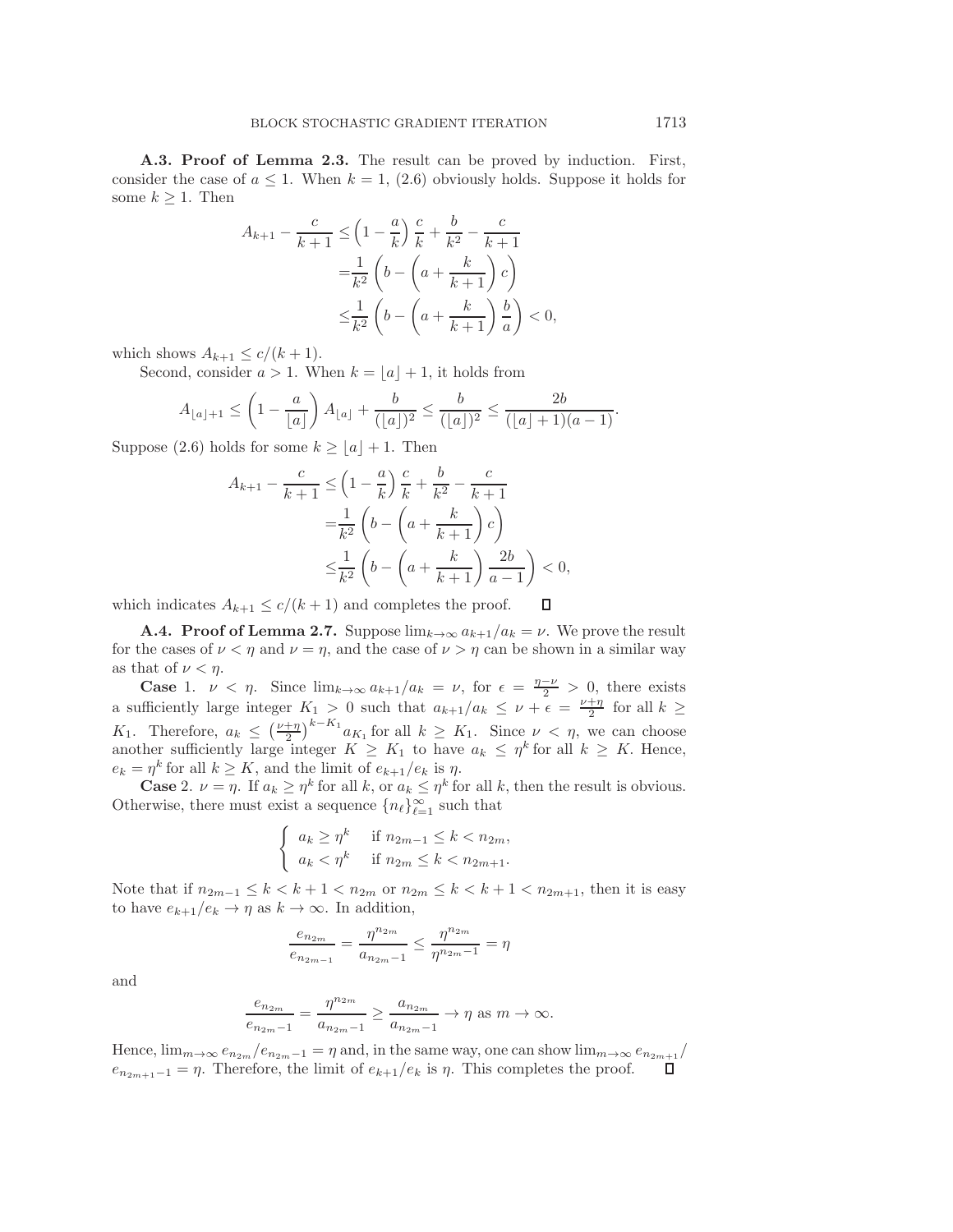#### 1714 YANGYANG XU AND WOTAO YIN

### REFERENCES

- <span id="page-28-13"></span>[1] A. Auslender, Asymptotic properties of the Fenchel dual functional and applications to decomposition problems, J. Optim. Theory Appl., 73 (1992), pp. 427–449.
- <span id="page-28-25"></span>[2] A. BECK AND M. TEBOULLE, A fast iterative shrinkage-thresholding algorithm for linear inverse problems, SIAM J. Imaging Sci., 2 (2009), pp. 183–202.
- <span id="page-28-17"></span>[3] A. BECK AND L. TETRUASHVILI, On the convergence of block coordinate descent type methods, SIAM J. Optim., 23 (2013), pp. 2037–2060.
- <span id="page-28-28"></span><span id="page-28-7"></span>[4] D. P. Bertsekas, Nonlinear Programming, Athena Scientific, Belmont, MA, 1999.
- [5] S. Boyd, L. Xiao, and A. Mutapcic, Subgradient Methods, Lecture Notes of EE392o, Autumn Quarter, 2004, Stanford University, Palo Alto, CA, 2003.
- <span id="page-28-1"></span>[6] E. J. CANDES AND B. RECHT, Exact matrix completion via convex optimization, Found. Comput. Math., 9 (2009), pp. 717–772.
- <span id="page-28-6"></span>[7] K.-W. Chang, C.-J. Hsieh, and C.-J. Lin, Coordinate descent method for large-scale L2-loss linear support vector machines, J. Mach. Learn. Res., 9 (2008), pp. 1369–1398.
- <span id="page-28-19"></span><span id="page-28-10"></span>[8] K.-L. Chung, On a stochastic approximation method, Ann. Math. Statist., 25 (1954), pp. 463– 483.
- [9] C. D. Dang and G. Lan, Stochastic block mirror descent methods for nonsmooth and stochastic optimization, SIAM J. Optim., 25 (2015), pp. 856–881.
- <span id="page-28-0"></span>[10] M. DYRHOLM, C. CHRISTOFOROU, AND L. C. PARRA, Bilinear discriminant component analysis, J. Mach. Learn. Res., 8 (2007), pp. 1097–1111.
- <span id="page-28-14"></span>[11] J. ECKSTEIN AND D. P. BERTSEKAS, On the Douglas-Rachford splitting method and the proximal point algorithm for maximal monotone operators, Math. Program., 55 (1992), pp. 293–318.
- <span id="page-28-29"></span>[12] R.-E. Fan, K.-W. Chang, C.-J. Hsieh, X.-R. Wang, and C.-J. Lin, Liblinear: A library for large linear classification, J. Mach. Learn. Res., 9 (2008), pp. 1871–1874.
- <span id="page-28-26"></span>[13] M. P. FRIEDLANDER AND M. SCHMIDT, *Hybrid deterministic-stochastic methods for data fitting*, SIAM J. Sci. Comput., 34 (2012), pp. A1380–A1405.
- <span id="page-28-3"></span>[14] R. Gemulla, E. Nijkamp, P. J. Haas, and Y. Sismanis, Large-scale matrix factorization with distributed stochastic gradient descent, in Proceedings of the 17th ACM SIGKDD International Conference on Knowledge Discovery and Data Mining, ACM, New York, 2011, pp. 69–77.
- <span id="page-28-21"></span>[15] S. Ghadimi and G. Lan, Accelerated gradient methods for nonconvex nonlinear and stochastic programming, Math. Program. (2015), DOI:10.1007/s10107-015-0871-8.
- <span id="page-28-20"></span>[16] S. Ghadimi and G. Lan, Optimal stochastic approximation algorithms for strongly convex stochastic composite optimization, II: Shrinking procedures and optimal algorithms, SIAM J. Optim., 23 (2013), pp. 2061–2089.
- <span id="page-28-22"></span>[17] S. Ghadimi and G. Lan, Stochastic first and zeroth-order methods for nonconvex stochastic programming, SIAM J. Optim., 23 (2013), pp. 2341–2368.
- <span id="page-28-23"></span>[18] S. GHADIMI, G. LAN, AND H. ZHANG, Mini-batch stochastic approximation methods for nonconvex stochastic composite optimization, Math. Program. (2015), DOI:10.1007/s10107- 014-0846-1.
- <span id="page-28-8"></span>[19] J. L. Goffin, On convergence rates of subgradient optimization methods, Math. Program., 13 (1977), pp. 329–347.
- <span id="page-28-4"></span>[20] L. GRIPPO AND M. SCIANDRONE, On the convergence of the block nonlinear Gauss-Seidel method under convex constraints, Oper. Res. Lett., 26 (2000), pp. 127–136.
- <span id="page-28-12"></span>[21] L. GRIPPO AND M. SCIANDRONE, On the convergence of the block nonlinear Gauss-Seidel method under convex constraints, Oper. Res. Lett., 26 (2000), pp. 127–136.
- <span id="page-28-18"></span><span id="page-28-11"></span>[22] C. HILDRETH, A quadratic programming procedure, Naval Res. Logist. Q., 4 (1957), pp. 79–85.
- [23] M. Hong, X. Wang, M. Razaviyayn, and Z.-Q. Luo, Iteration Complexity Analysis of Block Coordinate Descent Methods, preprint, arXiv:1310.6957, 2013.
- <span id="page-28-2"></span>[24] A. J. Kleywegt, A. Shapiro, and T. Homem-de-Mello, The sample average approximation method for stochastic discrete optimization, SIAM J. Optim., 12 (2002), pp. 479–502.
- <span id="page-28-9"></span>[25] G. Lan, An optimal method for stochastic composite optimization, Math. Program., 133 (2012), pp. 365–397.
- <span id="page-28-24"></span>[26] J. Liu, S. J. WRIGHT, AND S. SRIDHAR, An Asynchronous Parallel Randomized Kaczmarz Algorithm, preprint, arXiv:1401.4780, 2014.
- <span id="page-28-15"></span> $[27]$  Z. Lu AND L. XIAO, On the complexity analysis of randomized block-coordinate descent methods, Math. Program., 152 (2015), pp. 615–642.
- <span id="page-28-16"></span>[28] Z. Lu AND L. XIAO, Randomized Block Coordinate Non-Monotone Gradient Method for a Class of Nonlinear Programming, preprint, arXiv:1306.5918, 2013.
- <span id="page-28-5"></span>[29] Z.-Q. Luo AND P. TSENG, On the convergence of the coordinate descent method for convex differentiable minimization, J. Optim. Theory Appl., 72 (1992), pp. 7–35.
- <span id="page-28-27"></span>[30] J. Mairal, Stochastic majorization-minimization algorithms for large-scale optimization, in Advances in Neural Information Processing Systems 26, 2013.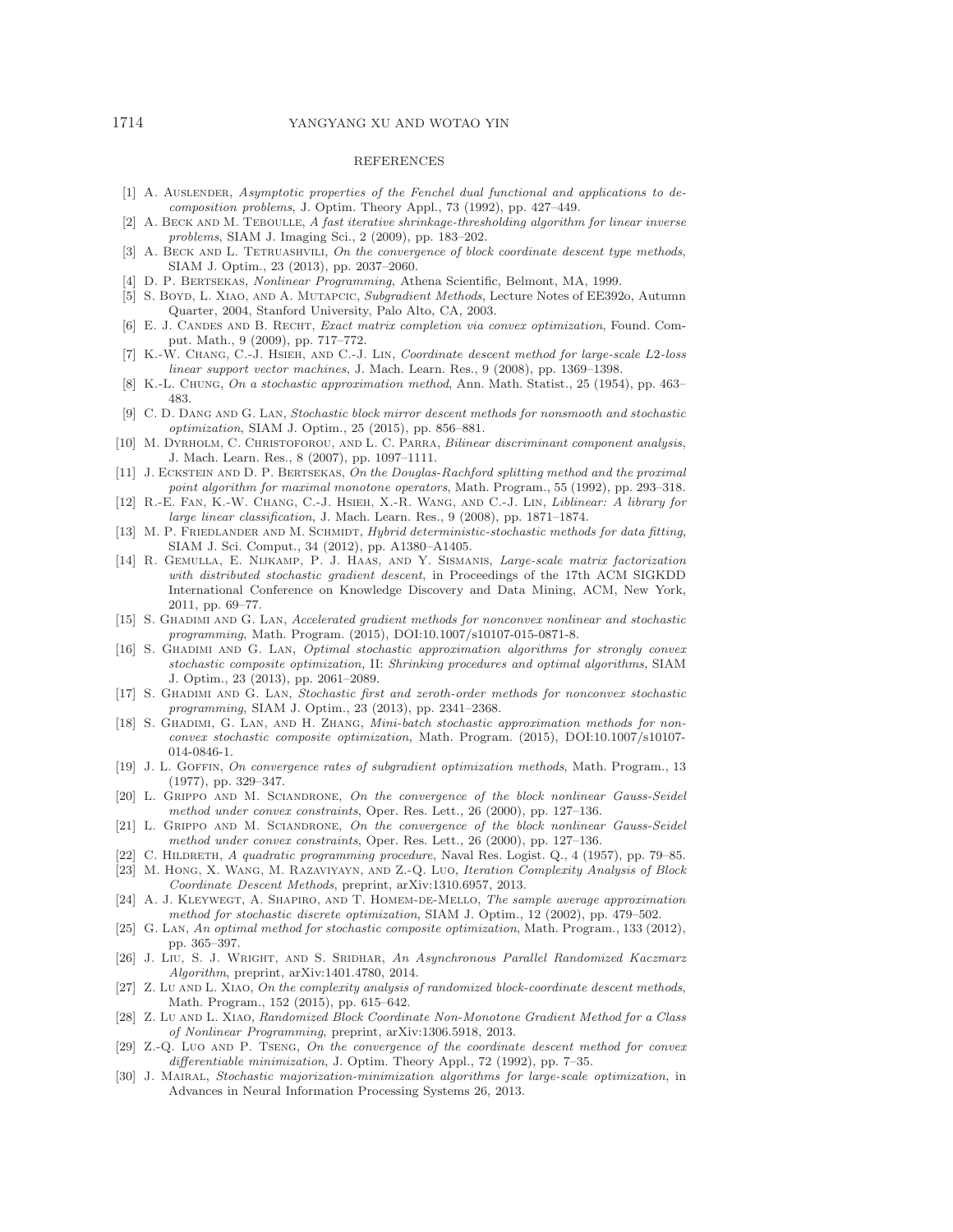- <span id="page-29-3"></span>[31] J. MAIRAL, F. BACH, J. PONCE, AND G. SAPIRO, Online dictionary learning for sparse coding, in Proceedings of the 26th Annual International Conference on Machine Learning, ACM, New York, 2009, pp. 689–696.
- <span id="page-29-20"></span>[32] C. Navasca, L. De Lathauwer, and S. Kindermann, Swamp reducing technique for tensor decomposition, in Proceedings of the 16th European Signal Processing Conference (EU-SIPCO 2008), IEEE, Piscataway, NJ, 2008.
- <span id="page-29-4"></span>[33] A. NEMIROVSKI, A. JUDITSKY, G. LAN, AND A. SHAPIRO, Robust stochastic approximation approach to stochastic programming, SIAM J. Optim., 19 (2009), pp. 1574–1609.
- <span id="page-29-23"></span>[34] A. NEMIROVSKI AND D. B. YUDIN, Problem Complexity and Method Efficiency in Optimization, Wiley, Chichester, 1983.
- <span id="page-29-26"></span><span id="page-29-16"></span>[35] Y. Nesterov, Introductory Lectures on Convex Optimization, Appl. Optim. 87, 2004.
- [36] Y. Nesterov, Primal-dual subgradient methods for convex problems, Math. Program., 120 (2009), pp. 221–259.
- <span id="page-29-13"></span>[37] Y. NESTEROV, Efficiency of coordinate descent methods on huge-scale optimization problems, SIAM J. Optim., 22 (2012), pp. 341–362.
- <span id="page-29-17"></span>[38] Y. Nesterov and V. Shikhman, Convergent Subgradient Methods for Nonsmooth Convex Minimization, Technical report, Université Catholique de Louvain, Center for Operations Research and Econometrics (CORE), Louvain-la-neuve, Belgium, 2014.
- <span id="page-29-14"></span>[39] Z. Peng, M. Yan, and W. Yin, Parallel and distributed sparse optimization, in Proceedings of the 2013 Asilomar Conference on Signals, Systems, and Computers, IEEE, Piscataway, NJ, 2013, pp. 659–646.
- <span id="page-29-5"></span>[40] B. T. Polyak, New stochastic approximation type procedures, Avtomat. i Telemekh., 51 (1990), pp. 98–107.
- <span id="page-29-18"></span>[41] M. Razaviyayn, M. Hong, and Z.-Q. Luo, A unified convergence analysis of block successive minimization methods for nonsmooth optimization, SIAM J. Optim., 23 (2013), pp. 1126– 1153.
- <span id="page-29-7"></span>[42] B. RECHT AND C. RÉ, Parallel stochastic gradient algorithms for large-scale matrix completion, Math. Program. Comput., 5 (2013), pp. 201–226.
- <span id="page-29-15"></span>[43] P. RICHTÁRIK AND M. TAKÁČ, Iteration complexity of randomized block-coordinate descent methods for minimizing a composite function, Math. Program., 144 (2014), pp. 1–38.
- <span id="page-29-6"></span>[44] H. ROBBINS AND S. MONRO, A stochastic approximation method, Ann. Math. Statist., 22 (1951), pp. 400–407.
- <span id="page-29-19"></span>[45] R. T. ROCKAFELLAR, Monotone operators and the proximal point algorithm, SIAM J. Control Optim., 14 (1976), pp. 877–898.
- <span id="page-29-24"></span>[46] R. T. Rockafellar and R. J. B. Wets, Variational Analysis, Grundkhren Math. Wiss. 317, Springer-Verlag, Berlin, 1998.
- <span id="page-29-22"></span>[47] J. Sacks, Asymptotic distribution of stochastic approximation procedures, Ann. Math. Statist., 29 (1958), pp. 373–405.
- <span id="page-29-21"></span>[48] A. SAHA AND A. TEWARI, On the nonasymptotic convergence of cyclic coordinate descent methods, SIAM J. Optim., 23 (2013), pp. 576–601.
- <span id="page-29-25"></span>[49] T. Schaul, S. Zhang, and Y. Lecun, No more pesky learning rates, in Proceedings of the 30th International Conference on Machine Learning (ICML-13), ACM, New York, 2013, pp. 343–351.
- <span id="page-29-8"></span>[50] S. Shalev-Shwartz, Y. Singer, N. Srebro, and A. Cotter, Pegasos: Primal estimated sub-gradient solver for SVM, Math. Program., 127 (2011), pp. 3–30.
- <span id="page-29-9"></span>[51] S. SHALEV-SHWARTZ AND A. TEWARI, Stochastic methods for l1 regularized loss minimization, in ICML '09: Proceedings of the 26th Annual International Conference on Machine Learning, ACM, New York, 2009, pp. 929–936.
- <span id="page-29-1"></span>[52] S. K. SHEVADE AND S. S. KEERTHI, A simple and efficient algorithm for gene selection using sparse logistic regression, Bioinformatics, 19 (2003), pp. 2246–2253.
- <span id="page-29-2"></span>[53] J. V. Shi, Y. Xu, and R. G. Baraniuk, Sparse Bilinear Logistic Regression, preprint, arXiv:1404.4104, 2014.
- <span id="page-29-0"></span>[54] R. Tibshirani, Regression shrinkage and selection via the lasso, J. R. Stat. Soc. Ser. B Methodol., 58 (1996), pp. 267–288.
- <span id="page-29-10"></span>[55] P. TSENG, Convergence of a block coordinate descent method for nondifferentiable minimization, J. Optim. Theory Appl., 109 (2001), pp. 475–494.
- <span id="page-29-11"></span>[56] P. TSENG AND S. YUN, A coordinate gradient descent method for nonsmooth separable minimization, Math. Program., 117 (2009), pp. 387–423.
- <span id="page-29-12"></span>[57] Z. WEN, D. GOLDFARB, AND K. SCHEINBERG, Block coordinate descent methods for semidefinite programming, in Handbook on Semidefinite, Conic and Polynomial Optimization, Springer, New York, 2012, pp. 533–564.